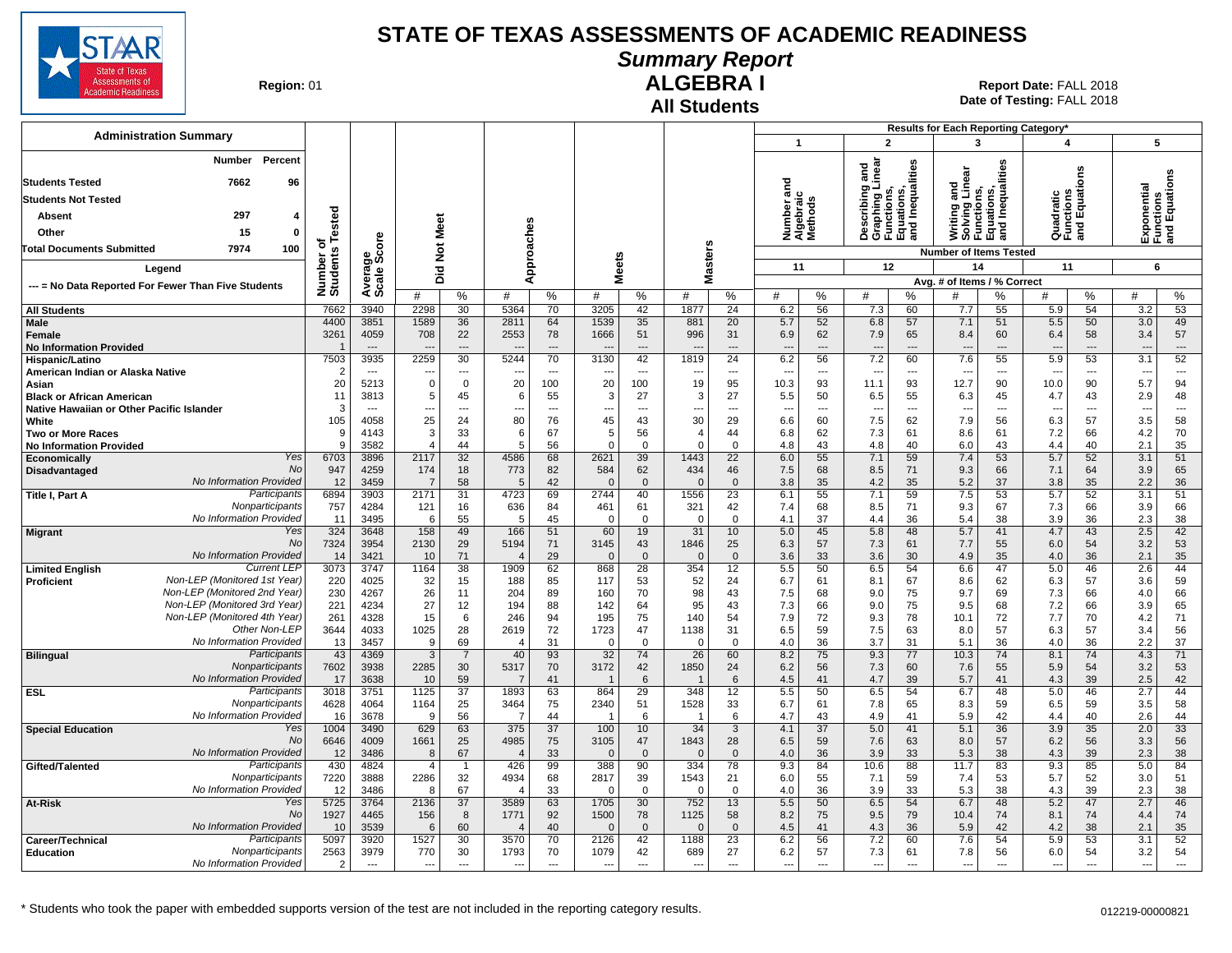

**Summary Report**

**Region: 01** 

#### **First-Time Tested Students ALGEBRA I** 01 **Report Date:** FALL 2018

**Date of Testing:**  FALL 2018

|                                                                |                         |                                  |                                 |                         |                        |                                |                                  |                                |                       |                      |                          |                                |                                                                          |                                | <b>Results for Each Reporting Category</b>                                   |                          |                                 |                                      |                                 |                                         |
|----------------------------------------------------------------|-------------------------|----------------------------------|---------------------------------|-------------------------|------------------------|--------------------------------|----------------------------------|--------------------------------|-----------------------|----------------------|--------------------------|--------------------------------|--------------------------------------------------------------------------|--------------------------------|------------------------------------------------------------------------------|--------------------------|---------------------------------|--------------------------------------|---------------------------------|-----------------------------------------|
| <b>Administration Summary</b>                                  |                         |                                  |                                 |                         |                        |                                |                                  |                                |                       |                      | $\overline{1}$           |                                | $\overline{2}$                                                           |                                | $\overline{\mathbf{3}}$                                                      |                          |                                 | $\overline{\mathbf{4}}$              | 5                               |                                         |
| Percent<br>Number                                              |                         |                                  |                                 |                         |                        |                                |                                  |                                |                       |                      |                          |                                |                                                                          |                                |                                                                              |                          |                                 |                                      |                                 |                                         |
| <b>Students Tested</b><br>4820<br>98                           |                         |                                  |                                 |                         |                        |                                |                                  |                                |                       |                      |                          |                                | and<br>Inear                                                             | Inequalities                   | Writing and<br>Solving Linear<br>Functions,<br>Equations,<br>and Inequalitie | lities                   |                                 | ons                                  |                                 | Exponents<br>Functions<br>and Equations |
| <b>Students Not Tested</b>                                     |                         |                                  |                                 |                         |                        |                                |                                  |                                |                       |                      | and                      |                                | Describing a<br>Graphing Lii<br>Functions,<br>Equations,<br>and Inequali |                                |                                                                              |                          |                                 | Quadratic<br>Functions<br>and Equati |                                 |                                         |
| 81<br>$\overline{2}$<br>Absent                                 |                         |                                  |                                 |                         |                        |                                |                                  |                                |                       |                      |                          | Number<br>Algebrai<br>Methods  |                                                                          |                                |                                                                              |                          |                                 |                                      |                                 |                                         |
| Other<br>$\overline{2}$<br>$\Omega$                            | Tested                  |                                  |                                 |                         |                        |                                |                                  |                                |                       |                      |                          |                                |                                                                          |                                |                                                                              |                          |                                 |                                      |                                 |                                         |
| 100<br>4903<br>Total Documents Submitted                       | ठ                       |                                  | Not Meet                        |                         |                        |                                |                                  |                                |                       |                      |                          |                                |                                                                          |                                |                                                                              |                          |                                 |                                      |                                 |                                         |
|                                                                |                         | ge<br>Score                      |                                 |                         |                        | Approaches                     |                                  |                                |                       | <b>Masters</b>       |                          |                                |                                                                          |                                | <b>Number of Items Tested</b>                                                |                          |                                 |                                      |                                 |                                         |
| Legend                                                         |                         |                                  | Did                             |                         |                        |                                | <b>Meets</b>                     |                                |                       |                      | 11                       |                                | 12                                                                       |                                | 14                                                                           |                          | 11                              |                                      | 6                               |                                         |
| --- = No Data Reported For Fewer Than Five Students            | Number o<br>Students    | Averare<br>Scale                 | #                               | %                       | #                      | %                              | #                                | %                              | #                     | %                    | #                        | %                              | #                                                                        | %                              | Avg. # of Items / % Correct<br>#                                             | %                        | #                               | %                                    | #                               | %                                       |
| <b>All Students</b>                                            | 4820                    | 4214                             | 531                             | 11                      | 4289                   | 89                             | 3043                             | 63                             | 1848                  | 38                   | 7.5                      | 68                             | 8.7                                                                      | 73                             | 9.3                                                                          | 67                       | 7.1                             | 65                                   | 3.8                             | 64                                      |
| Male                                                           | 2496                    | 4154                             | 363                             | 15                      | 2133                   | 85                             | 1445                             | 58                             | 861                   | 34                   | 7.1                      | 65                             | 8.4                                                                      | 70                             | 9.0                                                                          | 64                       | 6.8                             | 62                                   | 3.7                             | 62                                      |
| Female                                                         | 2323                    | 4280                             | 167                             | $\overline{7}$          | 2156                   | 93                             | 1598                             | 69                             | 987                   | 42                   | 7.8                      | 71                             | 9.0                                                                      | 75                             | 9.7                                                                          | 69                       | 7.4                             | 67                                   | 4.0                             | 66                                      |
| <b>No Information Provided</b>                                 |                         | $\overline{\phantom{a}}$         | ---                             | $\hspace{1.5cm} \cdots$ |                        | $\overline{\phantom{a}}$       | $\overline{\phantom{a}}$         | $\overline{a}$                 |                       | ---                  | $\overline{\phantom{a}}$ | $\overline{a}$                 |                                                                          | ---                            | $\overline{\phantom{a}}$                                                     | $\overline{a}$           | $\overline{\phantom{a}}$        | ---                                  | ---                             | $\cdots$                                |
| Hispanic/Latino<br>American Indian or Alaska Native            | 4713<br>$\Omega$        | 4208<br>$\overline{\phantom{a}}$ | 521                             | 11<br>---               | 4192                   | 89<br>$\overline{\phantom{a}}$ | 2969                             | 63<br>$\sim$                   | 1790                  | 38<br>---            | 7.4                      | 68<br>$\overline{\phantom{a}}$ | 8.7<br>$\sim$                                                            | 72<br>$\hspace{0.05cm} \cdots$ | 9.3<br>$\overline{\phantom{a}}$                                              | 66<br>---                | 7.1<br>$\sim$                   | 64<br>---                            | 3.8<br>$\overline{\phantom{a}}$ | 64<br>$\hspace{0.05cm} \cdots$          |
| Asian                                                          | 20                      | 5213                             | $\mathbf 0$                     | $\mathbf 0$             | 20                     | 100                            | 20                               | 100                            | 19                    | 95                   | 10.3                     | 93                             | 11.1                                                                     | 93                             | 12.7                                                                         | 90                       | 10.0                            | 90                                   | 5.7                             | 94                                      |
| <b>Black or African American</b>                               | 3                       | $---$                            | ---                             | $\sim$                  | ---                    | $\sim$                         | ---                              | $\sim$                         | $- -$                 | $\sim$               | ---                      | $---$                          | $\sim$                                                                   | $\overline{\phantom{a}}$       | $\overline{\phantom{a}}$                                                     | $\sim$                   | $\overline{\phantom{a}}$        | $---$                                | ---                             | $\overline{\phantom{a}}$                |
| Native Hawaiian or Other Pacific Islander                      | 2                       | $---$                            | ---                             | $---$                   | $\overline{a}$         | $---$                          | ---                              | $\sim$                         | $\overline{a}$        | $\overline{a}$       | $\overline{a}$           | $---$                          | $\overline{\phantom{a}}$                                                 | $---$                          | $\overline{\phantom{a}}$                                                     | $\overline{\phantom{a}}$ | $\overline{\phantom{a}}$        | $---$                                | $---$                           | $\overline{\phantom{a}}$                |
| White<br><b>Two or More Races</b>                              | 72<br>6                 | 4325<br>4471                     | $\overline{7}$                  | 10<br>17                | 65<br>5                | 90<br>83                       | 45<br>$\overline{4}$             | 63<br>67                       | 30<br>$\overline{4}$  | 42<br>67             | 7.8<br>8.3               | 71<br>76                       | 8.5<br>9.2                                                               | 71<br>76                       | 9.5<br>10.5                                                                  | 68<br>75                 | 7.4<br>7.8                      | 68<br>71                             | 4.0<br>5.0                      | 66<br>83                                |
| <b>No Information Provided</b>                                 | $\boldsymbol{A}$        |                                  |                                 | $\overline{a}$          |                        |                                |                                  | $\overline{a}$                 |                       |                      |                          | $\overline{a}$                 |                                                                          | $\overline{a}$                 | $\overline{a}$                                                               | ---                      | $\sim$                          | $\overline{a}$                       |                                 | $\overline{a}$                          |
| Yes<br>Economically                                            | 4101                    | 4163                             | 497                             | 12                      | 3604                   | 88                             | 2469                             | 60                             | 1416                  | 35                   | 7.3                      | 66                             | 8.5                                                                      | 71                             | 9.1                                                                          | 65                       | 6.9                             | 63                                   | 3.7                             | 62                                      |
| No<br>Disadvantaged                                            | 715                     | 4514                             | 31                              | $\overline{4}$          | 684                    | 96                             | 574                              | 80                             | 432                   | 60                   | 8.6                      | 78                             | 9.7                                                                      | 81                             | 10.8                                                                         | 77                       | 8.2                             | 75                                   | 4.5                             | 75                                      |
| No Information Provided<br>Participants<br>Title I, Part A     | $\overline{4}$<br>4235  | $-$<br>4177                      | 489                             | $\overline{a}$<br>12    | 3746                   | $\sim$<br>88                   | 2613                             | $\overline{a}$<br>62           | 1534                  | $\sim$<br>36         | 7.4                      | $\sim$<br>67                   | 8.6                                                                      | $\overline{a}$<br>72           | $\overline{a}$<br>9.2                                                        | $\sim$<br>66             | 7.0                             | $\sim$<br>63                         | $\overline{a}$<br>3.7           | $\overline{a}$<br>62                    |
| Nonparticipants                                                | 582                     | 4487                             | 40                              | $\overline{7}$          | 542                    | 93                             | 430                              | 74                             | 314                   | 54                   | 8.2                      | 74                             | 9.4                                                                      | 78                             | 10.4                                                                         | 74                       | 8.1                             | 73                                   | 4.4                             | 73                                      |
| No Information Provided                                        | 3                       | $\overline{a}$                   | $\sim$                          | $\overline{a}$          |                        | $\overline{a}$                 | $\overline{\phantom{a}}$         | $\overline{\phantom{a}}$       | $\overline{a}$        | $\overline{a}$       | $\overline{a}$           | $\overline{a}$                 | $\overline{\phantom{a}}$                                                 | $\overline{\phantom{a}}$       | $\overline{a}$                                                               | $\overline{a}$           | $\overline{\phantom{a}}$        | $\overline{a}$                       | $\overline{a}$                  | $\overline{\phantom{a}}$                |
| Yes<br>Migrant                                                 | 131                     | 3887                             | 37                              | 28                      | 94                     | 72                             | 48                               | 37                             | 28                    | 21                   | 6.1                      | 56                             | 7.2                                                                      | 60                             | 7.2                                                                          | 51                       | 5.8                             | 52                                   | 3.2                             | 53                                      |
| No<br>No Information Provided                                  | 4684<br>5               | 4224<br>3410                     | 490<br>$\overline{\mathcal{L}}$ | 10<br>80                | 4194<br>$\overline{1}$ | 90<br>20                       | 2995<br>$\overline{0}$           | 64<br>$\mathbf{0}$             | 1820<br>$\Omega$      | 39<br>$\mathbf{0}$   | 7.5<br>3.4               | 68<br>31                       | 8.8<br>3.8                                                               | 73<br>32                       | 9.4<br>4.6                                                                   | 67<br>33                 | 7.1<br>4.6                      | 65<br>42                             | 3.8<br>1.4                      | 64<br>23                                |
| <b>Current LEP</b><br><b>Limited English</b>                   | 1722                    | 3969                             | 311                             | 18                      | 1411                   | 82                             | 799                              | 46                             | 344                   | 20                   | 6.6                      | 60                             | 7.8                                                                      | 65                             | 8.1                                                                          | 58                       | 6.1                             | 55                                   | 3.2                             | 53                                      |
| Non-LEP (Monitored 1st Year)<br><b>Proficient</b>              | 189                     | 4098                             | 15                              | 8                       | 174                    | 92                             | 113                              | 60                             | 52                    | 28                   | 7.1                      | 65                             | 8.4                                                                      | 70                             | 9.1                                                                          | 65                       | 6.6                             | 60                                   | 3.8                             | 63                                      |
| Non-LEP (Monitored 2nd Year)<br>Non-LEP (Monitored 3rd Year)   | 192                     | 4405                             | $\overline{4}$                  | $\overline{2}$          | 188                    | 98                             | 154                              | 80                             | 96                    | 50                   | 8.2                      | 74                             | 9.7                                                                      | 81                             | 10.5                                                                         | 75                       | 7.9                             | 71                                   | 4.3                             | 72                                      |
| Non-LEP (Monitored 4th Year)                                   | 194<br>245              | 4333<br>4366                     | 11<br>9                         | 6<br>$\overline{4}$     | 183<br>236             | 94<br>96                       | 140<br>191                       | 72<br>78                       | 94<br>139             | 48<br>57             | 7.7<br>8.1               | 70<br>74                       | 9.5<br>9.5                                                               | 79<br>79                       | 10.1<br>10.3                                                                 | 72<br>74                 | 7.7<br>7.8                      | 70<br>71                             | 4.2<br>4.4                      | 70<br>73                                |
| Other Non-LEP                                                  | 2274                    | 4368                             | 178                             | 8                       | 2096                   | 92                             | 1646                             | 72                             | 1123                  | 49                   | 8.0                      | 73                             | 9.2                                                                      | 77                             | 10.0                                                                         | 71                       | 7.8                             | 71                                   | 4.2                             | 69                                      |
| No Information Provided                                        | $\overline{4}$          | $---$                            | ---                             | $\overline{a}$          |                        | $\overline{a}$                 | $\overline{\phantom{a}}$         | $\overline{\phantom{a}}$       |                       | $\overline{a}$       | $\overline{a}$           | $---$                          | $\overline{a}$                                                           | $---$                          | $\overline{\phantom{a}}$                                                     | $\overline{a}$           | $\overline{\phantom{a}}$        | $\overline{a}$                       | $\overline{a}$                  | $\overline{a}$                          |
| Participants<br><b>Bilingual</b>                               | 35                      | 4536                             | $\overline{0}$                  | $\overline{0}$          | 35                     | 100                            | 32                               | 91                             | $\overline{26}$       | 74                   | 8.8                      | 80                             | 10.1                                                                     | 84                             | 11.5                                                                         | 82                       | 8.9                             | 81                                   | 4.7                             | 78                                      |
| Nonparticipants<br>No Information Provided                     | 4780<br>$5\overline{5}$ | 4212<br>4019                     | 528<br>$\mathcal{R}$            | 11<br>60                | 4252<br>$\overline{2}$ | 89<br>40                       | 3010                             | 63<br>20                       | 1821                  | 38<br>20             | 7.5<br>5.4               | 68<br>49                       | 8.7<br>5.8                                                               | 72<br>48                       | 9.3<br>6.8                                                                   | 67<br>49                 | 7.1<br>6.2                      | 64<br>56                             | 3.8<br>2.4                      | 64<br>40                                |
| Participants<br><b>ESL</b>                                     | 1708                    | 3968                             | 306                             | 18                      | 1402                   | 82                             | 792                              | 46                             | 338                   | 20                   | 6.6                      | 60                             | 7.8                                                                      | 65                             | 8.1                                                                          | 58                       | 6.0                             | 55                                   | 3.2                             | 53                                      |
| Nonparticipants                                                | 3107                    | 4350                             | 222                             | $\overline{7}$          | 2885                   | 93                             | 2250                             | 72                             | 1509                  | 49                   | 8.0                      | 72                             | 9.2                                                                      | 77                             | 10.0                                                                         | 71                       | 7.7                             | 70                                   | 4.2                             | 69                                      |
| No Information Provided                                        | 5                       | 4019                             | 3                               | 60                      | $\overline{2}$         | 40                             | $\overline{\mathbf{1}}$          | 20                             |                       | 20                   | 5.4                      | 49                             | 5.8                                                                      | 48                             | 6.8                                                                          | 49                       | 6.2                             | 56                                   | 2.4                             | 40                                      |
| Yes<br><b>Special Education</b><br>No                          | 342<br>4474             | 3734<br>4251                     | 123<br>405                      | 36<br>9                 | 219<br>4069            | 64<br>91                       | 89<br>2954                       | 26<br>66                       | 34<br>1814            | 10<br>41             | 5.4<br>7.6               | 49<br>69                       | 6.5<br>8.9                                                               | 54<br>74                       | 6.8<br>9.5                                                                   | 48<br>68                 | 4.9<br>7.3                      | 44<br>66                             | 2.5<br>3.9                      | 42<br>65                                |
| No Information Provided                                        | $\overline{4}$          | $\overline{a}$                   |                                 | $\overline{a}$          |                        | $\overline{a}$                 |                                  |                                |                       | $\sim$               |                          |                                |                                                                          | $\overline{a}$                 | $\overline{a}$                                                               | $\sim$                   | $\overline{\phantom{a}}$        |                                      | $\overline{a}$                  | $\overline{a}$                          |
| Participants<br>Gifted/Talented                                | 422                     | 4848                             | $\mathbf 0$                     | $\mathbf{0}$            | 422                    | 100                            | 387                              | 92                             | 334                   | 79                   | 9.4                      | 85                             | 10.7                                                                     | 89                             | 11.8                                                                         | 84                       | 9.4                             | 85                                   | 5.1                             | 85                                      |
| Nonparticipants                                                | 4394                    | 4154                             | 528                             | 12                      | 3866                   | 88                             | 2656                             | 60                             | 1514                  | 34                   | 7.3                      | 66                             | 8.5                                                                      | 71                             | 9.1                                                                          | 65                       | 6.9                             | 63                                   | 3.7                             | 62                                      |
| No Information Provided<br>Yes<br>At-Risk                      | $\overline{4}$<br>3100  | $---$<br>4013                    | ---<br>493                      | $\overline{a}$<br>16    | $\overline{a}$<br>2607 | $\overline{a}$<br>84           | $\overline{\phantom{a}}$<br>1563 | $\overline{\phantom{a}}$<br>50 | $\sim$<br>729         | $\overline{a}$<br>24 | $\overline{a}$<br>6.8    | $---$<br>62                    | $\overline{\phantom{a}}$<br>7.9                                          | $\overline{\phantom{a}}$<br>66 | $\overline{\phantom{a}}$<br>8.4                                              | $\overline{a}$<br>60     | $\overline{\phantom{a}}$<br>6.3 | $\overline{a}$<br>57                 | ---<br>3.3                      | $\overline{\phantom{a}}$<br>56          |
| No                                                             | 1716                    | 4579                             | 35                              | $\overline{2}$          | 1681                   | 98                             | 1480                             | 86                             | 1119                  | 65                   | 8.7                      | 79                             | 10.1                                                                     | 84                             | 11.1                                                                         | 79                       | 8.6                             | 78                                   | 4.7                             | 78                                      |
| No Information Provided                                        | $\overline{4}$          |                                  |                                 | ---                     |                        | $\overline{\phantom{a}}$       |                                  |                                |                       |                      |                          | $\overline{a}$                 |                                                                          |                                | $\overline{\phantom{a}}$                                                     |                          |                                 | $---$                                |                                 | $\overline{a}$                          |
| Participants<br>Career/Technical                               | 3145                    | 4194                             | 320                             | 10                      | 2825                   | 90                             | 2016                             | 64                             | 1170                  | 37                   | 7.5                      | 68                             | 8.7                                                                      | 73                             | 9.3                                                                          | 66                       | 7.1                             | 64                                   | 3.8                             | 63                                      |
| Nonparticipants<br><b>Education</b><br>No Information Provided | 1673<br>2               | 4252<br>$---$                    | 210<br>---                      | 13<br>$\overline{a}$    | 1463<br>---            | 87<br>$\overline{a}$           | 1027<br>$\overline{a}$           | 61<br>$\overline{a}$           | 678<br>$\overline{a}$ | 41<br>$\sim$         | 7.4<br>$\overline{a}$    | 67<br>$\overline{a}$           | 8.6<br>$\overline{a}$                                                    | 72<br>$-$                      | 9.4<br>$\overline{\phantom{a}}$                                              | 67<br>$\sim$             | 7.1<br>$\overline{\phantom{a}}$ | 65<br>$---$                          | 3.9<br>$\overline{a}$           | 65<br>$\overline{a}$                    |
|                                                                |                         |                                  |                                 |                         |                        |                                |                                  |                                |                       |                      |                          |                                |                                                                          |                                |                                                                              |                          |                                 |                                      |                                 |                                         |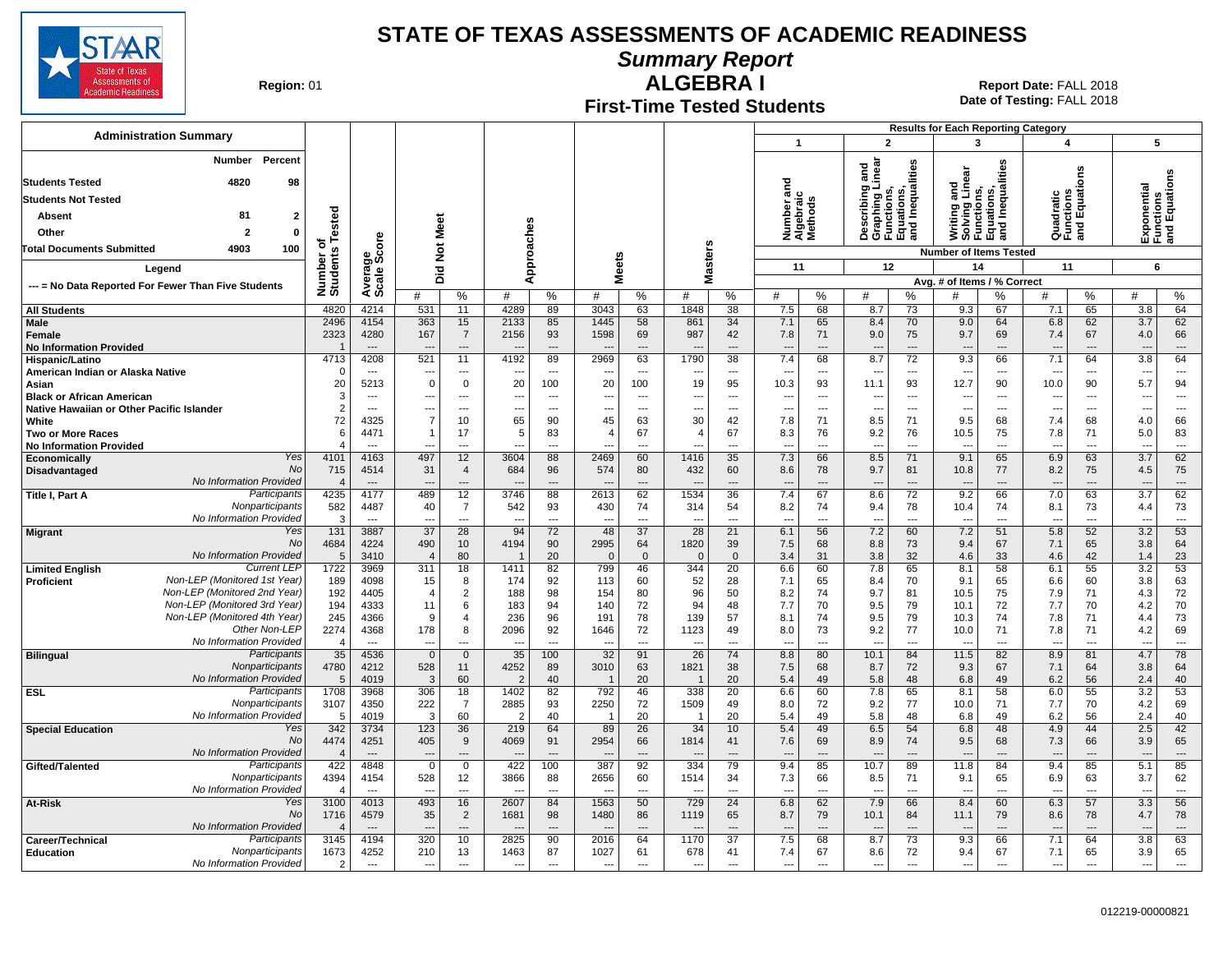

## **Summary Report**

**Region: 01** 

#### **Retested Students ALGEBRA I**

|                                                              |                        |                                  |                                  |                          |                          |                          |                                  |                            |                                |                                |                       |                                |                                                                                 |                                | Results for Each Reporting Category*                                          |                                |                                       |                                |                                           |                                |
|--------------------------------------------------------------|------------------------|----------------------------------|----------------------------------|--------------------------|--------------------------|--------------------------|----------------------------------|----------------------------|--------------------------------|--------------------------------|-----------------------|--------------------------------|---------------------------------------------------------------------------------|--------------------------------|-------------------------------------------------------------------------------|--------------------------------|---------------------------------------|--------------------------------|-------------------------------------------|--------------------------------|
| <b>Administration Summary</b>                                |                        |                                  |                                  |                          |                          |                          |                                  |                            |                                |                                | $\mathbf{1}$          |                                |                                                                                 | $\overline{2}$                 | $\mathbf{3}$                                                                  |                                | $\overline{\mathbf{4}}$               |                                | 5                                         |                                |
| Percent<br>Number<br><b>Students Tested</b><br>2842<br>93    |                        |                                  |                                  |                          |                          |                          |                                  |                            |                                |                                | iber and<br>Ioraic    |                                | inear<br>and                                                                    | Inequalities                   | Writing and<br>Solving Linear<br>Functions,<br>Equations,<br>and Inequalities | lities                         |                                       | δű                             | Exponential<br>Functions<br>and Equations |                                |
| <b>Students Not Tested</b>                                   |                        |                                  |                                  |                          |                          |                          |                                  |                            |                                |                                |                       |                                |                                                                                 |                                |                                                                               |                                |                                       |                                |                                           |                                |
| 216<br>$\overline{7}$<br>Absent                              |                        |                                  |                                  |                          |                          |                          |                                  |                            |                                |                                | umber                 | lgebra<br>lethod:              | escribing<br>Describing<br>Graphing L<br>Functions,<br>Equations,<br>and Inequa |                                |                                                                               |                                | Quadratic<br>Functions<br>and Equatio |                                |                                           |                                |
| 13<br>$\mathbf 0$<br>Other                                   | Tested                 |                                  |                                  |                          |                          |                          |                                  |                            |                                |                                |                       |                                |                                                                                 |                                |                                                                               |                                |                                       |                                |                                           |                                |
| 100<br>3071<br><b>Total Documents Submitted</b>              | ত                      |                                  | Not Meet                         |                          |                          |                          |                                  |                            |                                |                                | z∢ź                   |                                |                                                                                 |                                |                                                                               |                                |                                       |                                |                                           |                                |
|                                                              |                        |                                  |                                  |                          |                          |                          |                                  |                            | asters                         |                                | 11                    |                                | 12                                                                              |                                | <b>Number of Items Tested</b><br>14                                           |                                | 11                                    |                                |                                           | 6                              |
| Legend                                                       |                        |                                  | Did                              |                          | Approaches               |                          | <b>Meets</b>                     |                            | Σ                              |                                |                       |                                |                                                                                 |                                | Avg. # of Items / % Correct                                                   |                                |                                       |                                |                                           |                                |
| --- = No Data Reported For Fewer Than Five Students          | Number of<br>Students  | Average<br>Scale Score           | #                                | %                        | #                        | %                        | #                                | %                          | #                              | %                              | #                     | %                              | #                                                                               | %                              | #                                                                             | %                              | #                                     | %                              | #                                         | %                              |
| <b>All Students</b>                                          | 2842                   | 3475                             | 1767                             | 62                       | 1075                     | 38                       | 162                              | 6                          | 29                             | $\mathbf{1}$                   | 4.1                   | $\overline{37}$                | 4.8                                                                             | 40                             | 4.8                                                                           | 34                             | 3.8                                   | 35                             | 2.0                                       | $\overline{34}$                |
| <b>Male</b>                                                  | 1904                   | 3455                             | 1226                             | 64                       | 678                      | 36                       | 94                               | 5                          | 20                             | $\mathbf{1}$                   | 3.9                   | 35                             | 4.7                                                                             | 40                             | 4.7                                                                           | 34                             | 3.8                                   | 34                             | 2.0                                       | 33                             |
| Female                                                       | 938                    | 3514                             | 541                              | 58                       | 397                      | 42                       | 68                               | $\overline{7}$             | 9                              | $\mathbf{1}$                   | 4.5                   | 41                             | 4.9                                                                             | 41                             | 5.0                                                                           | 36                             | 4.0                                   | 36                             | 2.1                                       | 35                             |
| <b>No Information Provided</b>                               | $\Omega$               | $\sim$                           |                                  | $\overline{a}$           |                          | $\overline{a}$           | $\overline{\phantom{a}}$         | $\overline{a}$             | $\overline{\phantom{a}}$       | $\overline{a}$<br>$\mathbf{1}$ | $\overline{a}$        | $\overline{a}$                 | $\overline{\phantom{a}}$                                                        | $\overline{\phantom{a}}$       | $\overline{\phantom{a}}$                                                      | $\overline{\phantom{a}}$       |                                       | $\sim$                         | $\overline{\phantom{a}}$                  | $\overline{\phantom{a}}$<br>34 |
| Hispanic/Latino<br>American Indian or Alaska Native          | 2790<br>$\overline{2}$ | 3475<br>$---$                    | 1738<br>--                       | 62<br>$\sim$             | 1052                     | 38<br>$---$              | 161<br>$\sim$                    | 6<br>$---$                 | 29<br>$\overline{\phantom{a}}$ | $---$                          | 4.1<br>$\overline{a}$ | 37<br>$\overline{a}$           | 4.8<br>$\overline{\phantom{a}}$                                                 | 40<br>$-$                      | 4.8<br>$\sim$                                                                 | 34<br>$\sim$                   | 3.8<br>$\overline{\phantom{a}}$       | 35<br>$---$                    | 2.0<br>$\overline{\phantom{a}}$           | $\sim$                         |
| Asian                                                        | $\Omega$               | $\overline{\phantom{a}}$         | ---                              | $\overline{\phantom{a}}$ | ---                      | $\overline{\phantom{a}}$ | ---                              | ---                        | $\overline{\phantom{a}}$       | ---                            | ---                   | $\overline{a}$                 | $\overline{\phantom{a}}$                                                        | $\sim$                         | $\overline{\phantom{a}}$                                                      | $\overline{\phantom{a}}$       | $\overline{\phantom{a}}$              | $\overline{\phantom{a}}$       | $\overline{\phantom{a}}$                  | $---$                          |
| <b>Black or African American</b>                             | 8                      | 3372                             | 5                                | 63                       | 3                        | 38                       | $\mathbf 0$                      | $\Omega$                   | $\Omega$                       | 0                              | 3.9                   | 35                             | 4.8                                                                             | 40                             | 3.9                                                                           | 28                             | 2.6                                   | 24                             | 1.9                                       | 31                             |
| Native Hawaiian or Other Pacific Islander                    | -1                     | $---$                            | ---                              | $\overline{\phantom{a}}$ | ---                      | $\overline{a}$           | $\overline{a}$                   | $\sim$                     | $\sim$                         | $\overline{a}$                 | $---$                 | $\overline{a}$                 | $\overline{\phantom{a}}$                                                        | $\sim$                         | $\sim$                                                                        | $\overline{\phantom{a}}$       | $\sim$                                | $\overline{a}$                 | --                                        | $\overline{a}$                 |
| White<br><b>Two or More Races</b>                            | 33<br>3                | 3476<br>$\overline{\phantom{a}}$ | 18<br>---                        | 55<br>---                | 15<br>---                | 45<br>$---$              | $\Omega$<br>---                  | $\Omega$<br>---            | $\Omega$                       | $\mathbf 0$<br>---             | 4.0<br>$\overline{a}$ | 36<br>$\overline{\phantom{a}}$ | 5.2<br>$\overline{\phantom{a}}$                                                 | 43<br>$\overline{\phantom{a}}$ | 4.2                                                                           | 30<br>$\overline{\phantom{a}}$ | 3.8<br>$\overline{\phantom{a}}$       | 35<br>$\overline{\phantom{a}}$ | 2.4<br>$\overline{\phantom{a}}$           | 40<br>$\sim$ $\sim$ $\sim$     |
| <b>No Information Provided</b>                               | 5                      | 3619                             | $\mathcal{P}$                    | 40                       | 3                        | 60                       | $\Omega$                         | $\Omega$                   | $\Omega$                       | $\Omega$                       | 5.2                   | 47                             | 4.4                                                                             | 37                             | 7.0                                                                           | 50                             | 4.2                                   | 38                             | 2.4                                       | 40                             |
| Yes<br>Economically                                          | 2602                   | 3475                             | 1620                             | 62                       | 982                      | 38                       | 152                              | 6                          | 27                             | $\mathbf{1}$                   | 4.1                   | 37                             | 4.8                                                                             | 40                             | 4.8                                                                           | 34                             | 3.9                                   | 35                             | 2.0                                       | 34                             |
| <b>No</b><br>Disadvantaged                                   | 232                    | 3472                             | 143                              | 62                       | 89                       | 38                       | 10                               | $\overline{4}$             | 2                              | $\mathbf{1}$                   | 4.2                   | 38                             | 4.8                                                                             | 40                             | 4.8                                                                           | 34                             | 3.7                                   | 33                             | 2.0                                       | 34                             |
| No Information Provided<br>Participants<br>Title I, Part A   | 8<br>2659              | 3495<br>3466                     | $\overline{\mathcal{L}}$<br>1682 | 50<br>63                 | $\overline{4}$<br>977    | 50<br>$\overline{37}$    | $\mathbf{0}$<br>131              | $\Omega$<br>5              | $\Omega$<br>$\overline{22}$    | $\Omega$                       | 4.3<br>4.0            | 39<br>$\overline{37}$          | 4.3<br>4.8                                                                      | 35<br>40                       | 5.5<br>4.7                                                                    | 39<br>34                       | 3.6<br>3.8                            | 33<br>34                       | 2.5<br>2.0                                | 42<br>$\overline{33}$          |
| Nonparticipants                                              | 175                    | 3610                             | 81                               | 46                       | 94                       | 54                       | 31                               | 18                         | $\overline{7}$                 | 4                              | 5.0                   | 46                             | 5.3                                                                             | 45                             | 5.8                                                                           | 41                             | 4.6                                   | 41                             | 2.4                                       | 40                             |
| No Information Provided                                      | 8                      | 3495                             | $\overline{4}$                   | 50                       | $\overline{4}$           | 50                       | $\Omega$                         | $\mathbf 0$                | $\mathbf 0$                    | $\Omega$                       | 4.3                   | 39                             | 4.3                                                                             | 35                             | 5.5                                                                           | 39                             | 3.6                                   | 33                             | 2.5                                       | 42                             |
| Yes<br><b>Migrant</b>                                        | 193                    | 3485                             | 121                              | 63                       | 72                       | 37                       | 12                               | 6                          | 3                              | $\overline{2}$                 | 4.2                   | 38                             | 4.9                                                                             | 41                             | 4.7                                                                           | 34                             | 4.0                                   | 36                             | 2.1                                       | 35                             |
| No<br>No Information Provided                                | 2640<br>9              | 3474<br>3427                     | 1640<br>6                        | 62<br>67                 | 1000<br>3                | 38<br>33                 | 150<br>$\mathbf 0$               | 6<br>$\Omega$              | 26<br>$\mathbf{0}$             | $\mathbf{1}$<br>$\mathbf{0}$   | 4.1<br>3.8            | 37<br>34                       | 4.8<br>3.6                                                                      | 40<br>30                       | 4.8<br>5.0                                                                    | 34<br>36                       | 3.8<br>3.7                            | 35<br>33                       | 2.0<br>2.4                                | 34<br>41                       |
| <b>Current LEF</b><br><b>Limited English</b>                 | 1351                   | 3464                             | 853                              | 63                       | 498                      | 37                       | 69                               | 5                          | 10                             |                                | 4.1                   | $\overline{37}$                | 4.8                                                                             | 40                             | 4.8                                                                           | 34                             | 3.7                                   | 34                             | 1.9                                       | 32                             |
| Non-LEP (Monitored 1st Year)<br>Proficient                   | 31                     | 3577                             | 17                               | 55                       | 14                       | 45                       | $\overline{4}$                   | 13                         | $\mathbf 0$                    | $\Omega$                       | 4.1                   | 38                             | 5.9                                                                             | 49                             | 5.6                                                                           | 40                             | 4.1                                   | 37                             | 2.4                                       | 40                             |
| Non-LEP (Monitored 2nd Year)                                 | 38                     | 3569                             | 22                               | 58                       | 16                       | 42                       | 6                                | 16                         | 2                              | 5                              | 4.2                   | 38                             | 5.5                                                                             | 46                             | 5.9                                                                           | 42                             | 4.2                                   | 38                             | 2.3                                       | 38                             |
| Non-LEP (Monitored 3rd Year)<br>Non-LEP (Monitored 4th Year) | 27<br>16               | 3521<br>3750                     | 16<br>6                          | 59<br>38                 | 11<br>10                 | 41<br>63                 | $\overline{2}$<br>$\overline{4}$ | 7<br>25                    |                                | 4                              | 4.4<br>5.3            | 40                             | 5.2<br>6.6                                                                      | 43                             | 5.2                                                                           | 37                             | 3.5                                   | 32<br>49                       | 2.2<br>2.7                                | 36<br>45                       |
| Other Non-LEP                                                | 1370                   | 3476                             | 847                              | 62                       | 523                      | 38                       | 77                               | 6                          | 15                             | 6<br>$\mathbf{1}$              | 4.1                   | 48<br>37                       | 4.8                                                                             | 55<br>40                       | 6.4<br>4.8                                                                    | 46<br>34                       | 5.4<br>3.9                            | 36                             | 2.1                                       | 35                             |
| No Information Provided                                      | 9                      | 3440                             | 6                                | 67                       | 3                        | 33                       | $\Omega$                         | $\Omega$                   | $\Omega$                       | $\Omega$                       | 4.0                   | 36                             | 3.4                                                                             | 29                             | 5.1                                                                           | 37                             | 3.6                                   | 32                             | 2.6                                       | 43                             |
| Participants<br><b>Bilingual</b>                             | $\overline{8}$         | 3641                             | $\overline{3}$                   | 38                       | $5\overline{)}$          | 63                       | $\overline{0}$                   | $\mathbf 0$                | $\overline{0}$                 | $\overline{0}$                 | 5.6                   | 51                             | 5.8                                                                             | 48                             | 5.4                                                                           | 38                             | 4.6                                   | 42                             | 2.4                                       | 40                             |
| Nonparticipants<br>No Information Provided                   | 2822                   | 3474                             | 1757                             | 62                       | 1065                     | 38                       | 162                              | 6<br>$\Omega$              | 29                             | $\mathbf{1}$                   | 4.1                   | 37                             | 4.8                                                                             | 40                             | 4.8                                                                           | 34                             | 3.8                                   | 35                             | 2.0                                       | 34                             |
| Participants<br><b>ESL</b>                                   | 12<br>1310             | 3480<br>3469                     | $\overline{7}$<br>819            | 58<br>63                 | 5<br>491                 | 42<br>$\overline{37}$    | $\mathbf 0$<br>$\overline{72}$   | 5                          | $\overline{0}$<br>10           | $\mathbf{0}$                   | 4.2<br>4.1            | 38<br>$\overline{37}$          | 4.3<br>4.8                                                                      | 35<br>40                       | 5.3<br>4.8                                                                    | 38<br>34                       | 3.5<br>3.7                            | 32<br>$\overline{34}$          | 2.6<br>1.9                                | 43<br>$\overline{32}$          |
| Nonparticipants                                              | 1521                   | 3479                             | 942                              | 62                       | 579                      | 38                       | 90                               | 6                          | 19                             | 1                              | 4.1                   | 37                             | 4.8                                                                             | 40                             | 4.8                                                                           | 34                             | 3.9                                   | 36                             | 2.1                                       | 35                             |
| No Information Provided                                      | 11                     | 3523                             | 6                                | 55                       | 5                        | 45                       | $\mathbf 0$                      | $\Omega$                   | $\mathbf 0$                    | $\Omega$                       | 4.4                   | 40                             | 4.5                                                                             | 37                             | 5.5                                                                           | 40                             | 3.6                                   | 33                             | 2.7                                       | 45                             |
| Yes<br><b>Special Education</b>                              | 662                    | 3364                             | 506                              | 76                       | 156                      | 24                       | 11                               | 2                          | $\mathbf{0}$                   | $\mathbf{0}$                   | 3.4                   | 31                             | 4.2                                                                             | 35                             | 4.2                                                                           | 30                             | 3.4                                   | 31                             | 1.7                                       | 28                             |
| No<br>No Information Provided                                | 2172<br>8              | 3508<br>3480                     | 1256<br>5                        | 58<br>63                 | 916<br>3                 | 42<br>38                 | 151<br>$\overline{0}$            | $\overline{7}$<br>$\Omega$ | 29<br>$\Omega$                 | $\mathbf{1}$<br>$\Omega$       | 4.3<br>4.0            | 39<br>36                       | 5.0<br>3.8                                                                      | 42<br>31                       | 5.0<br>5.4                                                                    | 36<br>38                       | 4.0<br>3.9                            | 36<br>35                       | 2.1<br>2.6                                | 35<br>44                       |
| Participants<br>Gifted/Talented                              | 8                      | 3578                             | 4                                | 50                       | $\overline{4}$           | 50                       |                                  | 13                         | $\mathbf 0$                    | $\mathbf 0$                    | 4.0                   | 36                             | 6.1                                                                             | 51                             | 5.5                                                                           | 39                             | 4.3                                   | 39                             | 2.1                                       | 35                             |
| Nonparticipants                                              | 2826                   | 3474                             | 1758                             | 62                       | 1068                     | 38                       | 161                              | 6                          | 29                             | 1                              | 4.1                   | 37                             | 4.8                                                                             | 40                             | 4.8                                                                           | 34                             | 3.8                                   | 35                             | 2.0                                       | 34                             |
| No Information Provided                                      | 8                      | 3480                             | -5                               | 63                       | 3                        | 38                       | $\Omega$                         | $\Omega$                   | $\Omega$                       | $\Omega$                       | 4.0                   | 36                             | 3.8                                                                             | 31                             | 5.4                                                                           | 38                             | 3.9                                   | 35                             | 2.6                                       | 44                             |
| Yes<br>At-Risk<br><b>No</b>                                  | 2625                   | 3470                             | 1643                             | 63                       | 982                      | 37                       | 142                              | 5<br>9                     | $\overline{23}$                | $\mathbf{1}$                   | 4.1                   | 37                             | 4.8                                                                             | 40                             | 4.8                                                                           | 34                             | 3.8                                   | 35                             | 2.0                                       | 33                             |
| No Information Provided                                      | 211<br>6               | 3532<br>3567                     | 121<br>3                         | 57<br>50                 | 90<br>3                  | 43<br>50                 | 20<br>$\Omega$                   | $\Omega$                   | 6<br>$\Omega$                  | 3<br>$\Omega$                  | 4.3<br>4.8            | 39<br>44                       | 5.0<br>4.3                                                                      | 42<br>36                       | 5.2<br>6.5                                                                    | 37<br>46                       | 4.2<br>3.7                            | 38<br>33                       | 2.3<br>2.5                                | 39<br>42                       |
| Participants<br>Career/Technical                             | 1952                   | 3479                             | 1207                             | 62                       | 745                      | 38                       | 110                              | 6                          | 18                             | 1                              | 4.1                   | 38                             | 4.8                                                                             | 40                             | 4.8                                                                           | 34                             | 3.9                                   | 35                             | 2.0                                       | 34                             |
| Nonparticipants<br><b>Education</b>                          | 890                    | 3465                             | 560                              | 63                       | 330                      | 37                       | 52                               | 6                          | 11                             | $\mathbf{1}$                   | 4.0                   | 36                             | 4.8                                                                             | 40                             | 4.7                                                                           | 34                             | 3.8                                   | 35                             | 2.0                                       | 34                             |
| No Information Provided                                      | $\Omega$               | $\overline{\phantom{a}}$         | ---                              | $---$                    | $\overline{\phantom{a}}$ | $\overline{a}$           | ---                              | $---$                      | ---                            | ---                            | ---                   | $\overline{a}$                 | ---                                                                             | $\sim$                         | $\sim$                                                                        | $\sim$                         | $\overline{\phantom{a}}$              | $---$                          | $\overline{\phantom{a}}$                  | $---$                          |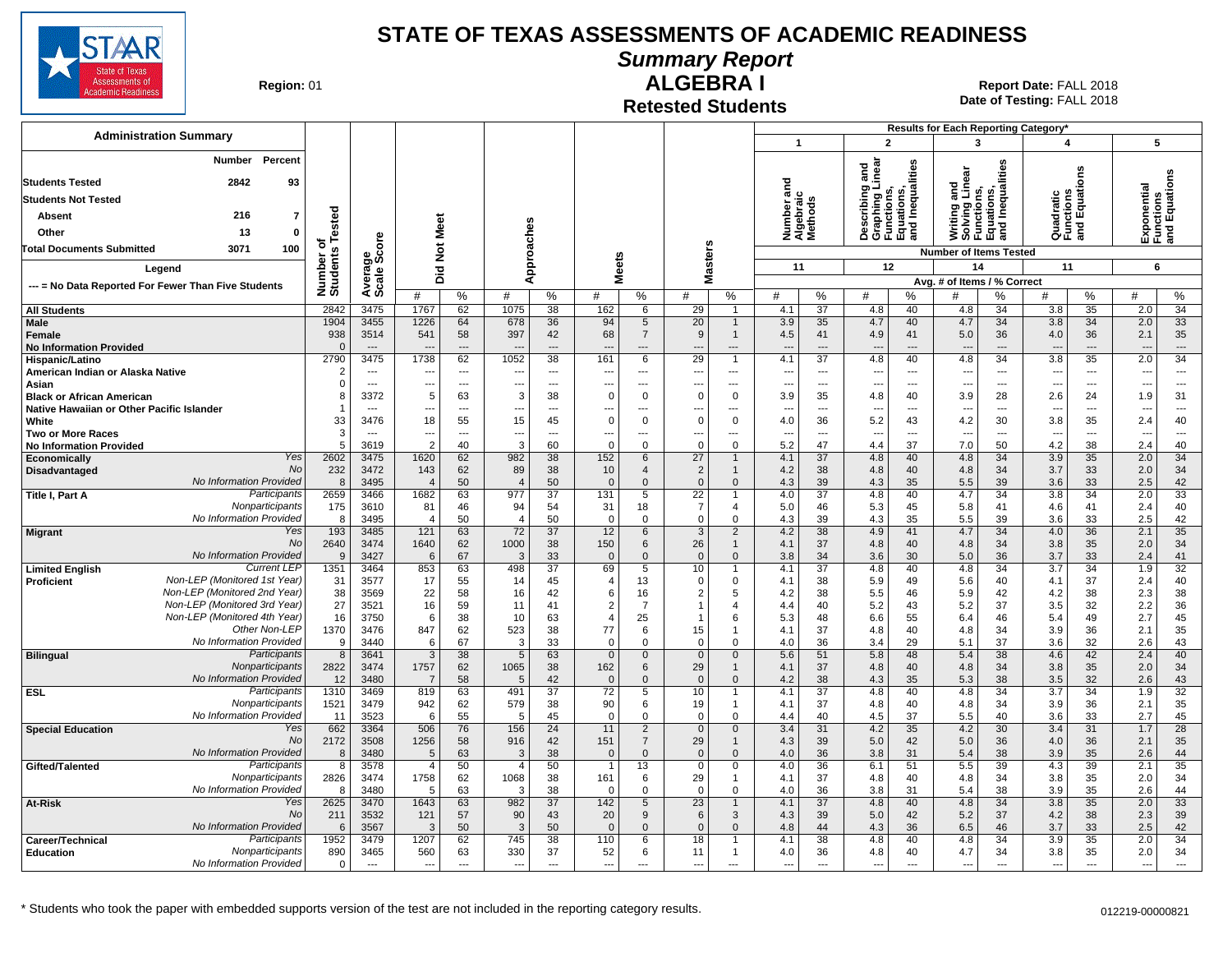

**Summary Report**

**Region: 01** 

#### **All Students BIOLOGY**

|                                                                  |                        |                                  |                                  |                                |                                |                      |                                |                      |                          |                               |                          |                      |                                 |                                | Results for Each Reporting Category*          |                |                                    |                                |                                 |                                    |
|------------------------------------------------------------------|------------------------|----------------------------------|----------------------------------|--------------------------------|--------------------------------|----------------------|--------------------------------|----------------------|--------------------------|-------------------------------|--------------------------|----------------------|---------------------------------|--------------------------------|-----------------------------------------------|----------------|------------------------------------|--------------------------------|---------------------------------|------------------------------------|
| <b>Administration Summary</b>                                    |                        |                                  |                                  |                                |                                |                      |                                |                      |                          |                               | $\overline{1}$           |                      | $\overline{2}$                  |                                | 3                                             |                | $\boldsymbol{4}$                   |                                |                                 | 5                                  |
| <b>Number</b><br>Percent<br>8649<br><b>Students Tested</b><br>96 |                        |                                  |                                  |                                |                                |                      |                                |                      |                          |                               | Structure<br>Function    |                      |                                 |                                | iiological<br>:volution and<br>:lassification |                | and                                |                                | erdependence                    | within<br>Environmental<br>Systems |
| <b>Students Not Tested</b>                                       |                        |                                  |                                  |                                |                                |                      |                                |                      |                          |                               |                          |                      | lechanisms<br>f Genetics        |                                |                                               |                | Biological<br>Processes<br>Systems |                                |                                 |                                    |
|                                                                  |                        |                                  |                                  |                                |                                |                      |                                |                      |                          |                               |                          |                      |                                 |                                |                                               |                |                                    |                                |                                 |                                    |
| 383<br>Absent                                                    | Tested                 |                                  |                                  |                                |                                |                      |                                |                      |                          |                               |                          |                      |                                 |                                |                                               |                |                                    |                                |                                 |                                    |
| 13<br>$\mathbf{0}$<br>Other                                      |                        |                                  |                                  |                                |                                |                      |                                |                      |                          |                               | ලි දි                    |                      | ≊ ঠ                             |                                | Ξúō                                           |                |                                    |                                | Ξ.                              |                                    |
| 100<br><b>Total Documents Submitted</b><br>9045                  | ъ                      | ge<br>Score                      | <b>Not Meet</b>                  |                                |                                |                      |                                |                      |                          |                               |                          |                      |                                 |                                | <b>Number of Items Tested</b>                 |                |                                    |                                |                                 |                                    |
| Legend                                                           | Number of<br>Students  |                                  |                                  |                                |                                | Approaches           | <b>Meets</b>                   |                      | <b>Masters</b>           |                               | 10                       |                      | 10                              |                                | 10                                            |                | 10                                 |                                |                                 | 10                                 |
| --- = No Data Reported For Fewer Than Five Students              |                        | Avera<br>Scale                   | Did                              |                                |                                |                      |                                |                      |                          |                               |                          |                      |                                 |                                | Avg. # of Items / % Correct                   |                |                                    |                                |                                 |                                    |
|                                                                  |                        |                                  | #                                | $\%$                           | #                              | $\%$                 | #                              | %                    | #                        | $\%$                          | #                        | ℅                    | #                               | %                              | #                                             | %              | #                                  | %                              | #                               | $\%$                               |
| <b>All Students</b>                                              | 8649                   | 3816                             | 2907                             | 34                             | 5742                           | 66                   | 2751                           | 32                   | 829                      | 10                            | 4.7                      | 47                   | 4.9                             | 49                             | 5.6                                           | 56             | 4.8                                | 48                             | 5.3                             | 53                                 |
| Male                                                             | 4724                   | 3777                             | 1799                             | 38                             | 2925                           | 62                   | 1360                           | 29                   | 436                      | 9                             | 4.6                      | 46                   | 4.6                             | 46                             | 5.4                                           | 54             | 4.6                                | 46                             | 5.2                             | 52                                 |
| Female<br><b>No Information Provided</b>                         | 3925<br>$\Omega$       | 3863<br>$\overline{\phantom{a}}$ | 1108                             | 28<br>$\overline{\phantom{a}}$ | 2817                           | 72<br>$\overline{a}$ | 1391                           | 35<br>$\overline{a}$ | 393                      | 10 <sup>°</sup><br>---        | 4.9                      | 49<br>---            | 5.2<br>$\overline{\phantom{a}}$ | 52<br>$\overline{\phantom{a}}$ | 5.8                                           | 58<br>---      | 5.0                                | 50<br>$\overline{\phantom{a}}$ | 5.5                             | 55<br>$\overline{a}$               |
| Hispanic/Latino                                                  | 8523                   | 3814                             | 2868                             | 34                             | 5655                           | 66                   | 2694                           | 32                   | 806                      | 9                             | 4.7                      | 47                   | 4.8                             | 48                             | 5.6                                           | 56             | 4.8                                | 48                             | 5.3                             | 53                                 |
| American Indian or Alaska Native                                 | $\overline{2}$         | $---$                            |                                  | $\overline{\phantom{a}}$       |                                | $\overline{a}$       | $\overline{a}$                 | $\overline{a}$       | ---                      | $\overline{a}$                | $\overline{a}$           | $\overline{a}$       | $\overline{\phantom{a}}$        | $\overline{a}$                 |                                               | $\sim$         |                                    | $\overline{a}$                 | $\overline{\phantom{a}}$        | $\sim$                             |
| Asian                                                            | 10                     | 4271                             | $\overline{1}$                   | 10                             | 9                              | 90                   | 6                              | 60                   | -5                       | 50                            | 5.7                      | 57                   | 7.1                             | 71                             | 7.4                                           | 74             | 6.8                                | 68                             | 7.1                             | 71                                 |
| <b>Black or African American</b>                                 | 11                     | 3696                             | 6                                | 55                             | 5                              | 45                   | 3                              | 27                   | $\overline{2}$           | 18                            | 4.8                      | 48                   | 4.7                             | 47                             | 4.5                                           | 45             | 4.2                                | 42                             | 4.6                             | 46                                 |
| Native Hawaiian or Other Pacific Islander<br>White               | $\overline{2}$<br>92   | $---$<br>3977                    | ---<br>28                        | $---$<br>30                    | $\overline{\phantom{a}}$<br>64 | $---$<br>70          | $\overline{\phantom{a}}$<br>45 | $\overline{a}$<br>49 | ---<br>14                | $---$<br>15                   | ---<br>5.4               | $\overline{a}$<br>54 | $\overline{\phantom{a}}$<br>5.4 | $\overline{a}$<br>54           | $\overline{a}$<br>6.2                         | $\sim$<br>62   | ---<br>5.5                         | $\overline{a}$<br>55           | $\overline{\phantom{a}}$<br>5.8 | $\overline{a}$<br>58               |
| <b>Two or More Races</b>                                         | 5                      | 4235                             | $\overline{2}$                   | 40                             | 3                              | 60                   | 3                              | 60                   | $\overline{2}$           | 40                            | 7.0                      | 70                   | 5.8                             | 58                             | 6.8                                           | 68             | 7.0                                | 70                             | 6.2                             | 62                                 |
| <b>No Information Provided</b>                                   |                        | $\overline{a}$                   | ---                              |                                |                                |                      | ---                            | -−∙                  | ---                      |                               | ---                      | ---                  | $\overline{\phantom{a}}$        | ---                            | $\overline{\phantom{a}}$                      |                | ---                                | ---                            | ---                             | $\sim$ $\sim$                      |
| Yes<br>Economically                                              | 7489                   | 3769                             | 2690                             | 36                             | 4799                           | 64                   | 2082                           | $\overline{28}$      | 550                      | $\overline{7}$                | 4.6                      | 46                   | 4.7                             | 47                             | 5.4                                           | 54             | 4.6                                | 46                             | 5.1                             | 51                                 |
| No<br>Disadvantaged<br>No Information Provided                   | 1153                   | 4124                             | 214<br>3                         | 19                             | 939                            | 81                   | 669                            | 58                   | 279                      | 24                            | 5.9                      | 59                   | 6.1                             | 61                             | 6.9                                           | 69             | 6.0                                | 60                             | 6.6                             | 66                                 |
| Participants<br>Title I, Part A                                  | $\overline{7}$<br>8025 | 3462<br>3815                     | 2714                             | 43<br>34                       | 5311                           | 57<br>66             | $\mathbf 0$<br>2539            | $\overline{0}$<br>32 | $\overline{0}$<br>771    | $\mathbf 0$<br>10             | 3.1<br>4.7               | 31<br>47             | 3.4<br>4.8                      | 34<br>48                       | 4.4<br>5.6                                    | 44<br>56       | 2.6<br>4.8                         | 26<br>48                       | 3.9<br>5.3                      | 39<br>53                           |
| Nonparticipants                                                  | 617                    | 3834                             | 190                              | 31                             | 427                            | 69                   | 212                            | 34                   | 58                       | 9                             | 4.9                      | 49                   | 5.0                             | 50                             | 5.8                                           | 58             | 4.9                                | 49                             | 5.2                             | 52                                 |
| No Information Provided                                          | 7                      | 3462                             | -3                               | 43                             | $\overline{\mathbf{4}}$        | 57                   | 0                              | $\mathbf 0$          | $\mathbf 0$              | $\mathbf 0$                   | 3.1                      | 31                   | 3.4                             | 34                             | 4.4                                           | 44             | 2.6                                | 26                             | 3.9                             | 39                                 |
| Yes<br><b>Migrant</b>                                            | 334                    | 3584                             | 168                              | 50                             | 166                            | 50                   | 40                             | 12                   | 8                        | $\overline{2}$                | 3.8                      | 38                   | 4.0                             | 40                             | 4.6                                           | 46             | 3.8                                | 38                             | 4.3                             | 43                                 |
| No<br>No Information Provided                                    | 8307<br>8              | 3826<br>3514                     | 2736<br>3                        | 33<br>38                       | 5571<br>5                      | 67<br>63             | 2711<br>$\mathbf{0}$           | 33<br>$\overline{0}$ | 821<br>$\Omega$          | 10 <sup>°</sup><br>$\Omega$   | 4.8<br>3.4               | 48<br>34             | 4.9<br>3.6                      | 49<br>36                       | 5.7<br>4.6                                    | 57<br>46       | 4.8<br>2.9                         | 48<br>29                       | 5.3<br>4.1                      | 53<br>41                           |
| <b>Current LEP</b><br><b>Limited English</b>                     | 3834                   | 3577                             | 1901                             | 50                             | 1933                           | 50                   | 433                            | 11                   | 60                       | $\overline{2}$                | 3.8                      | 38                   | 3.9                             | 39                             | 4.5                                           | 45             | 3.8                                | $\overline{38}$                | 4.2                             | 42                                 |
| Non-LEP (Monitored 1st Year)<br><b>Proficient</b>                | 218                    | 3899                             | 33                               | 15                             | 185                            | 85                   | 83                             | 38                   | -9                       | 4                             | 5.2                      | 52                   | 5.3                             | 53                             | 6.2                                           | 62             | 5.0                                | 50                             | 6.0                             | 60                                 |
| Non-LEP (Monitored 2nd Year)                                     | 245                    | 4047                             | 33                               | 13                             | 212                            | 87                   | 133                            | 54                   | 31                       | 13                            | 5.6                      | 56                   | 5.9                             | 59                             | 6.7                                           | 67             | 6.0                                | 60                             | 6.5                             | 65                                 |
| Non-LEP (Monitored 3rd Year)<br>Non-LEP (Monitored 4th Year)     | 218                    | 4130                             | 21                               | 10                             | 197                            | 90                   | 139                            | 64                   | 29                       | 13                            | 6.0                      | 60                   | 6.0                             | 60                             | 7.1                                           | 71             | 6.4                                | 64                             | 6.8                             | 68                                 |
| Other Non-LEP                                                    | 285<br>3840            | 4157<br>3993                     | 17<br>898                        | 6<br>23                        | 268<br>2942                    | 94<br>77             | 179<br>1784                    | 63<br>46             | 53<br>647                | 19<br>17                      | 6.0<br>5.5               | 60<br>55             | 6.2<br>5.6                      | 62<br>56                       | 7.4<br>6.4                                    | 74<br>64       | 6.4<br>5.5                         | 64<br>55                       | 7.1<br>6.0                      | 71<br>60                           |
| No Information Provided                                          | 9                      | 3452                             | $\overline{4}$                   | 44                             | 5                              | 56                   | $\mathbf 0$                    | $\mathbf 0$          | $\overline{0}$           | $\mathbf{0}$                  | 3.1                      | 31                   | 3.3                             | 33                             | 4.2                                           | 42             | 2.9                                | 29                             | 3.9                             | 39                                 |
| Participants<br><b>Bilingual</b>                                 | 71                     | 4280                             | $5\overline{)}$                  | $\overline{7}$                 | 66                             | 93                   | 49                             | 69                   | 22                       | 31                            | 6.7                      | 67                   | 6.4                             | 64                             | 7.7                                           | 77             | 6.7                                | 67                             | 7.5                             | 75                                 |
| Nonparticipants                                                  | 8568                   | 3813                             | 2898                             | 34                             | 5670                           | 66                   | 2702                           | 32                   | 807                      | 9                             | 4.7                      | 47                   | 4.8                             | 48                             | 5.6                                           | 56             | 4.8                                | 48                             | 5.3                             | 53                                 |
| No Information Provideo<br>Participants                          | 10<br>3774             | 3488<br>3578                     | $\overline{4}$<br>1868           | 40<br>49                       | 6<br>1906                      | 60<br>51             | $\mathbf 0$<br>430             | $\mathbf 0$<br>11    | $\mathbf 0$<br>56        | $\mathbf 0$<br>$\overline{1}$ | 3.1<br>3.8               | 31<br>38             | 3.3<br>3.9                      | 33<br>39                       | 4.3<br>4.5                                    | 43<br>45       | 3.1<br>3.8                         | 31<br>38                       | 4.3<br>4.2                      | 43<br>42                           |
| <b>ESL</b><br>Nonparticipants                                    | 4865                   | 4002                             | 1035                             | 21                             | 3830                           | 79                   | 2321                           | 48                   | 773                      | 16                            | 5.5                      | 55                   | 5.6                             | 56                             | 6.4                                           | 64             | 5.6                                | 56                             | 6.1                             | 61                                 |
| No Information Provideo                                          | 10                     | 3488                             | $\overline{4}$                   | 40                             | 6                              | 60                   | $\Omega$                       | $\overline{0}$       | $\Omega$                 | $\Omega$                      | 3.1                      | 31                   | 3.3                             | 33                             | 4.3                                           | 43             | 3.1                                | 31                             | 4.3                             | 43                                 |
| <b>Special Education</b><br>Yes                                  | 1101                   | 3451                             | 732                              | 66                             | 369                            | 34                   | 57                             | 5                    | 9                        | $\overline{1}$                | 3.3                      | 33                   | 3.3                             | 33                             | 3.9                                           | 39             | 3.2                                | 32                             | 3.6                             | 36                                 |
| <b>No</b>                                                        | 7541                   | 3870                             | 2172                             | 29                             | 5369                           | 71                   | 2694                           | 36                   | 820                      | 11                            | 5.0                      | 50                   | 5.1                             | 51                             | 5.9                                           | 59             | 5.0                                | 50                             | 5.5                             | 55                                 |
| No Information Provided<br>Participants                          | $\overline{7}$<br>602  | 3476<br>4611                     | $\overline{3}$<br>$\overline{7}$ | 43                             | $\overline{4}$<br>595          | 57<br>99             | $\mathbf{0}$<br>563            | $\mathbf{0}$<br>94   | $\Omega$<br>317          | $\mathbf{0}$<br>53            | 3.1<br>7.7               | 31<br>77             | 3.6<br>7.9                      | 36<br>79                       | 4.3<br>8.7                                    | 43<br>87       | 2.7<br>8.0                         | 27<br>80                       | 4.0<br>8.4                      | 40<br>84                           |
| Gifted/Talented<br>Nonparticipants                               | 8039                   | 3757                             | 2897                             | $\overline{1}$<br>36           | 5142                           | 64                   | 2188                           | 27                   | 512                      | 6                             | 4.5                      | 45                   | 4.6                             | 46                             | 5.4                                           | 54             | 4.6                                | 46                             | 5.1                             | 51                                 |
| No Information Provided                                          | 8                      | 3514                             | 3                                | 38                             | 5                              | 63                   | $\mathbf 0$                    | $\mathbf{0}$         | $\overline{0}$           | 0                             | 3.4                      | 34                   | 3.6                             | 36                             | 4.6                                           | 46             | 2.9                                | 29                             | 4.1                             | 41                                 |
| Yes<br>At-Risk                                                   | 6475                   | 3643                             | 2750                             | 42                             | 3725                           | 58                   | 1081                           | 17                   | 140                      | $\overline{2}$                | 4.1                      | 41                   | 4.2                             | 42                             | 4.9                                           | 49             | 4.1                                | 41                             | 4.6                             | 46                                 |
| No                                                               | 2167                   | 4333                             | 155                              | $\overline{7}$                 | 2012                           | 93                   | 1670                           | 77                   | 689                      | 32                            | 6.8                      | 68                   | 6.9                             | 69                             | 7.8                                           | 78             | 7.0                                | 70                             | 7.4                             | 74                                 |
| No Information Provideo<br>Participants                          | $\overline{7}$<br>6088 | 3529                             | $\overline{2}$                   | 29<br>34                       | 5<br>4003                      | 71<br>66             | $\Omega$<br>1868               | $\overline{0}$<br>31 | $\Omega$<br>560          | $\mathbf{0}$<br>9             | 3.4                      | 34<br>47             | 3.9<br>4.8                      | 39<br>48                       | 4.9<br>5.6                                    | 49<br>56       | 2.7                                | 27<br>48                       | 4.1<br>5.2                      | 41<br>52                           |
| Career/Technical<br>Nonparticipants<br><b>Education</b>          | 2559                   | 3804<br>3845                     | 2085<br>822                      | 32                             | 1737                           | 68                   | 883                            | 35                   | 269                      | 11                            | 4.7<br>4.9               | 49                   | 5.0                             | 50                             | 5.7                                           | 57             | 4.8<br>4.9                         | 49                             | 5.5                             | 55                                 |
| No Information Provided                                          | 2                      | $\cdots$                         | $\overline{\phantom{a}}$         | $\sim$                         | $\overline{\phantom{a}}$       | $\overline{a}$       | $\cdots$                       | ---                  | $\overline{\phantom{a}}$ | ---                           | $\hspace{0.05cm} \ldots$ | $\overline{a}$       | $\overline{\phantom{a}}$        | $\overline{a}$                 | $\overline{\phantom{a}}$                      | $\overline{a}$ | ---                                | $---$                          | ---                             | $\hspace{0.05cm} \ldots$           |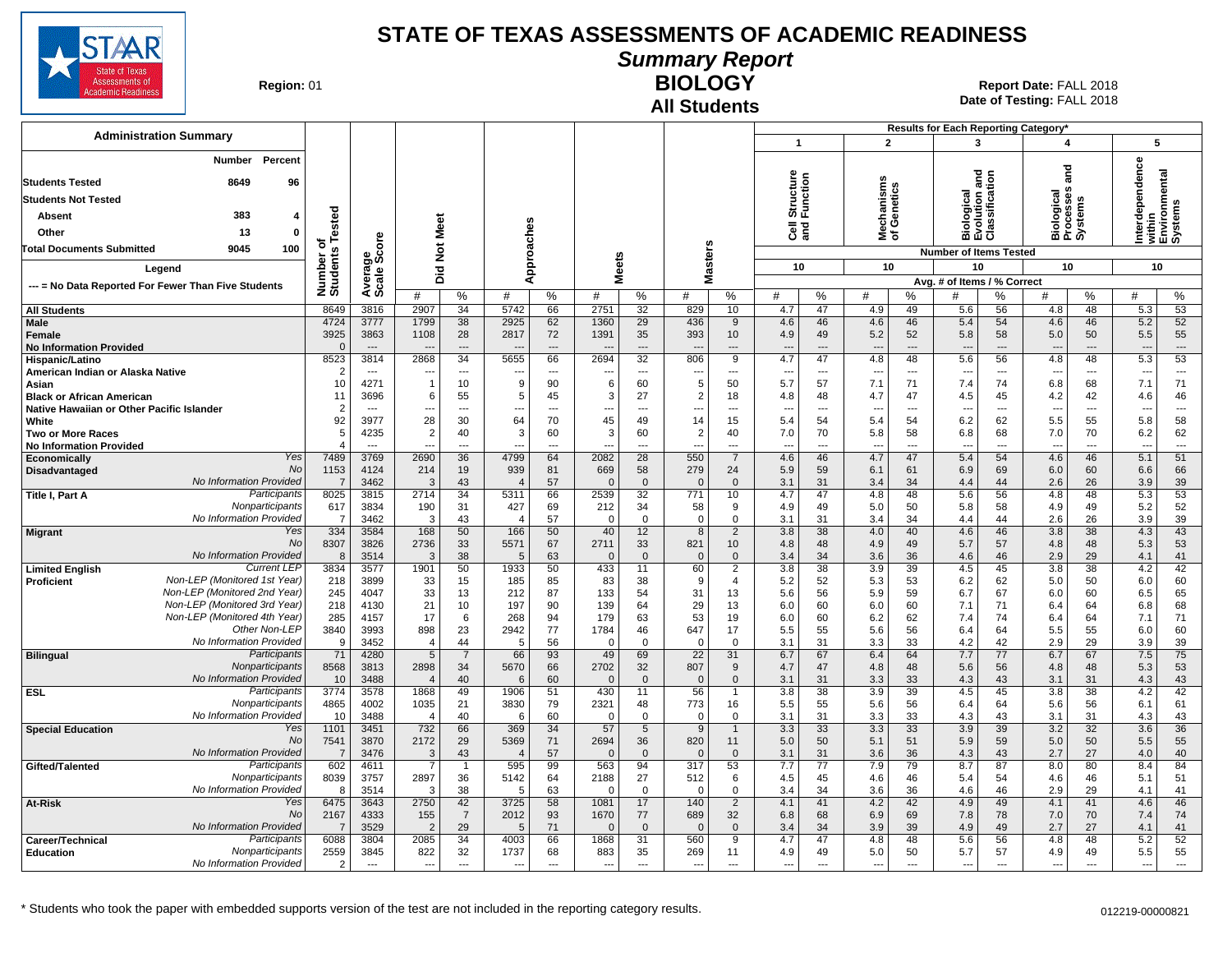

**Summary Report**

**Region: 01** 

#### **First-Time Tested Students**

**BIOLOGY** Report Date: FALL 2018 **Date of Testing:**  FALL 2018

|                                                                |                        |                        |                                 |                                  |                          |                      |                          |                          |                          |                      |                          |                |                                 |                          | <b>Results for Each Reporting Category</b>        |                          |                                    |                |                                                                      |                          |
|----------------------------------------------------------------|------------------------|------------------------|---------------------------------|----------------------------------|--------------------------|----------------------|--------------------------|--------------------------|--------------------------|----------------------|--------------------------|----------------|---------------------------------|--------------------------|---------------------------------------------------|--------------------------|------------------------------------|----------------|----------------------------------------------------------------------|--------------------------|
| <b>Administration Summary</b>                                  |                        |                        |                                 |                                  |                          |                      |                          |                          |                          |                      | $\overline{1}$           |                | $\overline{2}$                  |                          | 3                                                 |                          | 4                                  |                | 5                                                                    |                          |
| Percent<br>Number<br><b>Students Tested</b><br>5209<br>98      |                        |                        |                                 |                                  |                          |                      |                          |                          |                          |                      | Structure<br>Function    |                |                                 |                          | 겯<br>iological<br>:volution and<br>:lassification |                          | and                                |                | erdependence<br>Interdependenc<br>within<br>Environmental<br>Systems |                          |
|                                                                |                        |                        |                                 |                                  |                          |                      |                          |                          |                          |                      |                          |                |                                 |                          |                                                   |                          |                                    |                |                                                                      |                          |
| <b>Students Not Tested</b>                                     |                        |                        |                                 |                                  |                          |                      |                          |                          |                          |                      |                          |                | Mechanisms<br>of Genetics       |                          |                                                   |                          | Biological<br>Processes<br>Systems |                |                                                                      |                          |
| 116<br><b>Absent</b><br>2                                      | Tested                 |                        |                                 |                                  |                          |                      |                          |                          |                          |                      |                          |                |                                 |                          |                                                   |                          |                                    |                |                                                                      |                          |
| Other<br>0                                                     |                        |                        |                                 |                                  |                          |                      |                          |                          |                          |                      | ලි දි                    |                |                                 |                          | ៙៙                                                |                          |                                    |                |                                                                      |                          |
| 5329<br>100<br><b>Fotal Documents Submitted</b>                | ৳                      | ge<br>Score            | Not Meet                        |                                  |                          |                      |                          |                          |                          |                      |                          |                |                                 |                          | <b>Number of Items Tested</b>                     |                          |                                    |                |                                                                      |                          |
| Legend                                                         |                        |                        |                                 |                                  |                          | Approaches           | <b>Meets</b>             |                          | lasters                  |                      | 10                       |                | 10                              |                          | 10                                                |                          | 10                                 |                | 10                                                                   |                          |
|                                                                |                        |                        | Did                             |                                  |                          |                      |                          |                          | Σ                        |                      |                          |                |                                 |                          | Avg. # of Items / % Correct                       |                          |                                    |                |                                                                      |                          |
| --- = No Data Reported For Fewer Than Five Students            | Number o<br>Students   | Averag<br>Scale        | #                               | %                                | #                        | %                    | #                        | %                        | #                        | %                    | #                        | %              | #                               | ℅                        | #                                                 | %                        | #                                  | %              | #                                                                    | $\%$                     |
| <b>All Students</b>                                            | 5209                   | 4047                   | 809                             | 16                               | 4400                     | 84                   | 2676                     | 51                       | 828                      | 16                   | 5.7                      | 57             | 5.8                             | 58                       | 6.7                                               | 67                       | 5.8                                | 58             | 6.4                                                                  | 64                       |
| <b>Male</b>                                                    | 2720                   | 4024                   | 498                             | 18                               | 2222                     | 82                   | 1320                     | 49                       | 436                      | 16                   | 5.6                      | 56             | 5.6                             | 56                       | 6.6                                               | 66                       | 5.7                                | 57             | 6.3                                                                  | 63                       |
| <b>Female</b>                                                  | 2489                   | 4072                   | 311                             | 12                               | 2178                     | 88                   | 1356                     | 54                       | 392                      | 16                   | 5.8                      | 58             | 6.0                             | 60                       | 6.8                                               | 68                       | 5.9                                | 59             | 6.4                                                                  | 64                       |
| <b>No Information Provided</b>                                 | $\Omega$               | ---                    |                                 | $\overline{\phantom{a}}$         |                          | $---$                | $\overline{\phantom{a}}$ | $\overline{a}$           | $\overline{\phantom{a}}$ | ---                  | $---$                    | $\overline{a}$ | $\overline{\phantom{a}}$        | $\overline{\phantom{a}}$ | $\overline{\phantom{a}}$                          | $\overline{\phantom{a}}$ | $\overline{\phantom{a}}$           | ---            | $\overline{a}$                                                       | $\cdots$                 |
| Hispanic/Latino                                                | 5119<br>$\Omega$       | 4045                   | 795                             | 16<br>$---$                      | 4324                     | 84                   | 2619                     | 51                       | 805                      | 16                   | 5.7                      | 57             | 5.8                             | 58                       | 6.7                                               | 67                       | 5.8                                | 58             | 6.4                                                                  | 64<br>$---$              |
| American Indian or Alaska Native<br>Asian                      | 9                      | $---$<br>4389          | $\sim$<br>$\mathbf 0$           | $\mathbf 0$                      | $\sim$<br>9              | $---$<br>100         | $- - -$<br>6             | $---$<br>67              | $\sim$<br>5              | $\overline{a}$<br>56 | $---$<br>6.1             | $---$<br>61    | $\overline{\phantom{a}}$<br>7.8 | $---$<br>78              | $---$<br>7.7                                      | $\sim$<br>77             | $-$<br>7.3                         | $---$<br>73    | $\overline{a}$<br>7.7                                                | 77                       |
| <b>Black or African American</b>                               | 6                      | 4317                   | $\overline{2}$                  | 33                               | Δ                        | 67                   | 3                        | 50                       | 2                        | 33                   | 6.5                      | 65             | 6.8                             | 68                       | 6.0                                               | 60                       | 6.7                                | 67             | 5.8                                                                  | 58                       |
| Native Hawaiian or Other Pacific Islander                      |                        | $---$                  | ---                             | $\overline{\phantom{a}}$         |                          | $---$                | $\overline{\phantom{a}}$ | $- -$                    | $- -$                    | $\overline{a}$       | $--$                     | $\overline{a}$ | $\overline{\phantom{a}}$        | $\overline{a}$           | $\sim$                                            | ---                      | $\overline{\phantom{a}}$           | $\overline{a}$ | $\sim$                                                               | $\overline{a}$           |
| White                                                          | 68                     | 4176                   | 11                              | 16                               | 57                       | 84                   | 45                       | 66                       | 14                       | 21                   | 6.2                      | 62             | 6.3                             | 63                       | 7.2                                               | 72                       | 6.3                                | 63             | 6.7                                                                  | 67                       |
| <b>Two or More Races</b>                                       | 3                      | $---$                  | ---                             | ---                              |                          | $---$                | $\overline{\phantom{a}}$ | $\overline{a}$           | $\overline{\phantom{a}}$ | ---                  | $\overline{\phantom{a}}$ | $\overline{a}$ | $\overline{\phantom{a}}$        | ---                      | $\overline{\phantom{a}}$                          | ---                      | $\overline{\phantom{a}}$           | $\overline{a}$ |                                                                      | ---                      |
| <b>No Information Provided</b><br>Yes                          | 3<br>4341              | $\overline{a}$<br>3990 | 757                             | $\overline{\phantom{a}}$<br>17   |                          | $\overline{a}$<br>83 | Ξ.<br>2013               | $\overline{a}$           |                          | $\overline{a}$<br>13 |                          | $\overline{a}$ | $\overline{\phantom{a}}$        | $\overline{a}$           | $\overline{\phantom{a}}$                          | --                       | $\overline{\phantom{a}}$           | $\overline{a}$ | ---                                                                  | $\overline{a}$<br>61     |
| Economically<br><b>No</b><br><b>Disadvantaged</b>              | 865                    | 4337                   | 51                              | 6                                | 3584<br>814              | 94                   | 663                      | 46<br>77                 | 549<br>279               | 32                   | 5.5<br>6.8               | 55<br>68       | 5.5<br>6.9                      | 55<br>69                 | 6.5<br>7.8                                        | 65<br>78                 | 5.6<br>6.9                         | 56<br>69       | 6.1<br>7.5                                                           | 75                       |
| <b>No Information Provided</b>                                 | 3                      | $\overline{a}$         | $\overline{a}$                  | $---$                            |                          | $---$                | $\overline{\phantom{a}}$ | $\overline{\phantom{a}}$ | $\overline{\phantom{a}}$ | $---$                | $---$                    | $---$          | $\overline{\phantom{a}}$        | $-$                      | $\overline{a}$                                    | ---                      | $\overline{\phantom{a}}$           | $---$          | $\overline{\phantom{a}}$                                             | $---$                    |
| Participants<br>Title I, Part A                                | 4808                   | 4050                   | 742                             | 15                               | 4066                     | 85                   | 2468                     | 51                       | 770                      | 16                   | 5.7                      | 57             | 5.8                             | 58                       | 6.7                                               | 67                       | 5.8                                | 58             | 6.4                                                                  | 64                       |
| Nonparticipants                                                | 398                    | 4020                   | 66                              | 17                               | 332                      | 83                   | 208                      | 52                       | 58                       | 15                   | 5.7                      | 57             | 5.8                             | 58                       | 6.7                                               | 67                       | 5.6                                | 56             | 6.0                                                                  | 60                       |
| No Information Provided                                        | 3                      | $---$                  | ---                             | $---$                            | $\overline{a}$           | $---$                | $\overline{a}$           | $\overline{a}$           | $\overline{a}$           | $---$                | $---$                    | $\overline{a}$ | $\overline{\phantom{a}}$        | $\overline{a}$           | $\overline{a}$                                    | ---                      | $\overline{\phantom{a}}$           | $\overline{a}$ | ---                                                                  | $\overline{a}$           |
| Yes<br><b>Migrant</b><br>No                                    | 139<br>5066            | 3754                   | 45<br>763                       | 32<br>15                         | 94<br>4303               | 68<br>85             | 36<br>2640               | 26<br>52                 | $\overline{7}$<br>821    | 5                    | 4.4                      | 44<br>57       | 4.7                             | 47                       | 5.5<br>6.7                                        | 55<br>67                 | 4.7                                | 47             | 5.1                                                                  | 51<br>64                 |
| No Information Provided                                        | $\overline{4}$         | 4056<br>$\sim$         |                                 | $\overline{a}$                   |                          |                      |                          | $\sim$                   |                          | 16<br>$\overline{a}$ | 5.7                      | ---            | 5.8                             | 58                       | $\overline{\phantom{a}}$                          | $\sim$                   | 5.8                                | 58             | 6.4                                                                  | $\overline{a}$           |
| <b>Current LEP</b><br><b>Limited English</b>                   | 1778                   | 3732                   | 562                             | 32                               | 1216                     | 68                   | 402                      | 23                       | 60                       | 3                    | 4.4                      | 44             | 4.5                             | 45                       | 5.3                                               | 53                       | 4.5                                | 45             | 5.0                                                                  | 50                       |
| Non-LEP (Monitored 1st Year)<br>Proficient                     | 184                    | 3940                   | 23                              | 13                               | 161                      | 88                   | 81                       | 44                       | 9                        | 5                    | 5.4                      | 54             | 5.4                             | 54                       | 6.4                                               | 64                       | 5.2                                | 52             | 6.2                                                                  | 62                       |
| Non-LEP (Monitored 2nd Year)                                   | 195                    | 4174                   | 9                               | 5                                | 186                      | 95                   | 132                      | 68                       | 31                       | 16                   | 6.2                      | 62             | 6.5                             | 65                       | 7.3                                               | 73                       | 6.5                                | 65             | 7.0                                                                  | 70                       |
| Non-LEP (Monitored 3rd Year)<br>Non-LEP (Monitored 4th Year)   | 200                    | 4181                   | 11                              | 6                                | 189                      | 95                   | 138                      | 69                       | 29                       | 15                   | 6.2                      | 62             | 6.2                             | 62                       | 7.3                                               | 73                       | 6.7                                | 67             | 7.1                                                                  | 71                       |
| Other Non-LEP                                                  | 272<br>2575            | 4184<br>4240           | 11<br>191                       | $\overline{4}$<br>$\overline{7}$ | 261<br>2384              | 96<br>93             | 179<br>1744              | 66<br>68                 | 53<br>646                | 19<br>25             | 6.1<br>6.5               | 61<br>65       | 6.3<br>6.6                      | 63<br>66                 | 7.5<br>7.5                                        | 75<br>75                 | 6.5<br>6.6                         | 65<br>66       | 7.2<br>7.1                                                           | 72<br>71                 |
| No Information Provided                                        | 5                      | 3432                   | $\overline{2}$                  | 40                               | 3                        | 60                   | $\Omega$                 | $\Omega$                 | $\Omega$                 | $\Omega$             | 3.0                      | 30             | 2.8                             | 28                       | 4.6                                               | 46                       | 3.2                                | 32             | 3.6                                                                  | 36                       |
| Participants<br><b>Bilingual</b>                               | 61                     | 4400                   | $\mathbf 0$                     | $\mathbf{0}$                     | 61                       | 100                  | 48                       | 79                       | 22                       | 36                   | 7.2                      | 72             | 6.9                             | 69                       | 8.4                                               | 84                       | 7.1                                | 71             | 7.9                                                                  | 79                       |
| Nonparticipants                                                | 5144                   | 4043                   | 808                             | 16                               | 4336                     | 84                   | 2628                     | 51                       | 806                      | 16                   | 5.7                      | 57             | 5.8                             | 58                       | 6.7                                               | 67                       | 5.8                                | 58             | 6.3                                                                  | 63                       |
| No Information Provided                                        |                        | $---$                  | $\overline{\phantom{a}}$        | $---$                            | $\overline{\phantom{a}}$ | $---$                | $\overline{a}$           | $\overline{\phantom{a}}$ | $\overline{\phantom{a}}$ | ---                  | $---$                    | $---$          | $\overline{\phantom{a}}$        | ---                      | $\overline{a}$                                    | $\overline{a}$           | $\overline{\phantom{a}}$           | $\overline{a}$ | $\overline{\phantom{a}}$                                             | $\overline{\phantom{a}}$ |
| Participants<br>ESI.<br>Nonparticipants                        | 1752<br>3453           | 3731<br>4209           | 560<br>248                      | 32<br>$\overline{7}$             | 1192<br>3205             | 68<br>93             | 398<br>2278              | $\overline{23}$<br>66    | 56<br>772                | 3<br>22              | 4.4<br>6.3               | 44<br>63       | 4.5<br>6.4                      | 45<br>64                 | 5.3<br>7.4                                        | 53<br>74                 | 4.5<br>6.5                         | 45<br>65       | 5.0<br>7.0                                                           | 50<br>70                 |
| No Information Provided                                        |                        | $-$                    |                                 | $\overline{a}$                   |                          | $\sim$               |                          | $\sim$                   |                          | $\sim$               |                          | $\sim$         | $\overline{\phantom{a}}$        | $\overline{a}$           | $\overline{\phantom{a}}$                          | ---                      | $\overline{\phantom{a}}$           | $\overline{a}$ |                                                                      | $\overline{a}$           |
| Yes<br><b>Special Education</b>                                | 405                    | 3565                   | 219                             | 54                               | 186                      | 46                   | 54                       | 13                       | 9                        | $\overline{2}$       | 3.8                      | 38             | 3.8                             | 38                       | 4.4                                               | 44                       | 3.8                                | 38             | 4.3                                                                  | 43                       |
| No                                                             | 4801                   | 4088                   | 589                             | 12                               | 4212                     | 88                   | 2622                     | 55                       | 819                      | 17                   | 5.8                      | 58             | 5.9                             | 59                       | 6.9                                               | 69                       | 6.0                                | 60             | 6.5                                                                  | 65                       |
| No Information Provided                                        | 3                      |                        |                                 | ---                              |                          |                      |                          |                          |                          |                      |                          | ---            |                                 |                          | $\overline{a}$                                    | $\overline{a}$           | $\overline{\phantom{a}}$           |                |                                                                      | ---                      |
| Participants<br>Gifted/Talented                                | 594                    | 4626                   |                                 | $\mathbf 0$                      | 593                      | 100                  | 562                      | 95                       | 317                      | 53                   | 7.7                      | 77             | 8.0                             | 80                       | 8.7                                               | 87                       | 8.1                                | 81             | 8.4                                                                  | 84                       |
| Nonparticipants<br>No Information Provided                     | 4611<br>$\overline{4}$ | 3973<br>$---$          | 807<br>$\overline{\phantom{a}}$ | 18<br>$---$                      | 3804<br>$\overline{a}$   | 82<br>$\overline{a}$ | 2114<br>$\overline{a}$   | 46<br>$\overline{a}$     | 511<br>$\overline{a}$    | 11<br>$---$          | 5.4<br>$\overline{a}$    | 54<br>$---$    | 5.5<br>$\overline{a}$           | 55<br>$---$              | 6.4<br>$\overline{\phantom{a}}$                   | 64<br>$\sim$             | 5.5<br>$---$                       | 55<br>$---$    | 6.1<br>$---$                                                         | 61<br>$\overline{a}$     |
| Yes<br>At-Risk                                                 | 3231                   | 3823                   | 761                             | 24                               | 2470                     | 76                   | 1014                     | 31                       | 139                      | $\overline{4}$       | 4.8                      | 48             | 4.9                             | 49                       | 5.8                                               | 58                       | 4.9                                | 49             | 5.5                                                                  | 55                       |
| No                                                             | 1974                   | 4416                   | 47                              | $\overline{2}$                   | 1927                     | 98                   | 1662                     | 84                       | 689                      | 35                   | 7.1                      | 71             | 7.3                             | 73                       | 8.1                                               | 81                       | 7.3                                | 73             | 7.8                                                                  | 78                       |
| No Information Provided                                        |                        | $---$                  |                                 | $---$                            |                          |                      |                          | $\overline{\phantom{a}}$ |                          | $---$                |                          |                |                                 |                          |                                                   | $\overline{a}$           |                                    | $---$          |                                                                      | $\overline{a}$           |
| Participants<br>Career/Technical                               | 3477                   | 4056                   | 507                             | 15                               | 2970                     | 85                   | 1811                     | 52                       | 559                      | 16                   | 5.7                      | 57             | 5.8                             | 58                       | 6.7                                               | 67                       | 5.9                                | 59             | 6.4                                                                  | 64                       |
| Nonparticipants<br><b>Education</b><br>No Information Provided | 1730                   | 4031                   | 302                             | 17<br>$\overline{a}$             | 1428                     | 83                   | 865                      | 50                       | 269                      | 16                   | 5.6                      | 56             | 5.7                             | 57                       | 6.6                                               | 66                       | 5.7                                | 57             | 6.3                                                                  | 63                       |
|                                                                | 2                      | $\cdots$               | $\overline{\phantom{a}}$        |                                  | $\overline{\phantom{a}}$ | $\ldots$             | $\overline{\phantom{a}}$ | ---                      | $---$                    | ---                  | $\overline{\phantom{a}}$ | $---$          | $\overline{\phantom{a}}$        | $\overline{a}$           | ---                                               | ---                      | $\cdots$                           | $\overline{a}$ | ---                                                                  |                          |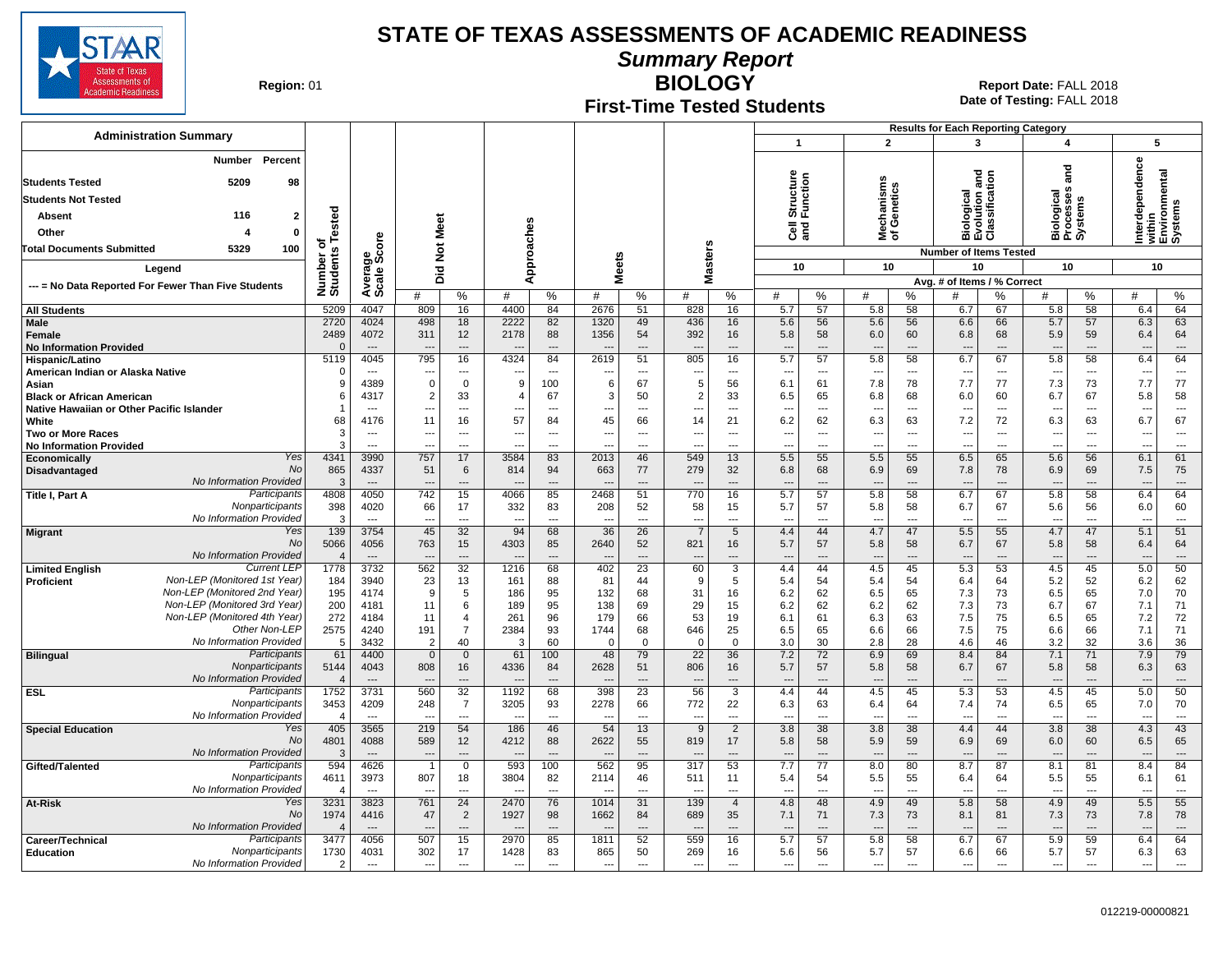

**Summary Report**

**Region: 01** 

#### **Retested Students BIOLOGY**

|                                                              |                                 |                                  |                        |                          |                                  |                          |                                  |                                  |                                  |                                  |                                 |                          |                                 |                                | Results for Each Reporting Category*             |                                |                                 |                                  |                                 |                                    |
|--------------------------------------------------------------|---------------------------------|----------------------------------|------------------------|--------------------------|----------------------------------|--------------------------|----------------------------------|----------------------------------|----------------------------------|----------------------------------|---------------------------------|--------------------------|---------------------------------|--------------------------------|--------------------------------------------------|--------------------------------|---------------------------------|----------------------------------|---------------------------------|------------------------------------|
| <b>Administration Summary</b>                                |                                 |                                  |                        |                          |                                  |                          |                                  |                                  |                                  |                                  | $\mathbf{1}$                    |                          | $\overline{2}$                  |                                | $\mathbf{3}$                                     |                                | 4                               |                                  |                                 | 5                                  |
| Percent<br>Number<br><b>Students Tested</b><br>3440<br>93    |                                 |                                  |                        |                          |                                  |                          |                                  |                                  |                                  |                                  | Structure<br>Function           |                          | lechanisms<br>f Genetics        |                                | logical<br><sup>l</sup> ution and<br>ssification |                                |                                 | and                              | erdependence                    | within<br>Environmental<br>Systems |
| <b>Students Not Tested</b>                                   |                                 |                                  |                        |                          |                                  |                          |                                  |                                  |                                  |                                  |                                 |                          |                                 |                                |                                                  |                                | iological<br>rocesses           |                                  |                                 |                                    |
| 267<br>$\overline{7}$<br>Absent                              |                                 |                                  |                        |                          |                                  |                          |                                  |                                  |                                  |                                  |                                 |                          |                                 |                                |                                                  |                                |                                 | Biologica<br>Processe<br>Systems |                                 |                                    |
| Other<br>$\mathbf{0}$<br>۹                                   | Tested                          |                                  | Meet                   |                          |                                  |                          |                                  |                                  |                                  |                                  | මි දි                           |                          | 릏৳                              |                                | $\frac{8}{2}$ $\frac{2}{3}$ $\frac{8}{3}$        |                                |                                 |                                  |                                 |                                    |
| 100<br><b>Total Documents Submitted</b><br>3716              | ō                               |                                  |                        |                          |                                  |                          |                                  |                                  |                                  |                                  |                                 |                          |                                 |                                | mάō                                              |                                |                                 |                                  | Ē                               |                                    |
|                                                              |                                 |                                  | $\frac{5}{2}$          |                          |                                  | Approaches               | <b>Meets</b>                     |                                  |                                  | <b>Masters</b>                   |                                 |                          |                                 |                                | <b>Number of Items Tested</b>                    |                                |                                 |                                  |                                 |                                    |
| Legend                                                       |                                 |                                  | Did                    |                          |                                  |                          |                                  |                                  |                                  |                                  | 10                              |                          | 10                              |                                | 10                                               |                                | 10                              |                                  |                                 | 10                                 |
| --- = No Data Reported For Fewer Than Five Students          | Number of<br>Students           | Average<br>Scale Score           | #                      | $\%$                     | #                                | %                        | #                                | %                                | #                                | %                                | #                               | %                        | #                               | %                              | Avg. # of Items / % Correct<br>#                 | %                              | #                               | %                                | #                               | %                                  |
| <b>All Students</b><br>Male                                  | 3440<br>2004                    | 3466<br>3442                     | 2098<br>1301           | 61<br>65                 | 1342<br>703                      | 39<br>35                 | 75<br>40                         | 2<br>2                           | $\mathbf{1}$<br>$\mathbf{0}$     | 0<br>$\mathbf{0}$                | 3.3<br>3.3                      | 33<br>33                 | 3.4<br>3.3                      | 34<br>33                       | 4.0<br>3.9                                       | 40<br>39                       | 3.3<br>3.2                      | 33<br>32                         | 3.7<br>3.6                      | $\overline{37}$<br>36              |
| <b>Female</b>                                                | 1436                            | 3500                             | 797                    | 56                       | 639                              | 44                       | 35                               | 2                                | $\overline{1}$                   | $\mathbf 0$                      | 3.4                             | 34                       | 3.7                             | 37                             | 4.1                                              | 41                             | 3.4                             | 34                               | 3.8                             | 38                                 |
| <b>No Information Provided</b>                               | $\Omega$                        | $\overline{\phantom{a}}$         |                        | $\overline{a}$           |                                  | $\overline{a}$           | $\overline{a}$                   | $-$ --                           |                                  |                                  | $\sim$                          | ---                      | ---                             | $\overline{\phantom{a}}$       |                                                  | $\overline{a}$                 | $\overline{\phantom{a}}$        | $\sim$                           | $\sim$                          | $---$                              |
| Hispanic/Latino                                              | 3404                            | 3467                             | 2073                   | 61                       | 1331                             | 39                       | 75                               | $\overline{2}$                   |                                  | 0                                | $\overline{3.3}$                | 33                       | 3.5                             | 35                             | 4.0                                              | 40                             | 3.3                             | 33                               | 3.7                             | $\overline{37}$                    |
| American Indian or Alaska Native                             | $\overline{2}$                  | $---$                            | --                     | $\sim$ $\sim$            | ---                              | $---$                    | $\overline{\phantom{a}}$         | ---                              | $\overline{\phantom{a}}$         | ---                              | $\overline{\phantom{a}}$        | $\overline{a}$           | $\overline{\phantom{a}}$        | $\overline{\phantom{a}}$       | $---$                                            | $\cdots$                       | $\overline{\phantom{a}}$        | $\hspace{0.05cm} \cdots$         | $\overline{\phantom{a}}$        | $---$                              |
| Asian<br><b>Black or African American</b>                    | $\overline{1}$<br>5             | $\sim$<br>2950                   | ---<br>$\overline{4}$  | $\overline{a}$<br>80     | ---<br>$\mathbf{1}$              | $\overline{a}$<br>20     | $\overline{a}$<br>$\Omega$       | $---$<br>$\Omega$                | ---<br>$\mathbf 0$               | $---$<br>$\mathbf 0$             | $\overline{\phantom{a}}$<br>2.8 | $\overline{a}$<br>28     | ---<br>2.2                      | $\sim$<br>22                   | $\overline{a}$<br>2.6                            | $\overline{\phantom{a}}$<br>26 | $---$<br>1.2                    | ---<br>12                        | $\overline{\phantom{a}}$<br>3.2 | $\overline{\phantom{a}}$<br>32     |
| Native Hawaiian or Other Pacific Islander                    | -1                              | $-$                              | ---                    | $\overline{\phantom{a}}$ | ---                              | $\overline{a}$           | $\overline{\phantom{a}}$         | $---$                            | $\overline{\phantom{a}}$         | ---                              | $\overline{\phantom{a}}$        | ---                      | ---                             | $\sim$                         | $\overline{\phantom{a}}$                         | $---$                          | $\overline{\phantom{a}}$        | ---                              | ---                             | $\cdots$                           |
| White                                                        | 24                              | 3413                             | 17                     | 71                       | $\overline{7}$                   | 29                       | $\Omega$                         | $\Omega$                         | $\Omega$                         | $\mathbf 0$                      | 3.3                             | 33                       | 3.0                             | 30                             | 3.5                                              | 35                             | 3.3                             | 33                               | 3.5                             | 35                                 |
| <b>Two or More Races</b>                                     | $\overline{2}$                  | $\overline{\phantom{a}}$         | --                     | $\overline{\phantom{a}}$ |                                  | $\overline{\phantom{a}}$ | ---                              | ---                              | ---                              | ---                              | ---                             | $\overline{\phantom{a}}$ | $\overline{\phantom{a}}$        | $\overline{\phantom{a}}$       | $\overline{\phantom{a}}$                         | ---                            | ---                             | $\scriptstyle\cdots$             | ---                             | $\cdots$                           |
| <b>No Information Provided</b>                               | -1                              | $-$                              | ---                    | $---$                    | $\overline{a}$                   | $\overline{a}$           | $\overline{a}$                   | $\overline{a}$                   | $\overline{a}$                   | ---                              | $\overline{a}$                  | $\overline{a}$           | $\overline{\phantom{a}}$        | $\sim$                         | $\overline{a}$                                   | $---$                          | $---$                           | ---                              | ---                             | $\sim$                             |
| Yes<br>Economically<br>No<br>Disadvantaged                   | 3148<br>288                     | 3464<br>3485                     | 1933<br>163            | 61<br>57                 | 1215<br>125                      | 39<br>43                 | 69<br>6                          | $\overline{2}$<br>$\overline{2}$ | $\mathbf{0}$                     | $\mathbf{0}$<br>$\mathbf 0$      | $\overline{3.3}$<br>3.4         | 33<br>34                 | 3.4<br>3.5                      | 34<br>35                       | 4.0<br>4.2                                       | 40<br>42                       | 3.3<br>3.3                      | 33<br>33                         | 3.7<br>3.8                      | 37<br>38                           |
| No Information Provided                                      | $\overline{4}$                  | $---$                            |                        |                          |                                  |                          |                                  |                                  |                                  |                                  |                                 |                          |                                 |                                |                                                  | $\overline{a}$                 |                                 | ---                              |                                 | $\overline{\phantom{a}}$           |
| Participants<br>Title I, Part A                              | 3217                            | 3464                             | 1972                   | 61                       | 1245                             | 39                       | 71                               | $\overline{2}$                   |                                  | $\mathbf 0$                      | 3.3                             | 33                       | 3.4                             | 34                             | 4.0                                              | 40                             | 3.3                             | 33                               | $\overline{3.7}$                | $\overline{37}$                    |
| Nonparticipants                                              | 219                             | 3494                             | 124                    | 57                       | 95                               | 43                       | $\overline{4}$                   | 2                                | $\Omega$                         | 0                                | 3.5                             | 35                       | 3.5                             | 35                             | 4.2                                              | 42                             | 3.5                             | 35                               | 3.8                             | 38                                 |
| No Information Provided<br>Yes                               | $\overline{\mathcal{A}}$<br>195 | $\overline{a}$<br>3463           | --<br>123              | ---<br>63                | $\overline{a}$<br>72             | ---<br>37                | $\overline{a}$<br>$\overline{4}$ | ---<br>2                         | $\overline{a}$<br>$\overline{1}$ | $\overline{a}$<br>$\overline{1}$ | ---<br>3.3                      | ---<br>33                | $\overline{a}$<br>3.5           | $\overline{\phantom{a}}$<br>35 | $\overline{a}$<br>3.9                            | ---                            | $\overline{a}$<br>3.2           | ---<br>32                        | Ξ.                              | $\overline{\phantom{a}}$<br>37     |
| <b>Migrant</b><br><b>No</b>                                  | 3241                            | 3466                             | 1973                   | 61                       | 1268                             | 39                       | 71                               | $\overline{2}$                   | $\mathbf 0$                      | $\mathbf 0$                      | 3.3                             | 33                       | 3.4                             | 34                             | 4.0                                              | 39<br>40                       | 3.3                             | 33                               | 3.7<br>3.7                      | 37                                 |
| No Information Provided                                      | $\overline{4}$                  | $---$                            | ---                    | $---$                    | $\overline{\phantom{a}}$         | $---$                    | $\overline{\phantom{a}}$         | $\overline{\phantom{a}}$         | $\overline{a}$                   | $---$                            | $---$                           | $---$                    | $\overline{\phantom{a}}$        | $---$                          | $\overline{\phantom{a}}$                         | $---$                          | $---$                           | $\overline{\phantom{a}}$         | ---                             | $---$                              |
| <b>Current LEP</b><br><b>Limited English</b>                 | 2056                            | 3443                             | 1339                   | 65                       | 717                              | 35                       | $\overline{31}$                  | $\overline{2}$                   | $\mathbf 0$                      | 0                                | 3.2                             | 32                       | 3.3                             | 33                             | 3.9                                              | 39                             | 3.2                             | 32                               | 3.5                             | 35                                 |
| Non-LEP (Monitored 1st Year)<br>Proficient                   | 34                              | 3681                             | 10                     | 29                       | 24                               | 71                       | $\overline{2}$                   | 6                                | $\Omega$                         | 0                                | 4.5                             | 45                       | 4.7                             | 47                             | 4.7                                              | 47                             | 4.0                             | 40                               | 4.8                             | 48                                 |
| Non-LEP (Monitored 2nd Year)<br>Non-LEP (Monitored 3rd Year) | 50<br>18                        | 3550<br>3558                     | 24<br>10               | 48<br>56                 | 26<br>8                          | 52<br>44                 | $\overline{1}$                   | 2<br>6                           | $\Omega$<br>$\Omega$             | 0<br>0                           | 3.2<br>3.3                      | 32<br>33                 | 3.5<br>4.5                      | 35<br>45                       | 4.6<br>4.4                                       | 46<br>44                       | 4.0<br>3.4                      | 40<br>34                         | 4.2<br>4.1                      | 42<br>41                           |
| Non-LEP (Monitored 4th Year)                                 | 13                              | 3591                             | 6                      | 46                       | $\overline{7}$                   | 54                       | $\Omega$                         | $\Omega$                         | $\Omega$                         | $\mathbf 0$                      | 3.4                             | 34                       | 4.1                             | 41                             | 4.8                                              | 48                             | 3.8                             | 38                               | 4.6                             | 46                                 |
| Other Non-LEP                                                | 1265                            | 3492                             | 707                    | 56                       | 558                              | 44                       | 40                               | 3                                |                                  | $\mathbf 0$                      | 3.5                             | 35                       | 3.6                             | 36                             | 4.1                                              | 41                             | 3.3                             | 33                               | 3.9                             | 39                                 |
| No Information Provided                                      | 4                               | $---$                            | $\overline{a}$         | $\overline{a}$           | $\overline{a}$                   | $\overline{a}$           | $\overline{a}$                   | $\overline{a}$                   | ---                              | ---                              | $\overline{a}$                  | $\overline{a}$           | $\overline{\phantom{a}}$        | $\overline{\phantom{a}}$       | $\overline{\phantom{a}}$                         | $\overline{a}$                 | $\overline{\phantom{a}}$        | $\overline{a}$                   | $\overline{\phantom{a}}$        | $\sim$                             |
| Participants<br><b>Bilingual</b>                             | 10                              | 3551                             | 5                      | 50                       | 5                                | 50                       | $\overline{1}$                   | 10                               | $\Omega$                         | $\mathbf 0$                      | 3.7                             | 37                       | 3.5                             | 35                             | 3.8                                              | 38                             | 4.1                             | 41                               | 4.5                             | 45                                 |
| Nonparticipants<br>No Information Provided                   | 3424<br>6                       | 3466<br>3447                     | 2090<br>3              | 61<br>50                 | 1334<br>3                        | 39<br>50                 | 74<br>$\mathbf{0}$               | 2<br>$\Omega$                    | $\mathbf 1$<br>$\Omega$          | $\mathbf 0$<br>$\Omega$          | 3.3<br>2.8                      | 33<br>28                 | 3.4<br>3.3                      | 34<br>33                       | 4.0<br>3.5                                       | 40<br>35                       | 3.3<br>3.0                      | 33<br>30                         | 3.7<br>4.5                      | 37<br>45                           |
| Participants<br><b>ESL</b>                                   | 2022                            | 3445                             | 1308                   | 65                       | 714                              | 35                       | $\overline{32}$                  | $\overline{2}$                   | $\mathbf 0$                      | 0                                | $\overline{3.2}$                | $\overline{32}$          | 3.4                             | 34                             | 3.9                                              | 39                             | 3.2                             | $\overline{32}$                  | 3.5                             | 35                                 |
| Nonparticipants                                              | 1412                            | 3496                             | 787                    | 56                       | 625                              | 44                       | 43                               | 3                                | -1                               | 0                                | 3.4                             | 34                       | 3.6                             | 36                             | 4.1                                              | 41                             | 3.4                             | 34                               | 3.9                             | 39                                 |
| No Information Provided                                      | 6                               | 3447                             | 3                      | 50                       | 3                                | 50                       | $\Omega$                         | $\Omega$                         | $\Omega$                         | $\Omega$                         | 2.8                             | 28                       | 3.3                             | 33                             | 3.5                                              | 35                             | 3.0                             | 30                               | 4.5                             | 45                                 |
| Yes<br><b>Special Education</b><br><b>No</b>                 | 696                             | 3385                             | 513                    | 74                       | 183                              | 26<br>42                 | 3                                | $\mathbf{0}$                     | $\mathbf{0}$                     | $\mathbf 0$                      | 3.0                             | 30                       | 3.1                             | 31<br>35                       | 3.6                                              | 36                             | 2.9                             | 29<br>33                         | 3.3                             | 33                                 |
| <b>No Information Provided</b>                               | 2740<br>$\overline{4}$          | 3487<br>$---$                    | 1583<br>$\overline{a}$ | 58<br>$---$              | 1157<br>$\overline{\phantom{a}}$ | $\overline{a}$           | 72<br>$\overline{\phantom{a}}$   | 3<br>$\overline{\phantom{a}}$    | $\overline{a}$                   | $\mathbf 0$<br>$---$             | 3.4<br>$\overline{a}$           | 34<br>$\overline{a}$     | 3.5<br>---                      | $\overline{\phantom{a}}$       | 4.1<br>$\overline{a}$                            | 41<br>$---$                    | 3.3<br>$\overline{\phantom{a}}$ | $\overline{a}$                   | 3.8<br>$\overline{\phantom{a}}$ | 38<br>$\overline{a}$               |
| Participants<br>Gifted/Talented                              | 8                               | 3477                             | 6                      | 75                       | $\overline{2}$                   | 25                       | $\overline{1}$                   | 13                               | $\Omega$                         | 0                                | 3.3                             | 33                       | 3.6                             | 36                             | 5.0                                              | 50                             | 1.9                             | 19                               | 3.6                             | 36                                 |
| Nonparticipants                                              | 3428                            | 3466                             | 2090                   | 61                       | 1338                             | 39                       | 74                               | 2                                |                                  | $\mathbf 0$                      | 3.3                             | 33                       | 3.4                             | 34                             | 4.0                                              | 40                             | 3.3                             | 33                               | 3.7                             | 37                                 |
| No Information Provided                                      | $\overline{4}$                  | $\overline{a}$                   |                        | $\overline{a}$           |                                  | $\overline{a}$           | $\overline{a}$                   | ---                              | $\overline{a}$                   | $\overline{a}$                   | ---                             | ---                      | $\overline{a}$                  | $\overline{\phantom{a}}$       | $\overline{a}$                                   | $\overline{a}$                 | $\overline{a}$                  | $\overline{a}$                   | ---                             | $\overline{\phantom{a}}$           |
| Yes<br>At-Risk<br><b>No</b>                                  | 3244                            | 3465                             | 1989                   | 61                       | 1255                             | 39                       | 67                               | 2                                | $\overline{1}$                   | $\mathbf 0$                      | 3.3                             | 33                       | 3.4                             | 34                             | 4.0                                              | 40                             | 3.3                             | 33                               | 3.7                             | 37                                 |
| No Information Provided                                      | 193<br>-3                       | 3487<br>$\overline{\phantom{a}}$ | 108                    | 56                       | 85                               | 44<br>---                | 8                                | $\overline{4}$                   | $\mathbf{0}$                     | $\mathbf 0$                      | 3.4                             | 34<br>---                | 3.5<br>$\overline{\phantom{a}}$ | 35<br>$\overline{\phantom{a}}$ | 4.2                                              | 42                             | 3.3                             | 33<br>---                        | 3.9                             | 39<br>$\hspace{0.05cm} \cdots$     |
| Participants<br>Career/Technical                             | 2611                            | 3469                             | 1578                   | 60                       | 1033                             | 40                       | 57                               | $\overline{2}$                   | -1                               | $\mathbf 0$                      | 3.3                             | 33                       | 3.5                             | 35                             | 4.0                                              | 40                             | 3.3                             | 33                               | 3.7                             | $\overline{37}$                    |
| Nonparticipants<br>Education                                 | 829                             | 3456                             | 520                    | 63                       | 309                              | 37                       | 18                               | 2                                | $\mathbf 0$                      | 0                                | 3.3                             | 33                       | 3.4                             | 34                             | 3.9                                              | 39                             | 3.2                             | 32                               | 3.6                             | 36                                 |
| No Information Provided                                      | 0                               | $\overline{\phantom{a}}$         | $\overline{a}$         | $\overline{a}$           | $\overline{\phantom{a}}$         | $\overline{a}$           | $\overline{a}$                   | $\overline{a}$                   | $\overline{a}$                   | ---                              | $\overline{a}$                  | $\overline{a}$           | ---                             | $\overline{\phantom{a}}$       | $\overline{\phantom{a}}$                         | $\overline{\phantom{a}}$       | $\overline{\phantom{a}}$        | ---                              | $\overline{\phantom{a}}$        | $---$                              |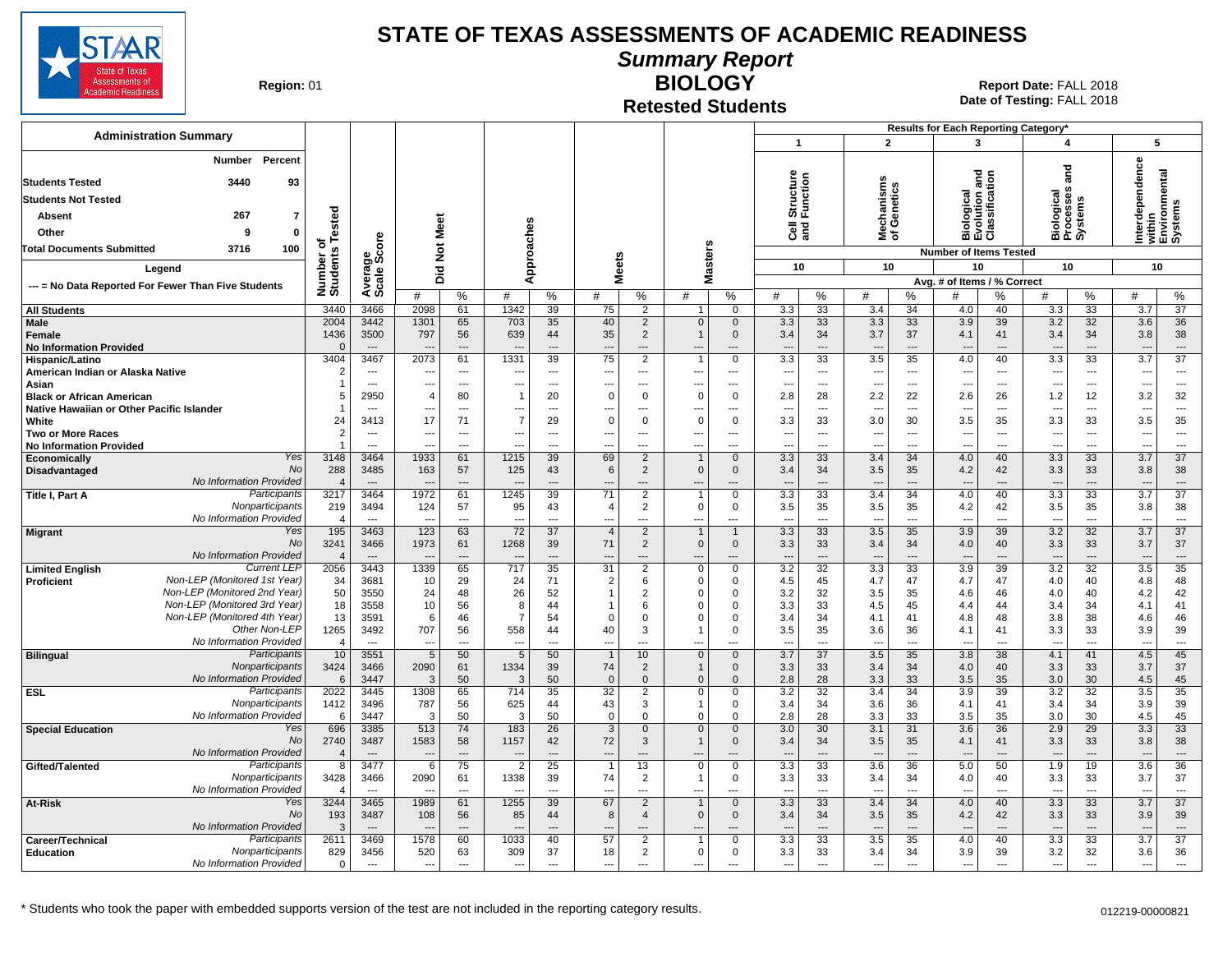

#### **Summary Report**

**Region: 01** 

#### **All Students ENGLISH I**

| <b>Administration Summary</b>                                                     |                       |                    |                                   |                      |                                  |                      |                        |                      |                       |                                  |                                 |                                |                                 |                      | Results for Each Reporting Category'   |              |                       |                      |                       |                      |                                 |                                |
|-----------------------------------------------------------------------------------|-----------------------|--------------------|-----------------------------------|----------------------|----------------------------------|----------------------|------------------------|----------------------|-----------------------|----------------------------------|---------------------------------|--------------------------------|---------------------------------|----------------------|----------------------------------------|--------------|-----------------------|----------------------|-----------------------|----------------------|---------------------------------|--------------------------------|
|                                                                                   |                       |                    |                                   |                      |                                  |                      |                        |                      |                       |                                  | $\mathbf{1}$                    |                                | $\overline{2}$                  |                      | 3                                      |              | 4                     |                      | 5                     |                      | 6                               |                                |
| Percent<br>Number                                                                 |                       |                    |                                   |                      |                                  |                      |                        |                      |                       |                                  | ding/<br>vcross                 |                                | ৯                               |                      |                                        |              |                       |                      |                       |                      |                                 |                                |
| <b>Students Tested</b><br>17509<br>96                                             |                       |                    |                                   |                      |                                  |                      |                        |                      |                       |                                  |                                 |                                | $\frac{1}{2}$                   | Texts                | lding<br>tional                        |              |                       |                      |                       |                      |                                 |                                |
| <b>Students Not Tested</b>                                                        |                       |                    |                                   |                      |                                  |                      |                        |                      |                       |                                  | ⋖<br>w                          |                                | <u>ធិ៍ o</u>                    |                      | ۰<br>을<br><b>SP</b>                    |              | Composition           |                      |                       |                      |                                 |                                |
| 653<br>Absent<br>4                                                                |                       |                    |                                   |                      |                                  |                      |                        |                      |                       |                                  | nderst<br>nalysi:<br>enres      |                                | ës<br>S                         | ζιε,                 | Inders<br>nalysi<br>forma              |              |                       |                      | Revision              |                      | Editing                         |                                |
| 26<br>Other<br>0                                                                  | ested                 |                    | Meet                              |                      |                                  |                      |                        |                      |                       |                                  |                                 |                                | ទី ខ្ចី <u>ទិ</u><br>១ ៩ ១      |                      |                                        |              |                       |                      |                       |                      |                                 |                                |
| <b>Total Documents Submitted</b><br>18188<br>100                                  |                       | ge<br>Score        |                                   |                      |                                  |                      |                        |                      |                       |                                  | うそう                             |                                | ∢⊂                              |                      | 드<br>∢⊂                                |              |                       |                      |                       |                      |                                 |                                |
|                                                                                   |                       |                    | $\frac{5}{2}$                     |                      |                                  | Approaches           | eets                   |                      |                       | <b>Masters</b>                   | 8                               |                                |                                 |                      | <b>Number of Points Possible</b><br>13 |              |                       |                      | 9                     |                      | 9                               |                                |
| Legend                                                                            |                       |                    | $\overline{2}$<br>ه               |                      |                                  |                      | ž                      |                      |                       |                                  |                                 |                                | 13                              |                      | <b>Number of Points Scored</b>         |              | 16                    |                      |                       |                      |                                 |                                |
| --- = No Data Reported For Fewer Than Five Students                               | Number of<br>Students | Average<br>Scale 3 | #                                 | %                    | #                                | %                    | #                      | %                    | #                     | %                                | #                               | %                              | #                               | %                    | #                                      | ℅            | #                     | %                    | #                     | %                    | #                               | %                              |
| <b>All Students</b>                                                               | 17509                 | 3638               | 11932                             | 68                   | 5577                             | 32                   | 3069                   | 18                   | 447                   | 3                                | 4.4                             | 55                             | 6.2                             | 47                   | 6.5                                    | 50           | 6.6                   | 41                   | 4.8                   | 54                   | 5.2                             | 57                             |
| Male                                                                              | 10465                 | 3585               | 7507                              | 72                   | 2958                             | 28                   | 1542                   | 15                   | 169                   | 2                                | 4.2                             | 53                             | 5.9                             | 45                   | 6.2                                    | 48           | 6.2                   | 39                   | 4.7                   | 53                   | 4.9                             | 54                             |
| Female                                                                            | 7043                  | 3716               | 4425                              | 63<br>$\overline{a}$ | 2618                             | 37<br>$\overline{a}$ | 1527                   | 22                   | 278                   | $\overline{4}$                   | 4.7                             | 58<br>$\overline{\phantom{a}}$ | 6.6                             | 51                   | 6.8                                    | 52           | 7.2                   | 45                   | 5.0                   | 55                   | 5.5                             | 62<br>$\overline{a}$           |
| <b>No Information Provided</b><br>Hispanic/Latino                                 | 17262                 | $---$<br>3636      | $\overline{\phantom{a}}$<br>11791 | 68                   | $\overline{\phantom{a}}$<br>5471 | $\overline{32}$      | 2997                   | $---$<br>17          | ---<br>427            | ---<br>$\overline{2}$            | $---$<br>4.4                    | 55                             | $\overline{\phantom{a}}$<br>6.2 | $\overline{a}$<br>47 | $\overline{\phantom{a}}$<br>6.5        | $---$<br>50  | $---$<br>6.6          | $\overline{a}$<br>41 | $\overline{a}$<br>4.8 | $\overline{a}$<br>54 | $\overline{\phantom{a}}$<br>5.2 | $\overline{57}$                |
| American Indian or Alaska Native                                                  |                       | 3820               | 4                                 | 67                   | $\overline{2}$                   | 33                   | $\overline{2}$         | 33                   |                       | 17                               | 5.2                             | 65                             | 6.5                             | 50                   | 8.0                                    | 62           | 7.7                   | 48                   | 5.7                   | 63                   | 5.3                             | 59                             |
| Asian                                                                             | 23                    | 4179               | 8                                 | 35                   | 15                               | 65                   | 14                     | 61                   | -7                    | 30                               | 5.2                             | 65                             | 8.3                             | 64                   | 8.7                                    | 67           | 10.1                  | 63                   | 6.5                   | 72                   | 6.6                             | 73                             |
| <b>Black or African American</b>                                                  | 27<br>2               | 3634<br>$\sim$     | 19                                | 70<br>$\overline{a}$ | 8                                | 30<br>$\overline{a}$ | 6                      | 22<br>$---$          |                       | $\overline{4}$<br>$\overline{a}$ | 4.5                             | 56<br>$\overline{a}$           | 6.1<br>$\overline{\phantom{a}}$ | 47<br>$\overline{a}$ | 6.4<br>$\overline{\phantom{a}}$        | 49<br>$\sim$ | 6.6<br>$\overline{a}$ | 41<br>$\overline{a}$ | 4.7                   | 53                   | 5.0<br>$\overline{\phantom{a}}$ | 56<br>$\overline{\phantom{a}}$ |
| Native Hawaiian or Other Pacific Islander<br>White                                | 170                   | 3758               | ---<br>96                         | 56                   | ---<br>74                        | 44                   | $\sim$<br>49           | 29                   | ---<br>11             | 6                                | $\overline{\phantom{a}}$<br>4.9 | 61                             | 6.8                             | 53                   | 7.2                                    | 55           | 7.0                   | 44                   | ---<br>5.2            | ---<br>58            | 5.4                             | 60                             |
| <b>Two or More Races</b>                                                          | <sub>9</sub>          | 3643               | 6                                 | 67                   | 3                                | 33                   | $\mathbf 0$            | $\Omega$             | $\Omega$              | $\mathbf 0$                      | 4.7                             | 58                             | 6.6                             | 50                   | 6.9                                    | 53           | 6.9                   | 43                   | 4.7                   | 52                   | 5.0                             | 56                             |
| <b>No Information Provided</b>                                                    | 10                    | 3502               | $\overline{7}$                    | 70                   | 3                                | 30                   |                        | 10                   | $\Omega$              | $\mathbf 0$                      | 3.3                             | 41                             | 4.9                             | 38                   | 5.1                                    | 39           | 7.8                   | 49                   | 3.8                   | 42                   | 4.8                             | 53                             |
| Yes<br>Economically                                                               | 15668                 | 3611               | 11005                             | 70                   | 4663                             | 30                   | 2404                   | 15                   | 270                   | $\overline{2}$                   | 4.3                             | 54                             | 6.0                             | 46                   | 6.3                                    | 49           | 6.5                   | 41                   | 4.7                   | 53                   | 5.1                             | 56                             |
| No<br>Disadvantaged<br>No Information Provided                                    | 1826<br>15            | 3871<br>3504       | 916<br>11                         | 50<br>73             | 910<br>$\overline{4}$            | 50<br>27             | 663<br>$\overline{2}$  | 36<br>13             | 177<br>$\overline{0}$ | 10<br>$\mathbf 0$                | 5.1<br>3.4                      | 63<br>43                       | 7.3<br>5.6                      | 56<br>43             | 7.7<br>5.5                             | 59<br>43     | 7.9<br>6.5            | 50<br>41             | 5.7<br>4.0            | 63<br>44             | 5.8<br>4.5                      | 65<br>50                       |
| Participants<br>Title I, Part A                                                   | 16620                 | 3641               | 11280                             | 68                   | 5340                             | 32                   | 2962                   | 18                   | 447                   | 3                                | 4.4                             | 55                             | 6.2                             | 48                   | 6.5                                    | 50           | 6.7                   | 42                   | 4.8                   | 54                   | 5.2                             | 57                             |
| Nonparticipants                                                                   | 875                   | 3573               | 641                               | 73                   | 234                              | 27                   | 106                    | 12                   | $\mathbf 0$           | $\mathbf 0$                      | 4.3                             | 54                             | 5.9                             | 46                   | 6.1                                    | 47           | 6.1                   | 38                   | 4.7                   | 52                   | 5.0                             | 56                             |
| No Information Provided                                                           | 14                    | 3447               | 11                                | 79                   | 3                                | 21                   |                        | $\overline{7}$       | $\Omega$              | $\Omega$                         | 3.1                             | 39                             | 5.1                             | 40                   | 5.1                                    | 40           | 6.3                   | 39                   | 3.8                   | 42                   | 4.4                             | 48                             |
| Yes<br><b>Migrant</b><br>No                                                       | 875<br>16614          | 3504<br>3645       | 706<br>11212                      | 81<br>67             | 169<br>5402                      | 19<br>33             | 61<br>3005             | $\overline{7}$<br>18 | $\overline{2}$<br>445 | $\mathbf 0$<br>$\mathbf{3}$      | 3.9<br>4.4                      | 49<br>55                       | 5.6<br>6.2                      | 43<br>48             | 5.6<br>6.5                             | 43<br>50     | 5.8<br>6.7            | 36<br>42             | 4.4<br>4.9            | 49<br>54             | 4.7<br>5.2                      | 52<br>58                       |
| No Information Provided                                                           | 20                    | 3518               | 14                                | 70                   | 6                                | 30                   | 3                      | 15                   | $\Omega$              | $\overline{0}$                   | 3.9                             | 49                             | 5.8                             | 44                   | 5.8                                    | 44           | 6.0                   | 38                   | 4.3                   | 47                   | 4.4                             | 48                             |
| <b>Current LEF</b><br><b>Limited English</b>                                      | 8373                  | 3482               | 6990                              | 83                   | 1383                             | 17                   | 417                    | 5                    | 11                    | $\mathbf 0$                      | 3.8                             | 48                             | 5.3                             | 40                   | 5.6                                    | 43           | 5.8                   | 36                   | 4.2                   | 47                   | 4.6                             | 51                             |
| Non-LEP (Monitored 1st Year)<br><b>Proficient</b><br>Non-LEP (Monitored 2nd Year) | 408                   | 3715               | 226                               | 55                   | 182                              | 45                   | 71                     | 17                   | 3                     | $\overline{1}$                   | 4.8                             | 60                             | 6.8                             | 52                   | 7.0                                    | 53           | 7.1                   | 44                   | 5.3                   | 59                   | 5.6                             | 62                             |
| Non-LEP (Monitored 3rd Year)                                                      | 468<br>379            | 3837<br>3943       | 202<br>125                        | 43<br>33             | 266<br>254                       | 57<br>67             | 143<br>180             | 31<br>47             | 8<br>18               | $\overline{2}$<br>5              | 5.3<br>5.5                      | 66<br>69                       | 7.4<br>8.0                      | 57<br>61             | 7.5<br>8.3                             | 58<br>64     | 7.8<br>8.4            | 49<br>53             | 5.7<br>6.1            | 64<br>67             | 6.1<br>6.3                      | 68<br>70                       |
| Non-LEP (Monitored 4th Year)                                                      | 389                   | 4011               | 115                               | 30                   | 274                              | 70                   | 199                    | 51                   | 25                    | 6                                | 5.8                             | 73                             | 8.2                             | 63                   | 8.7                                    | 67           | 8.6                   | 54                   | 6.3                   | 70                   | 6.7                             | 74                             |
| Other Non-LEF                                                                     | 7469                  | 3761               | 4258                              | 57                   | 3211                             | 43                   | 2055                   | 28                   | 382                   | 5                                | 4.9                             | 61                             | 6.9                             | 53                   | 7.2                                    | 55           | 7.2                   | 45                   | 5.3                   | 59                   | 5.6                             | 62                             |
| No Information Provided                                                           | 23                    | 3545               | 16                                | 70                   | -7                               | 30                   |                        | 17                   | $\Omega$              | $\mathbf 0$                      | 4.1                             | 51                             | 5.8                             | 44                   | 5.8                                    | 45           | 6.3                   | 40                   | 4.3                   | 47                   | 4.6                             | 51                             |
| Participants<br><b>Bilingual</b><br>Nonparticipants                               | 87<br>17396           | 4106<br>3636       | 26<br>11887                       | 30<br>68             | 61<br>5509                       | 70<br>32             | 55                     | 63<br>17             | 10<br>437             | 11<br>$\mathbf{3}$               | 6.0                             | 75<br>55                       | 8.4<br>6.2                      | 65<br>47             | 9.1<br>6.5                             | 70<br>50     | 9.0                   | 56<br>41             | 6.7                   | 74<br>54             | 6.9<br>5.2                      | 77<br>57                       |
| No Information Provided                                                           | 26                    | 3511               | 19                                | 73                   | $\overline{7}$                   | 27                   | 3010                   | 15                   | $\overline{0}$        | $\overline{0}$                   | 4.4<br>3.7                      | 46                             | 5.7                             | 43                   | 5.3                                    | 41           | 6.6<br>6.5            | 40                   | 4.8<br>4.2            | 46                   | 4.4                             | 49                             |
| Participants<br><b>ESL</b>                                                        | 8240                  | 3483               | 6870                              | 83                   | 1370                             | 17                   | 411                    | 5                    | 10                    | $\mathbf 0$                      | 3.8                             | 48                             | 5.3                             | 41                   | 5.6                                    | 43           | 5.8                   | 36                   | 4.2                   | 47                   | 4.6                             | 51                             |
| Nonparticipants                                                                   | 9244                  | 3776               | 5044                              | 55                   | 4200                             | 45                   | 2654                   | 29                   | 437                   | 5                                | 4.9                             | 62                             | 7.0                             | 54                   | 7.3                                    | 56           | 7.3                   | 46                   | 5.4                   | 60                   | 5.6                             | 63                             |
| No Information Provided<br>Yes<br><b>Special Education</b>                        | 25<br>2348            | 3529<br>3393       | 18<br>2105                        | 72<br>90             | -7<br>243                        | 28<br>10             | $\overline{4}$<br>64   | 16<br>3              | $\mathbf 0$<br>2      | $\Omega$<br>$\mathbf 0$          | 3.7<br>3.5                      | 47<br>44                       | 5.6<br>5.0                      | 43<br>38             | 5.4<br>5.1                             | 42<br>39     | 6.7<br>5.0            | 42<br>31             | 4.3<br>3.8            | 48<br>42             | 4.5<br>4.1                      | 50<br>45                       |
| <b>No</b>                                                                         | 15145                 | 3676               | 9816                              | 65                   | 5329                             | 35                   | 3002                   | 20                   | 445                   | 3                                | 4.5                             | 57                             | 6.3                             | 49                   | 6.7                                    | 51           | 6.9                   | 43                   | 5.0                   | 56                   | 5.3                             | 59                             |
| No Information Provided                                                           | 16                    | 3567               | 11                                | 69                   | 5                                | 31                   | 3                      | 19                   | $\Omega$              | $\overline{0}$                   | 3.9                             | 48                             | 5.7                             | 44                   | 5.7                                    | 44           | 6.9                   | 43                   | 4.6                   | 51                   | 4.8                             | 53                             |
| Participants<br>Gifted/Talented                                                   | 667                   | 4533               | 39                                | 6                    | 628                              | 94                   | 596                    | 89                   | 234                   | 35                               | 6.8                             | 85                             | 10.4                            | 80                   | 10.9                                   | 84           | 11.1                  | 70                   | 7.8                   | 87                   | 7.9                             | 88                             |
| Nonparticipants<br>No Information Provided                                        | 16822<br>20           | 3602<br>3583       | 11880<br>13                       | 71<br>65             | 4942<br>$\overline{7}$           | 29<br>35             | 2469<br>$\overline{4}$ | 15<br>20             | 213<br>$\Omega$       | $\mathbf{1}$<br>$\mathbf 0$      | 4.3<br>4.1                      | 54<br>51                       | 6.0<br>5.9                      | 46<br>45             | 6.3<br>6.0                             | 48<br>46     | 6.5<br>6.7            | 40<br>42             | 4.7<br>4.7            | 52<br>52             | 5.1<br>4.7                      | 56<br>52                       |
| Yes<br><b>At-Risk</b>                                                             | 14728                 | 3546               | 11191                             | 76                   | 3537                             | 24                   | 1358                   | 9                    | 33                    | $\mathbf 0$                      | 4.1                             | 51                             | 5.7                             | 44                   | 6.0                                    | 46           | 6.2                   | 39                   | 4.5                   | 50                   | 4.9                             | 54                             |
| No                                                                                | 2765                  | 4126               | 731                               | 26                   | 2034                             | 74                   | 1708                   | 62                   | 414                   | 15                               | 5.9                             | 74                             | 8.7                             | 67                   | 9.1                                    | 70           | 9.1                   | 57                   | 6.6                   | 74                   | 6.8                             | 75                             |
| No Information Provided                                                           | 16                    | 3571               | 10                                | 63                   | 6                                | 38                   | 3                      | 19                   | $\Omega$              | $\overline{0}$                   | 3.9                             | 49                             | 5.6                             | 43                   | 5.6                                    | 43           | 7.1                   | 45                   | 4.7                   | 52                   | 4.6                             | 51                             |
| <b>Participants</b><br>Career/Technical<br>Nonparticipants                        | 13136                 | 3634               | 9044                              | 69                   | 4092                             | 31                   | 2183                   | 17                   | 312                   | 2                                | 4.4                             | 55                             | 6.1                             | 47                   | 6.5                                    | 50           | 6.6                   | 41                   | 4.8                   | 54                   | 5.2                             | 57                             |
| <b>Education</b><br>No Information Provided                                       | 4363<br>10            | 3651<br>3833       | 2885<br>3                         | 66<br>30             | 1478<br>$\overline{7}$           | 34<br>70             | 882<br>$\overline{4}$  | 20<br>40             | 135<br>$\mathbf 0$    | 3<br>$\mathbf 0$                 | 4.5<br>5.3                      | 56<br>66                       | 6.3<br>7.1                      | 48<br>55             | 6.5<br>8.0                             | 50<br>62     | 6.6<br>7.8            | 41<br>49             | 4.9<br>5.8            | 54<br>64             | 5.2<br>5.7                      | 57<br>63                       |
|                                                                                   |                       |                    |                                   |                      |                                  |                      |                        |                      |                       |                                  |                                 |                                |                                 |                      |                                        |              |                       |                      |                       |                      |                                 |                                |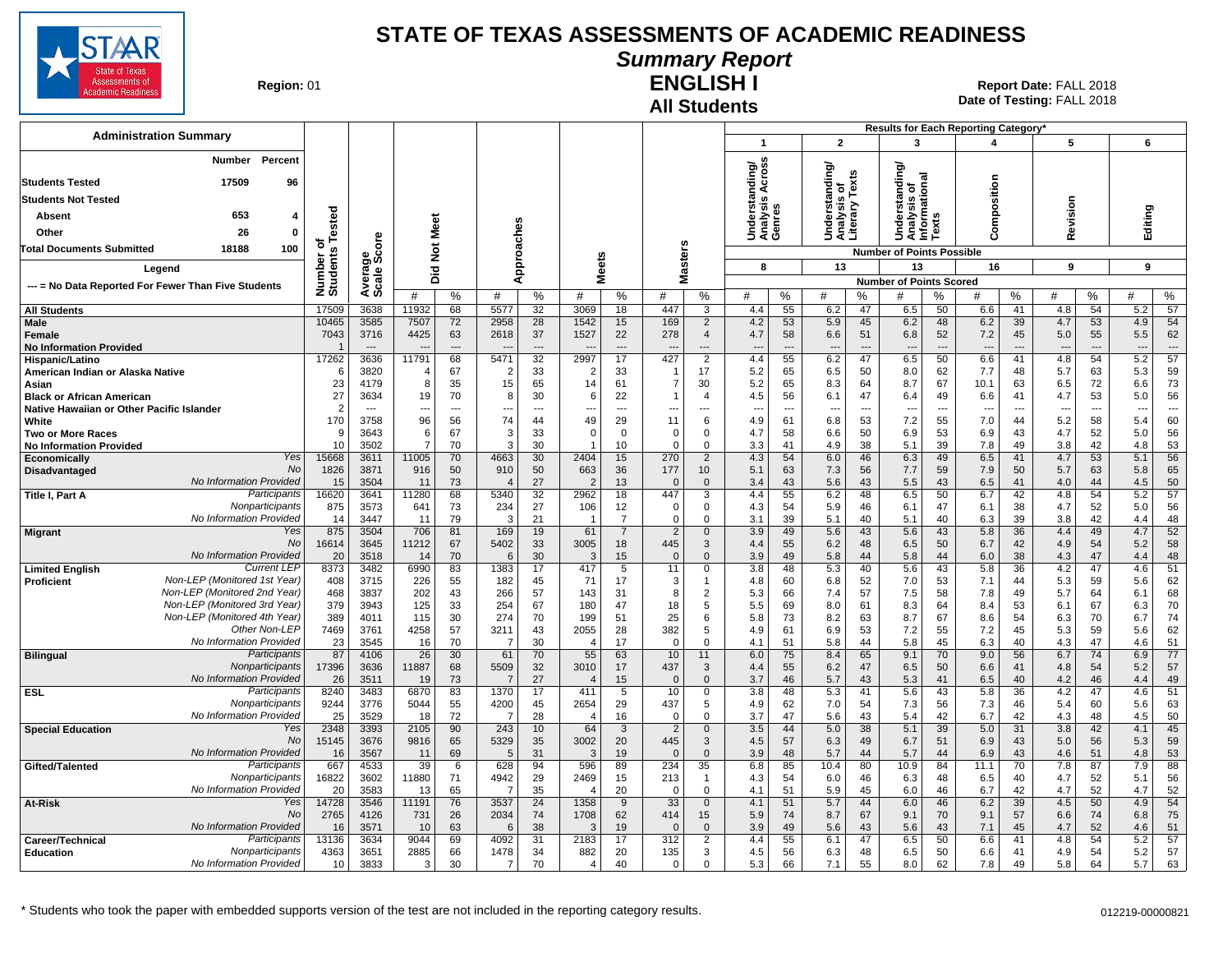

**Constructed Responses Summary Report**

**Region: 01** 

**All Students ENGLISH I**

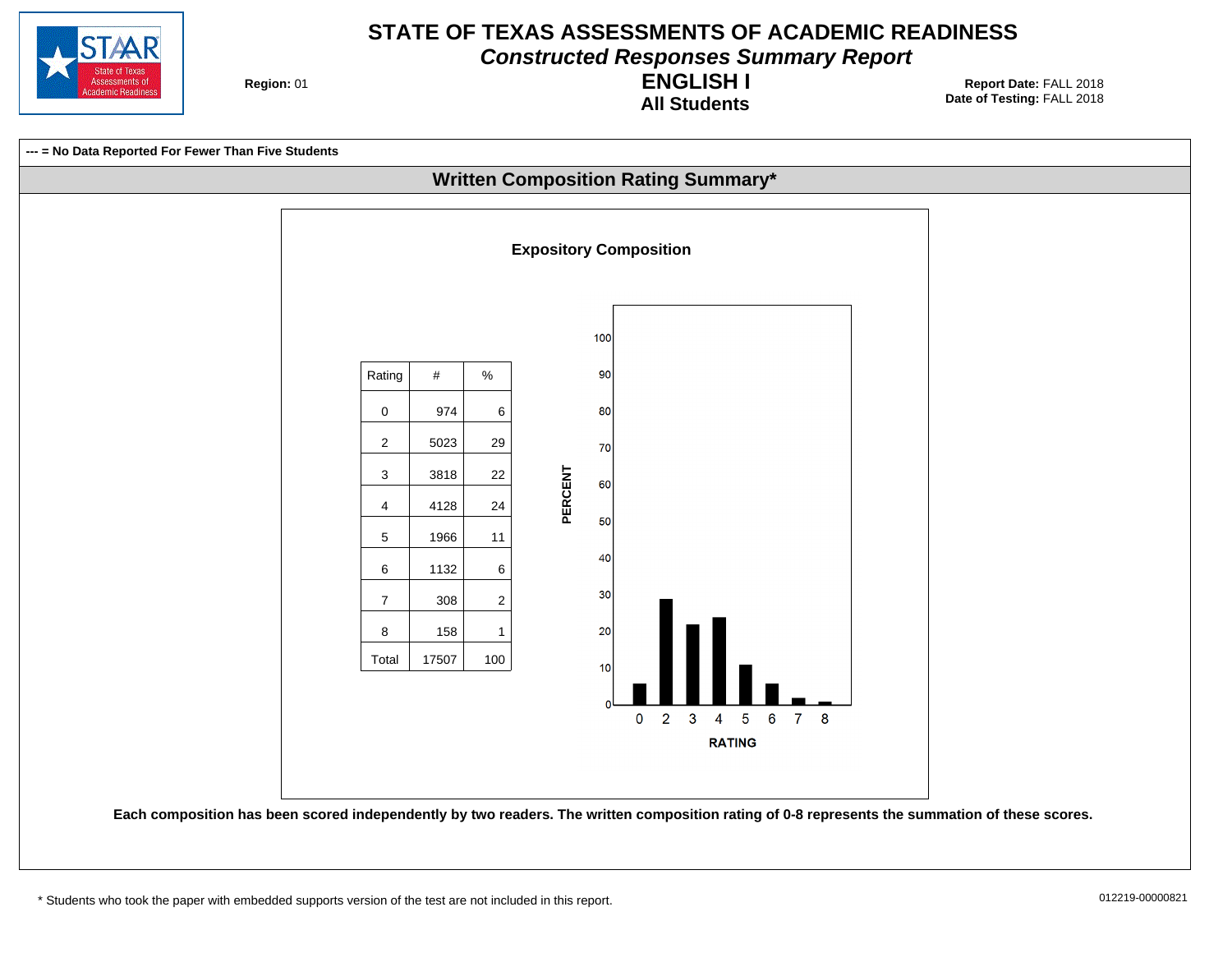

**Summary Report**

**Region: 01** 

# **First-Time Tested Students**

**ENGLISH I** 01 **Report Date:** FALL 2018 **Date of Testing:**  FALL 2018

| <b>Administration Summary</b>                                                              |                        |                                            |                                 |                                            |                                 |                      |                                     |                      |                       |                                 |                                             |                                 |                                                 |                                            |                                               |                                       | <b>Results for Each Reporting Category</b> |                                                      |                                       |                                 |                                 |                                   |
|--------------------------------------------------------------------------------------------|------------------------|--------------------------------------------|---------------------------------|--------------------------------------------|---------------------------------|----------------------|-------------------------------------|----------------------|-----------------------|---------------------------------|---------------------------------------------|---------------------------------|-------------------------------------------------|--------------------------------------------|-----------------------------------------------|---------------------------------------|--------------------------------------------|------------------------------------------------------|---------------------------------------|---------------------------------|---------------------------------|-----------------------------------|
|                                                                                            |                        |                                            |                                 |                                            |                                 |                      |                                     |                      |                       |                                 | $\overline{1}$                              |                                 | $\overline{2}$                                  |                                            | 3                                             |                                       | 4                                          |                                                      | 5                                     |                                 | 6                               |                                   |
| Percent<br><b>Number</b>                                                                   |                        |                                            |                                 |                                            |                                 |                      |                                     |                      |                       |                                 | cross                                       |                                 |                                                 |                                            | টা                                            |                                       |                                            |                                                      |                                       |                                 |                                 |                                   |
| <b>Students Tested</b><br>5630<br>98                                                       |                        |                                            |                                 |                                            |                                 |                      |                                     |                      |                       |                                 | Understanding/<br>Analysis Across<br>Genres |                                 | Understanding/<br>Analysis of<br>Literary Texts | is or<br>"Texts                            | ᠊ᢛ                                            |                                       |                                            |                                                      |                                       |                                 |                                 |                                   |
| <b>Students Not Tested</b>                                                                 |                        |                                            |                                 |                                            |                                 |                      |                                     |                      |                       |                                 |                                             |                                 |                                                 |                                            | iandi<br>ō                                    |                                       | omposition                                 |                                                      |                                       |                                 |                                 |                                   |
| 80<br>Absent<br>-1                                                                         |                        |                                            |                                 |                                            |                                 |                      |                                     |                      |                       |                                 |                                             |                                 |                                                 |                                            | Jnderstar<br>\nalysis o<br>nformatic<br>`exts |                                       |                                            |                                                      | evision                               |                                 | Editing                         |                                   |
| Other<br>6<br>$\mathbf 0$                                                                  | ested                  |                                            | Meet                            |                                            |                                 |                      |                                     |                      |                       |                                 |                                             |                                 |                                                 |                                            |                                               |                                       |                                            |                                                      |                                       |                                 |                                 |                                   |
|                                                                                            | ۴                      | င်္                                        |                                 |                                            |                                 |                      |                                     |                      |                       |                                 |                                             |                                 |                                                 |                                            | うそら                                           |                                       | c١                                         |                                                      | ≃                                     |                                 |                                 |                                   |
| <b>Total Documents Submitted</b><br>5716<br>100                                            |                        | క్టిన్ల                                    | $\rm \frac{5}{2}$               |                                            |                                 |                      |                                     |                      |                       | asters                          |                                             |                                 |                                                 |                                            | <b>Number of Points Possible</b>              |                                       |                                            |                                                      |                                       |                                 |                                 |                                   |
| Legend                                                                                     |                        |                                            | Did                             |                                            | Approaches                      |                      | <b>Meets</b>                        |                      |                       |                                 | 8                                           |                                 | 13                                              |                                            | 13                                            |                                       | 16                                         |                                                      | 9                                     |                                 | 9                               |                                   |
| --- = No Data Reported For Fewer Than Five Students                                        | Number of<br>Students  | Averare                                    |                                 |                                            |                                 |                      |                                     |                      | ż                     |                                 |                                             |                                 |                                                 |                                            | <b>Number of Points Scored</b>                |                                       | #                                          |                                                      |                                       |                                 | #                               |                                   |
| <b>All Students</b>                                                                        | 5630                   | 3924                                       | 2244                            | %<br>40                                    | #<br>3386                       | %<br>60              | #<br>2489                           | %<br>44              | #<br>446              | $\%$<br>8                       | #<br>5.4                                    | %<br>67                         | #<br>7.8                                        | %<br>60                                    | #<br>8.1                                      | %<br>62                               | 8.1                                        | %<br>50                                              | #<br>6.0                              | %<br>66                         | 6.1                             | %<br>68                           |
| Male                                                                                       | 3034                   | 3838                                       | 1401                            | 46                                         | 1633                            | 54                   | 1163                                | 38                   | 168                   | 6                               | 5.1                                         | 64                              | 7.4                                             | 57                                         | 7.7                                           | 59                                    | 7.5                                        | 47                                                   | 5.7                                   | 64                              | 5.8                             | 64                                |
| Female                                                                                     | 2595                   | 4025                                       | 843                             | 32                                         | 1752                            | 68                   | 1326                                | 51                   | 278                   | 11                              | 5.7                                         | 71                              | 8.3                                             | 64                                         | 8.5                                           | 66                                    | 8.8                                        | 55                                                   | 6.2                                   | 69                              | 6.5                             | 72                                |
| <b>No Information Provided</b>                                                             |                        | $\overline{a}$                             | --                              | $---$                                      | $\overline{\phantom{a}}$        | ---                  |                                     | $\overline{a}$       |                       | ---                             | $\overline{\phantom{a}}$                    | ---                             | $\overline{\phantom{a}}$                        | $\overline{a}$                             | $\overline{\phantom{a}}$                      |                                       | $\overline{\phantom{a}}$                   | $\overline{\phantom{a}}$                             | $\overline{\phantom{a}}$              | ---                             | ---                             |                                   |
| Hispanic/Latino                                                                            | 5522<br>$\overline{2}$ | 3920<br>$\overline{\phantom{a}}$           | 2214<br>--                      | 40<br>$\overline{\phantom{a}}$             | 3308                            | 60<br>---            | 2424                                | 44<br>---            | 426                   | 8<br>---                        | 5.4<br>$\overline{\phantom{a}}$             | 67                              | 7.8<br>$\overline{\phantom{a}}$                 | 60<br>---                                  | 8.1                                           | 62<br>---                             | 8.0                                        | 50<br>---                                            | 6.0<br>---                            | 66<br>---                       | 6.1<br>$\overline{\phantom{a}}$ | 68                                |
| American Indian or Alaska Native<br>Asian                                                  | 16                     | 4557                                       | $\overline{1}$                  | 6                                          | 15                              | 94                   | 14                                  | 88                   | ---<br>$\overline{7}$ | 44                              | 6.6                                         | 82                              | 10.6                                            | 82                                         | 10.5                                          | 81                                    | 11.5                                       | 72                                                   | 7.8                                   | 87                              | 7.7                             | 85                                |
| <b>Black or African American</b>                                                           | $\overline{7}$         | 3998                                       | $\overline{2}$                  | 29                                         | 5                               | 71                   | $\overline{4}$                      | 57                   |                       | 14                              | 5.7                                         | 71                              | 7.4                                             | 57                                         | 9.3                                           | 71                                    | 9.1                                        | 57                                                   | 5.1                                   | 57                              | 5.9                             | 65                                |
| Native Hawaiian or Other Pacific Islander                                                  | -1                     | $\overline{a}$                             | ---                             | $\overline{\phantom{a}}$                   | ---                             | $\overline{a}$       | ---                                 | $\overline{a}$       | ---                   | ---                             | ---                                         | $\overline{a}$                  | ---                                             | ---                                        | ---                                           | $\overline{a}$                        | ---                                        | $\overline{\phantom{a}}$                             | ---                                   | $\overline{\phantom{a}}$        | ---                             | $\overline{a}$                    |
| White                                                                                      | 78                     | 4067                                       | 25                              | 32                                         | 53                              | 68                   | 44                                  | 56                   | 11                    | 14                              | 5.9                                         | 74                              | 8.5                                             | 65                                         | 9.0                                           | 69                                    | 8.4                                        | 53                                                   | 6.4                                   | 71                              | 6.3                             | 71                                |
| <b>Two or More Races</b><br><b>No Information Provided</b>                                 | -1<br>3                | $\overline{\phantom{a}}$<br>$\overline{a}$ | ---<br>---                      | $\overline{\phantom{a}}$<br>$\overline{a}$ | ---<br>$\overline{\phantom{a}}$ | ---<br>$---$         | $\overline{\phantom{a}}$<br>$- - -$ | $\sim$<br>$---$      | ---<br>---            | $\overline{\phantom{a}}$<br>--- | ---<br>---                                  | $\overline{\phantom{a}}$<br>--- | $\overline{\phantom{a}}$<br>---                 | $\overline{\phantom{a}}$<br>$\overline{a}$ | $\overline{\phantom{a}}$<br>$\overline{a}$    | $\ddotsc$<br>$\overline{\phantom{a}}$ | $\overline{\phantom{a}}$<br>$\sim$         | $\overline{\phantom{a}}$<br>$\overline{\phantom{a}}$ | $\ddotsc$<br>$\overline{\phantom{a}}$ | ---<br>$\overline{\phantom{a}}$ | ---<br>$\sim$                   | $\overline{\phantom{a}}$<br>$---$ |
| Yes<br>Economically                                                                        | 4765                   | 3864                                       | 2091                            | 44                                         | 2674                            | 56                   | 1889                                | 40                   | 269                   | 6                               | 5.2                                         | 65                              | 7.5                                             | 58                                         | 7.8                                           | 60                                    | 7.7                                        | 48                                                   | 5.8                                   | 64                              | 5.9                             | 66                                |
| No<br>Disadvantaged                                                                        | 861                    | 4260                                       | 151                             | 18                                         | 710                             | 82                   | 598                                 | 69                   | 177                   | 21                              | 6.2                                         | 78                              | 9.3                                             | 71                                         | 9.8                                           | 75                                    | 10.0                                       | 62                                                   | 7.0                                   | 78                              | 7.0                             | 78                                |
| No Information Provided                                                                    |                        |                                            |                                 | $\overline{a}$                             |                                 |                      |                                     |                      |                       | ---                             |                                             |                                 |                                                 | $\overline{a}$                             |                                               |                                       |                                            | ---                                                  |                                       | $\overline{\phantom{a}}$        | ---                             | $---$                             |
| Participants<br>Title I, Part A<br>Nonparticipants                                         | 5409                   | 3933                                       | 2127                            | 39                                         | 3282                            | 61                   | 2432                                | 45                   | 446<br>$\Omega$       | $\overline{8}$                  | 5.4                                         | 68                              | 7.8                                             | 60                                         | 8.1                                           | 63                                    | 8.1                                        | 51                                                   | 6.0                                   | 67                              | 6.1                             | 68                                |
| No Information Provided                                                                    | 218<br>-3              | 3713<br>$\overline{\phantom{a}}$           | 115<br>$\overline{\phantom{a}}$ | 53<br>$\overline{\phantom{a}}$             | 103<br>$\overline{a}$           | 47<br>$\overline{a}$ | 56<br>$\sim$                        | 26<br>$\overline{a}$ | ---                   | 0<br>---                        | 4.8<br>---                                  | 60<br>$\overline{a}$            | 6.8<br>$\overline{\phantom{a}}$                 | 53<br>$\overline{a}$                       | 7.0<br>$\overline{a}$                         | 54<br>$\overline{a}$                  | 6.9<br>$\overline{a}$                      | 43<br>$\overline{a}$                                 | 5.3<br>$\overline{a}$                 | 59<br>$\overline{a}$            | 5.6<br>$\overline{a}$           | 62<br>$\overline{a}$              |
| Yes<br><b>Migrant</b>                                                                      | 146                    | 3657                                       | 92                              | 63                                         | 54                              | 37                   | 33                                  | 23                   | $\overline{2}$        | $\mathbf{1}$                    | 4.5                                         | 56                              | 6.7                                             | 52                                         | 6.5                                           | 50                                    | 6.5                                        | 40                                                   | 5.1                                   | 57                              | 5.1                             | 57                                |
| No                                                                                         | 5476                   | 3932                                       | 2148                            | 39                                         | 3328                            | 61                   | 2453                                | 45                   | 444                   | 8                               | 5.4                                         | 68                              | 7.8                                             | 60                                         | 8.1                                           | 63                                    | 8.1                                        | 51                                                   | 6.0                                   | 67                              | 6.1                             | 68                                |
| No Information Provided                                                                    | 8                      | 3634                                       | $\overline{4}$                  | 50                                         | $\overline{4}$                  | 50                   | 3                                   | 38                   | $\mathbf{0}$          | $\Omega$                        | 4.1                                         | 52                              | 6.4                                             | 49                                         | 7.0                                           | 54                                    | 6.3                                        | 39                                                   | 5.1                                   | 57                              | 4.6                             | 51                                |
| <b>Current LEP</b><br><b>Limited English</b><br>Non-LEP (Monitored 1st Year)<br>Proficient | 1950<br>239            | 3559<br>3791                               | 1420<br>105                     | 73<br>44                                   | 530<br>134                      | 27<br>56             | 246<br>57                           | 13<br>24             | 11<br>3               | $\mathbf{1}$<br>$\overline{1}$  | 4.2<br>5.1                                  | 53<br>64                        | 5.8<br>7.4                                      | 45<br>57                                   | 6.0<br>7.5                                    | 46<br>57                              | 6.1<br>7.4                                 | 38<br>46                                             | 4.6<br>5.6                            | 52<br>63                        | 4.9<br>5.8                      | 54<br>64                          |
| Non-LEP (Monitored 2nd Year)                                                               | 220                    | 4050                                       | 40                              | 18                                         | 180                             | 82                   | 116                                 | 53                   | 8                     | 4                               | 6.1                                         | 76                              | 8.6                                             | 66                                         | 8.7                                           | 67                                    | 8.9                                        | 56                                                   | 6.6                                   | 73                              | 6.8                             | 76                                |
| Non-LEP (Monitored 3rd Year)                                                               | 255                    | 4113                                       | 39                              | 15                                         | 216                             | 85                   | 172                                 | 67                   | 18                    | $\overline{7}$                  | 6.1                                         | 76                              | 8.9                                             | 69                                         | 9.3                                           | 72                                    | 9.3                                        | 58                                                   | 6.7                                   | 74                              | 6.9                             | 77                                |
| Non-LEP (Monitored 4th Year)                                                               | 299                    | 4123                                       | 53                              | 18                                         | 246                             | 82                   | 195                                 | 65                   | 25                    | 8                               | 6.1                                         | 76                              | 8.9                                             | 68                                         | 9.3                                           | 72                                    | 9.2                                        | 58                                                   | 6.7                                   | 75                              | 7.0                             | 78                                |
| Other Non-LEF<br>No Information Provided                                                   | 2656<br>11             | 4155<br>3666                               | 581<br>6                        | 22<br>55                                   | 2075<br>5                       | 78<br>45             | 1699<br>$\overline{4}$              | 64<br>36             | 381<br>$\Omega$       | 14<br>$\mathbf 0$               | 6.1<br>4.5                                  | 76<br>56                        | 9.0<br>6.4                                      | 69<br>49                                   | 9.3<br>7.1                                    | 72<br>55                              | 9.3<br>6.9                                 | 58<br>43                                             | 6.8<br>4.8                            | 75<br>54                        | 6.8<br>4.8                      | 76<br>54                          |
| Participants<br><b>Bilingual</b>                                                           | 64                     | 4331                                       | $5\phantom{.0}$                 | 8                                          | 59                              | 92                   | 54                                  | 84                   | 10                    | 16                              | 6.6                                         | 83                              | 9.9                                             | 76                                         | 10.3                                          | 79                                    | 10.2                                       | 63                                                   | 7.6                                   | 85                              | 7.6                             | 84                                |
| Nonparticipants                                                                            | 5556                   | 3920                                       | 2234                            | 40                                         | 3322                            | 60                   | 2431                                | 44                   | 436                   | 8                               | 5.4                                         | 67                              | 7.8                                             | 60                                         | 8.1                                           | 62                                    | 8.0                                        | 50                                                   | 5.9                                   | 66                              | 6.1                             | 68                                |
| No Information Provided                                                                    | 10                     | 3672                                       | 5                               | 50                                         | 5                               | 50                   | $\overline{4}$                      | 40                   | $\Omega$              | $\Omega$                        | 4.1                                         | 51                              | 6.6                                             | 51                                         | 6.5                                           | 50                                    | 6.8                                        | 43                                                   | 5.4                                   | 60                              | 5.2                             | 58                                |
| Participants<br><b>ESL</b><br>Nonparticipants                                              | 1933<br>3687           | 3558<br>4117                               | 1410                            | 73<br>22                                   | 523<br>2858                     | 27<br>78             | 242                                 | 13                   | 10                    | $\overline{1}$<br>12            | 4.2                                         | 52<br>75                        | 5.8                                             | 45<br>68                                   | 6.0                                           | 46<br>70                              | 6.1<br>9.1                                 | 38<br>57                                             | 4.6<br>6.7                            | 51<br>74                        | 4.9<br>6.8                      | 54<br>75                          |
| No Information Provided                                                                    | 10                     | 3672                                       | 829<br>5                        | 50                                         | -5                              | 50                   | 2243                                | 61<br>40             | 436<br>$\Omega$       | 0                               | 6.0<br>4.1                                  | 51                              | 8.8<br>6.6                                      | 51                                         | 9.2<br>6.5                                    | 50                                    | 6.8                                        | 43                                                   | 5.4                                   | 60                              | 5.2                             | 58                                |
| Yes<br><b>Special Education</b>                                                            | 442                    | 3406                                       | 365                             | 83                                         | 77                              | 17                   | 34                                  | 8                    |                       | $\mathbf 0$                     | 3.6                                         | 45                              | 5.2                                             | 40                                         | 5.3                                           | 41                                    | 4.9                                        | 30                                                   | 3.9                                   | 44                              | 4.0                             | 45                                |
| No                                                                                         | 5183                   | 3969                                       | 1877                            | 36                                         | 3306                            | 64                   | 2452                                | 47                   | 444                   | 9                               | 5.5                                         | 69                              | 8.0                                             | 62                                         | 8.3                                           | 64                                    | 8.3                                        | 52                                                   | 6.1                                   | 68                              | 6.3                             | 70                                |
| No Information Provided                                                                    | 5                      | 3766                                       | $\overline{2}$                  | 40                                         | 3                               | 60                   | 3                                   | 60                   | $\mathbf{0}$          | $\mathbf{0}$                    | 4.0                                         | 50                              | 6.6                                             | 51                                         | 7.0                                           | 54                                    | 8.0                                        | 50                                                   | 6.0                                   | 67                              | 5.6                             | 62                                |
| Participants<br>Gifted/Talented<br>Nonparticipants                                         | 623<br>4998            | 4593<br>3841                               | 11<br>2229                      | $\overline{2}$<br>45                       | 612<br>2769                     | 98<br>55             | 586<br>1899                         | 94<br>38             | 234<br>212            | 38<br>4                         | 7.0<br>5.2                                  | 87<br>65                        | 10.7<br>7.4                                     | 83<br>57                                   | 11.2<br>7.7                                   | 86<br>59                              | 11.4<br>7.6                                | 72<br>48                                             | 8.0<br>5.7                            | 89<br>63                        | 8.1<br>5.9                      | 90<br>65                          |
| No Information Provided                                                                    | $\mathbf{Q}$           | 3712                                       | $\overline{4}$                  | 44                                         | 5                               | 56                   | $\overline{4}$                      | 44                   | $\Omega$              | 0                               | 4.4                                         | 56                              | 6.6                                             | 50                                         | 7.1                                           | 55                                    | 7.1                                        | 44                                                   | 5.6                                   | 62                              | 5.0                             | 56                                |
| Yes<br>At-Risk                                                                             | 3596                   | 3692                                       | 2062                            | 57                                         | 1534                            | 43                   | 846                                 | 24                   | 32                    | $\mathbf{1}$                    | 4.7                                         | 59                              | 6.7                                             | 51                                         | 6.9                                           | 53                                    | 6.9                                        | 43                                                   | 5.2                                   | 57                              | 5.4                             | 60                                |
| No                                                                                         | 2027                   | 4336                                       | 179                             | 9                                          | 1848                            | 91                   | 1640                                | 81                   | 414                   | 20                              | 6.6                                         | 82                              | 9.8                                             | 76                                         | 10.2                                          | 79                                    | 10.2                                       | 64                                                   | 7.4                                   | 82                              | 7.4                             | 83                                |
| No Information Provided                                                                    | -7                     | 3664                                       | 3                               | 43                                         | $\overline{4}$                  | 57                   | 3                                   | 43                   | $\sqrt{ }$            | $\mathbf{0}$                    | 4.0                                         | 50                              | 6.0                                             | 46                                         | 6.4                                           | 49                                    | 6.9                                        | 43                                                   | 6.0                                   | 67                              | 5.0                             | 56                                |
| Participants<br>Career/Technical<br>Nonparticipants<br><b>Education</b>                    | 3801<br>1820           | 3930<br>3913                               | 1510<br>731                     | 40<br>40                                   | 2291<br>1089                    | 60<br>60             | 1709<br>776                         | 45<br>43             | 311<br>135            | 8<br>$\overline{7}$             | 5.4<br>5.4                                  | 67<br>67                        | 7.8<br>7.8                                      | 60<br>60                                   | 8.1<br>8.0                                    | 62<br>62                              | 8.1<br>8.0                                 | 51<br>50                                             | 6.0<br>5.9                            | 66<br>66                        | 6.1<br>6.0                      | 68<br>67                          |
| No Information Provided                                                                    | 9                      | 3820                                       | 3                               | 33                                         | 6                               | 67                   | 4                                   | 44                   | $\Omega$              | $\Omega$                        | 5.2                                         | 65                              | 7.2                                             | 56                                         | 7.8                                           | 60                                    | 7.6                                        | 47                                                   | 5.9                                   | 65                              | 5.6                             | 62                                |
|                                                                                            |                        |                                            |                                 |                                            |                                 |                      |                                     |                      |                       |                                 |                                             |                                 |                                                 |                                            |                                               |                                       |                                            |                                                      |                                       |                                 |                                 |                                   |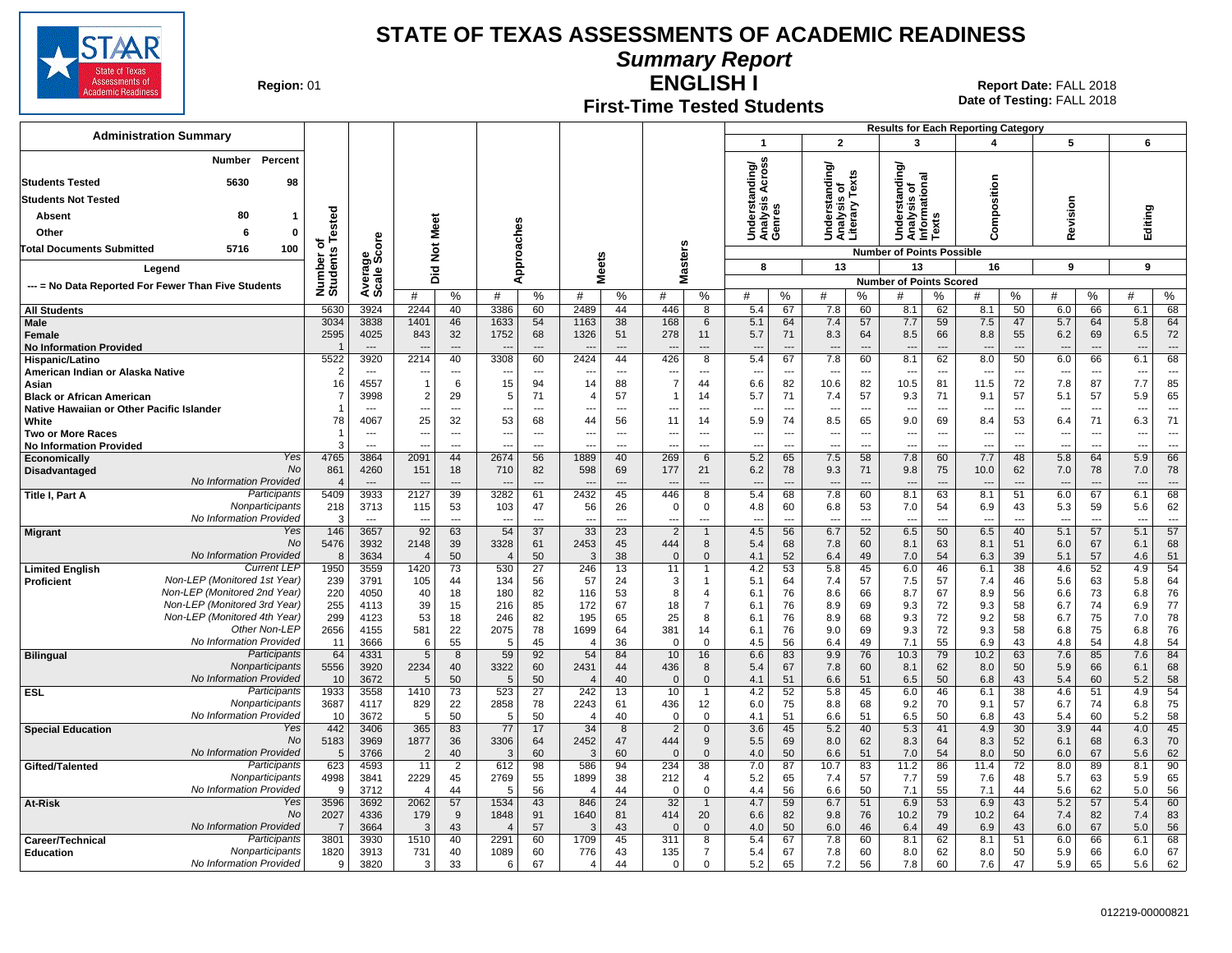

**Constructed Responses Summary Report**

**Region: 01** 

**First-Time Tested Students ENGLISH I**

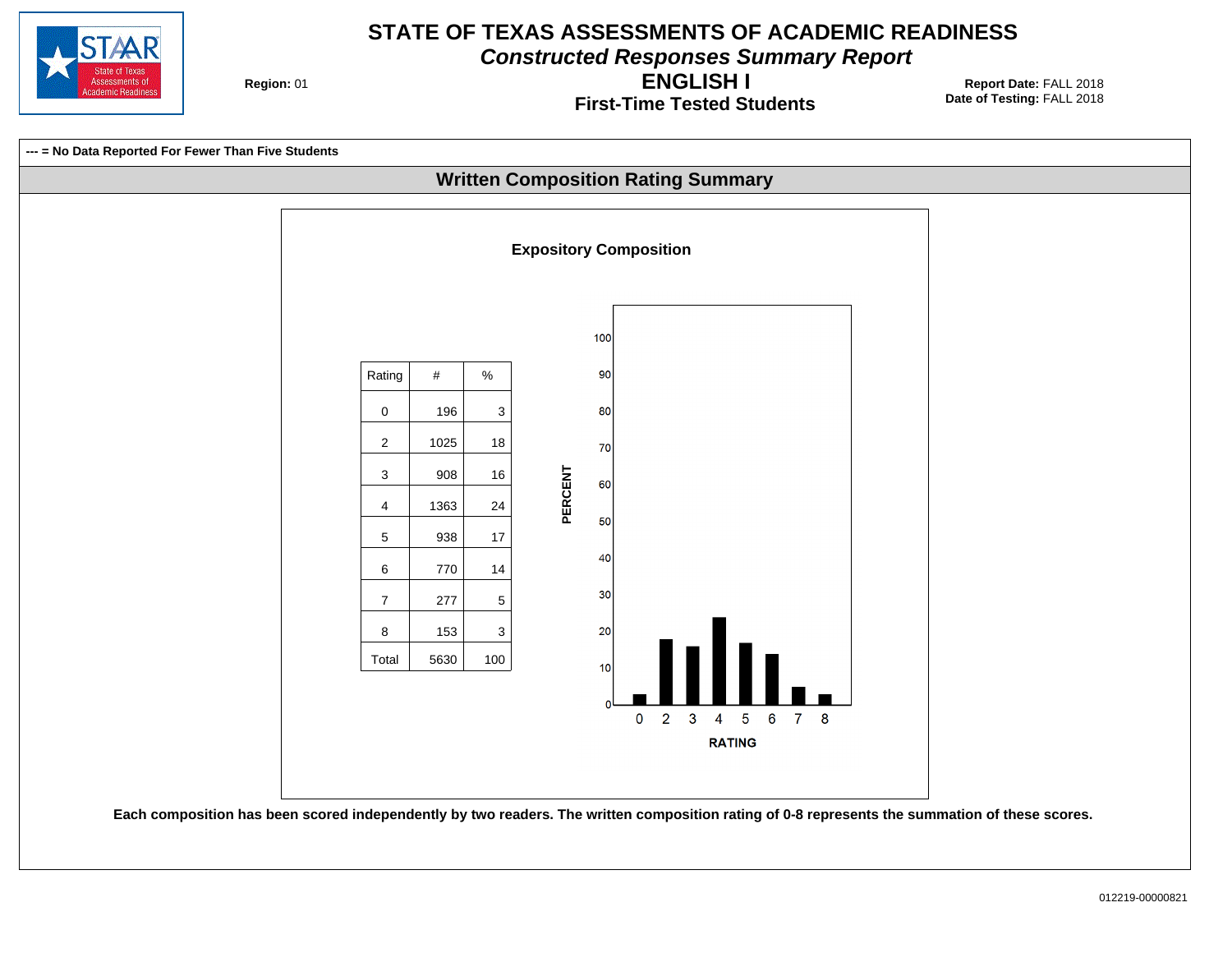

## **Summary Report**

**Region: 01** 

#### **Retested Students ENGLISH I**

|                                                              |                      |                |                                  |                          |                                  |                |                          |                                  |                             |                            |                               |                          |                                  |                       |                                  |                                | Results for Each Reporting Category' |                          |                                 |                      |                       |                          |
|--------------------------------------------------------------|----------------------|----------------|----------------------------------|--------------------------|----------------------------------|----------------|--------------------------|----------------------------------|-----------------------------|----------------------------|-------------------------------|--------------------------|----------------------------------|-----------------------|----------------------------------|--------------------------------|--------------------------------------|--------------------------|---------------------------------|----------------------|-----------------------|--------------------------|
| <b>Administration Summary</b>                                |                      |                |                                  |                          |                                  |                |                          |                                  |                             |                            | $\overline{1}$                |                          | $\overline{2}$                   |                       | 3                                |                                | 4                                    |                          | 5                               |                      | 6                     |                          |
| Percent<br>Number<br><b>Students Tested</b><br>11879<br>95   |                      |                |                                  |                          |                                  |                |                          |                                  |                             |                            | tanding/<br>is Across         |                          | tanding/                         | Texts                 | tanding                          |                                |                                      |                          |                                 |                      |                       |                          |
|                                                              |                      |                |                                  |                          |                                  |                |                          |                                  |                             |                            |                               |                          | ৳                                |                       | $\circ$                          | <b>Rad</b>                     | Composition                          |                          |                                 |                      |                       |                          |
| <b>Students Not Tested</b>                                   |                      |                |                                  |                          |                                  |                |                          |                                  |                             |                            | S                             |                          | Understa<br>Analysis<br>Literary |                       | ērsi                             | Analysis<br>nformatio<br>Texts |                                      |                          | Revision                        |                      |                       |                          |
| 573<br>5<br>Absent                                           | of<br>s Tested       |                |                                  | Meet                     |                                  |                |                          |                                  |                             |                            | Underst<br>Analysis<br>Genres |                          |                                  |                       | Ž                                |                                |                                      |                          |                                 |                      | Editing               |                          |
| 20<br>Other<br>$\mathbf{0}$                                  |                      |                |                                  |                          |                                  |                |                          |                                  |                             |                            |                               |                          |                                  |                       | うそミド                             |                                |                                      |                          |                                 |                      |                       |                          |
| 12472<br>100<br><b>Total Documents Submitted</b>             |                      | ge<br>Score    |                                  | $\frac{5}{2}$            |                                  | Approaches     |                          |                                  |                             | <b>Masters</b>             |                               |                          |                                  |                       | <b>Number of Points Possible</b> |                                |                                      |                          |                                 |                      |                       |                          |
| Legend                                                       |                      |                |                                  | $\overline{2}$           |                                  |                | <b>Meets</b>             |                                  |                             |                            | 8                             |                          | 13                               |                       | 13                               |                                | 16                                   |                          | 9                               |                      | 9                     |                          |
|                                                              | Number o<br>Students | Avera<br>Scale |                                  | ۵                        |                                  |                |                          |                                  |                             |                            |                               |                          |                                  |                       | <b>Number of Points Scored</b>   |                                |                                      |                          |                                 |                      |                       |                          |
| --- = No Data Reported For Fewer Than Five Students          |                      |                | #                                | %                        | #                                | %              | #                        | %                                | #                           | $\%$                       | #                             | $\%$                     | #                                | %                     | #                                | ℅                              | #                                    | $\%$                     | #                               | %                    | #                     | ℅                        |
| <b>All Students</b>                                          | 11879                | 3502           | 9688                             | 82                       | 2191                             | 18             | 580                      | 5                                |                             | $\overline{0}$             | 3.9                           | 49                       | 5.4                              | 41                    | 5.7                              | 44                             | 6.0                                  | $\overline{37}$          | 4.3                             | 48                   | 4.7                   | 52                       |
| Male                                                         | 7431                 | 3482           | 6106                             | 82                       | 1325                             | 18             | 379                      | 5                                | $\mathbf{1}$                | $\overline{0}$             | 3.9                           | 48                       | 5.3                              | 41                    | 5.6                              | 43                             | 5.7                                  | 36                       | 4.3                             | 48                   | 4.5                   | 50                       |
| Female                                                       | 4448                 | 3536           | 3582                             | 81                       | 866                              | 19             | 201                      | 5                                | $\mathbf 0$                 | $\overline{0}$             | 4.1                           | 51                       | 5.6                              | 43                    | 5.8                              | 45                             | 6.3                                  | 40                       | 4.3                             | 47                   | 5.0                   | 55                       |
| <b>No Information Provided</b>                               | 11740                | $---$<br>3502  | $\overline{\phantom{a}}$<br>9577 | $\overline{a}$<br>82     | $\overline{\phantom{a}}$<br>2163 | $---$<br>18    | 573                      | $---$<br>5                       | ---                         | $\cdots$<br>$\mathbf 0$    | $---$<br>3.9                  | $---$<br>49              | $---$<br>5.4                     | $\overline{a}$<br>41  | $\overline{\phantom{a}}$<br>5.7  | $---$<br>44                    | $---$<br>6.0                         | $---$<br>$\overline{37}$ | $\overline{\phantom{a}}$<br>4.3 | $\overline{a}$<br>48 | $\overline{a}$<br>4.7 | $---$<br>52              |
| Hispanic/Latino<br>American Indian or Alaska Native          |                      | $---$          | $\overline{\phantom{a}}$         | $\overline{\phantom{a}}$ | $\overline{\phantom{a}}$         | $---$          | $- - -$                  | $\hspace{0.05cm} \ldots$         | ---                         | $\overline{a}$             | $\sim$                        | $\overline{\phantom{a}}$ | $---$                            | ---                   | $\overline{\phantom{a}}$         | $\overline{\phantom{a}}$       | $\overline{\phantom{a}}$             | $\overline{\phantom{a}}$ | ---                             | $\cdots$             | ---                   | $\overline{\phantom{a}}$ |
| Asian                                                        |                      | 3314           | $\overline{7}$                   | 100                      | $\Omega$                         | $\mathbf 0$    | $\mathbf 0$              | $\mathbf 0$                      | $\Omega$                    | $\overline{0}$             | 2.0                           | 25                       | 3.0                              | 23                    | 4.7                              | 36                             | 6.9                                  | 43                       | 3.4                             | 38                   | 4.1                   | 46                       |
| <b>Black or African American</b>                             | 20                   | 3506           | 17                               | 85                       | 3                                | 15             | $\overline{2}$           | 10                               | $\Omega$                    | $\mathbf 0$                | 4.1                           | 51                       | 5.7                              | 44                    | 5.4                              | 42                             | 5.7                                  | 36                       | 4.6                             | 51                   | 4.8                   | 53                       |
| Native Hawaiian or Other Pacific Islander                    | -1                   |                | $\overline{\phantom{a}}$         | ---                      | ---                              | $\overline{a}$ |                          | $\overline{a}$                   | -−∙                         | ---                        |                               | ---                      | $\overline{\phantom{a}}$         | $\overline{a}$        | $\overline{\phantom{a}}$         | $\sim$                         |                                      | $\overline{\phantom{a}}$ |                                 | ---                  | $\overline{a}$        | $\overline{\phantom{a}}$ |
| White                                                        | 92                   | 3497           | 71                               | 77                       | 21                               | 23             | 5                        | 5                                | $\Omega$                    | $\mathsf 0$                | 4.0                           | 50                       | 5.5                              | 42                    | 5.7                              | 44                             | 5.8                                  | 36                       | 4.3                             | 48                   | 4.6                   | 51                       |
| <b>Two or More Races</b>                                     | 8<br>$\overline{7}$  | 3627           | 6                                | 75                       | $\overline{2}$<br>$\overline{2}$ | 25             | $\mathbf 0$              | 0<br>$\Omega$                    | $\Omega$<br>$\Omega$        | $\mathsf 0$<br>$\Omega$    | 4.6                           | 58                       | 6.6                              | 51                    | 6.8                              | 52                             | 6.8                                  | 42                       | 4.6                             | 51                   | 4.8                   | 53                       |
| <b>No Information Provided</b><br>Yes<br>Economically        | 10903                | 3548<br>3500   | 5<br>8914                        | 71<br>82                 | 1989                             | 29<br>18       | $\mathbf 0$<br>515       | 5                                |                             | $\mathbf 0$                | 3.9<br>3.9                    | 48<br>49                 | 5.1<br>5.4                       | 40<br>41              | 5.0<br>5.7                       | 38<br>44                       | 8.9<br>5.9                           | 55<br>37                 | 3.4<br>4.3                      | 38<br>48             | 4.9<br>4.7            | 54<br>52                 |
| <b>No</b><br>Disadvantaged                                   | 965                  | 3523           | 765                              | 79                       | 200                              | 21             | 65                       | $\overline{7}$                   | $\Omega$                    | $\mathbf 0$                | 4.0                           | 50                       | 5.5                              | 42                    | 5.8                              | 45                             | 6.1                                  | 38                       | 4.4                             | 49                   | 4.8                   | 53                       |
| No Information Provided                                      | 11                   | 3461           | 9                                | 82                       |                                  | 18             | $\Omega$                 | $\Omega$                         | $\Omega$                    | $\mathbf{0}$               | 3.5                           | 43                       | 5.4                              | 41                    | 5.1                              | 39                             | 6.5                                  | 41                       | 3.5                             | 39                   | 4.3                   | 47                       |
| Participants<br><b>Title I, Part A</b>                       | 11211                | 3501           | 9153                             | 82                       | 2058                             | 18             | 530                      | 5                                | $\mathbf{1}$                | 0                          | 3.9                           | 49                       | 5.4                              | 41                    | 5.7                              | 44                             | 6.0                                  | 37                       | 4.3                             | 48                   | 4.7                   | 52                       |
| Nonparticipants                                              | 657                  | 3526           | 526                              | 80                       | 131                              | 20             | 50                       | 8                                | $\mathbf 0$                 | $\mathbf 0$                | 4.1                           | 52                       | 5.6                              | 43                    | 5.7                              | 44                             | 5.9                                  | 37                       | 4.5                             | 50                   | 4.8                   | 54                       |
| No Information Provided<br>Yes                               | 11                   | 3461           | 9                                | 82                       | $\overline{2}$                   | 18             | $\Omega$                 | $\Omega$                         | $\mathbf 0$<br>$\mathbf{0}$ | $\mathbf 0$                | 3.5                           | 43                       | 5.4                              | 41                    | 5.1                              | 39                             | 6.5                                  | 41                       | 3.5                             | 39                   | 4.3                   | 47                       |
| <b>Migrant</b><br><b>No</b>                                  | 729<br>11138         | 3474<br>3504   | 614<br>9064                      | 84<br>81                 | 115<br>2074                      | 16<br>19       | 28<br>552                | $\overline{4}$<br>5              | $\mathbf{1}$                | $\mathbf 0$<br>$\mathbf 0$ | 3.8<br>3.9                    | 47<br>49                 | 5.3<br>5.4                       | 41<br>42              | 5.4<br>5.7                       | 42<br>44                       | 5.7<br>6.0                           | 36<br>37                 | 4.3<br>4.3                      | 48<br>48             | 4.6<br>4.7            | 51<br>52                 |
| No Information Provided                                      | 12                   | 3441           | 10                               | 83                       | $\overline{2}$                   | 17             | $\mathbf{0}$             | $\mathbf 0$                      | $\mathbf{0}$                | $\mathbf 0$                | 3.8                           | 47                       | 5.3                              | 41                    | 4.9                              | 38                             | 5.8                                  | 36                       | 3.7                             | 41                   | 4.2                   | 46                       |
| <b>Current LEP</b><br><b>Limited English</b>                 | 6423                 | 3459           | 5570                             | 87                       | 853                              | 13             | 171                      | 3                                | $\mathbf 0$                 | $\mathbf 0$                | 3.7                           | 46                       | 5.1                              | 39                    | 5.4                              | 42                             | 5.7                                  | 36                       | 4.1                             | 46                   | 4.5                   | 50                       |
| Non-LEP (Monitored 1st Year)<br><b>Proficient</b>            | 169                  | 3608           | 121                              | 72                       | 48                               | 28             | 14                       | 8                                | $\Omega$                    | 0                          | 4.3                           | 54                       | 5.9                              | 45                    | 6.2                              | 48                             | 6.7                                  | 42                       | 4.8                             | 54                   | 5.3                   | 59                       |
| Non-LEP (Monitored 2nd Year)                                 | 248                  | 3648           | 162                              | 65                       | 86                               | 35             | 27                       | 11                               | $\Omega$                    | 0                          | 4.6                           | 57                       | 6.3                              | 48                    | 6.5                              | 50                             | 6.8                                  | 43                       | 5.0                             | 55                   | 5.5                   | 61                       |
| Non-LEP (Monitored 3rd Year)<br>Non-LEP (Monitored 4th Year) | 124<br>90            | 3594           | 86<br>62                         | 69                       | 38<br>28                         | 31<br>31       | 8<br>$\overline{4}$      | 6                                | $\Omega$<br>$\Omega$        | $\mathbf 0$                | 4.3                           | 54                       | 6.0                              | 46<br>47              | 6.3                              | 49                             | 6.5                                  | 41<br>40                 | 4.8                             | 53                   | 5.0                   | 56                       |
| Other Non-LEF                                                | 4813                 | 3637<br>3544   | 3677                             | 69<br>76                 | 1136                             | 24             | 356                      | $\overline{4}$<br>$\overline{7}$ | 1                           | $\mathbf 0$<br>$\mathsf 0$ | 4.8<br>4.2                    | 60<br>52                 | 6.1<br>5.7                       | 44                    | 6.6<br>6.0                       | 51<br>46                       | 6.4<br>6.1                           | 38                       | 4.9<br>4.5                      | 54<br>50             | 5.5<br>4.9            | 61<br>54                 |
| No Information Provided                                      | 12                   | 3434           | 10                               | 83                       | $\overline{2}$                   | 17             | $\mathbf 0$              | $\Omega$                         | $\Omega$                    | $\overline{0}$             | 3.8                           | 47                       | 5.3                              | 40                    | 4.7                              | 36                             | 5.8                                  | 36                       | 3.8                             | 42                   | 4.3                   | 48                       |
| Participants<br><b>Bilingual</b>                             | 23                   | 3480           | 21                               | 91                       | $\overline{2}$                   | 9              |                          | $\overline{4}$                   | $\mathbf{0}$                | $\mathbf 0$                | 4.3                           | 54                       | 4.5                              | 34                    | 5.7                              | 44                             | 5.7                                  | 35                       | 4.1                             | 46                   | 5.1                   | 57                       |
| Nonparticipants                                              | 11840                | 3502           | 9653                             | 82                       | 2187                             | 18             | 579                      | 5                                | $\mathbf{1}$                | $\mathbf 0$                | 3.9                           | 49                       | 5.4                              | 42                    | 5.7                              | 44                             | 6.0                                  | 37                       | 4.3                             | 48                   | 4.7                   | 52                       |
| No Information Provided                                      | 16                   | 3410           | 14                               | 88                       | $\overline{2}$                   | 13             | $\Omega$                 | $\Omega$                         | $\Omega$                    | $\mathbf{0}$               | 3.4                           | 43                       | 5.1                              | 39                    | 4.6                              | 36                             | 6.3                                  | 39                       | 3.4                             | 38                   | 3.9                   | 44                       |
| Participants<br><b>ESL</b><br>Nonparticipants                | 6307<br>5557         | 3461<br>3550   | 5460<br>4215                     | 87<br>76                 | 847<br>1342                      | 13<br>24       | 169<br>411               | 3<br>$\overline{7}$              | 0<br>-1                     | 0<br>$\mathbf 0$           | 3.7<br>4.2                    | 46<br>53                 | 5.1<br>5.7                       | $\overline{39}$<br>44 | 5.5<br>6.0                       | 42<br>46                       | 5.8<br>6.2                           | $\overline{36}$<br>39    | 4.1<br>4.5                      | 46<br>50             | 4.5<br>4.9            | 51<br>54                 |
| No Information Provided                                      | 15                   | 3434           | 13                               | 87                       | $\overline{2}$                   | 13             | $\Omega$                 | $\Omega$                         | $\Omega$                    | $\mathbf 0$                | 3.5                           | 43                       | 5.0                              | 38                    | 4.7                              | 36                             | 6.7                                  | 42                       | 3.5                             | 39                   | 4.1                   | 45                       |
| Yes<br><b>Special Education</b>                              | 1906                 | 3390           | 1740                             | 91                       | 166                              | 9              | 30                       | $\overline{2}$                   | $\mathbf 0$                 | $\mathsf{O}$               | 3.5                           | 44                       | 4.9                              | 38                    | 5.0                              | 39                             | 5.0                                  | 31                       | 3.8                             | 42                   | 4.1                   | 45                       |
| <b>No</b>                                                    | 9962                 | 3524           | 7939                             | 80                       | 2023                             | 20             | 550                      | 6                                | $\mathbf{1}$                | $\overline{0}$             | 4.0                           | 50                       | 5.5                              | 42                    | 5.8                              | 45                             | 6.1                                  | 38                       | 4.4                             | 49                   | 4.8                   | 54                       |
| No Information Provided                                      | 11                   | 3476           | 9                                | 82                       | $\overline{2}$                   | 18             | $\mathbf{0}$             | $\Omega$                         | $\mathbf{0}$                | $\mathbf 0$                | 3.8                           | 48                       | 5.3                              | 41                    | 5.1                              | 39                             | 6.4                                  | 40                       | 3.9                             | 43                   | 4.4                   | 48                       |
| Participants<br>Gifted/Talented                              | 44                   | 3679           | 28                               | 64                       | 16                               | 36             | 10                       | 23                               | $\Omega$                    | $\mathbf 0$                | 4.6                           | 57                       | 6.5                              | 50                    | 6.8                              | 52                             | 7.0                                  | 43                       | 5.0                             | 55                   | 5.7                   | 63                       |
| Nonparticipants<br>No Information Provided                   | 11824<br>11          | 3502<br>3476   | 9651<br>9                        | 82<br>82                 | 2173<br>2                        | 18<br>18       | 570<br>0                 | 5<br>0                           | $\mathbf{1}$<br>$\Omega$    | 0<br>$\mathbf 0$           | 3.9<br>3.8                    | 49<br>48                 | 5.4<br>5.3                       | 41<br>41              | 5.7<br>5.1                       | 44<br>39                       | 5.9<br>6.4                           | 37<br>40                 | 4.3<br>3.9                      | 48<br>43             | 4.7<br>4.4            | 52<br>48                 |
| Yes<br>At-Risk                                               | 11132                | 3499           | 9129                             | 82                       | 2003                             | 18             | 512                      | $5\overline{)}$                  | $\mathbf{1}$                | $\overline{0}$             | 3.9                           | 49                       | 5.4                              | 41                    | 5.7                              | 44                             | 5.9                                  | $\overline{37}$          | 4.3                             | 48                   | 4.7                   | 52                       |
| No                                                           | 738                  | 3547           | 552                              | 75                       | 186                              | 25             | 68                       | 9                                | $\Omega$                    | $\mathbf 0$                | 4.2                           | 53                       | 5.7                              | 44                    | 5.9                              | 45                             | 6.1                                  | 38                       | 4.6                             | 51                   | 4.9                   | 55                       |
| No Information Provided                                      | q                    | 3498           | 7                                | 78                       | $\mathcal{P}$                    | 22             | $\Omega$                 | $\mathbf{0}$                     | $\Omega$                    | $\mathbf{0}$               | 3.9                           | 49                       | 5.3                              | 41                    | 5.0                              | 38                             | 7.3                                  | 46                       | 3.7                             | 41                   | 4.2                   | 47                       |
| Participants<br>Career/Technical                             | 9335                 | 3513           | 7534                             | 81                       | 1801                             | 19             | 474                      | 5                                | 1                           | $\mathbf 0$                | 4.0                           | 50                       | 5.4                              | 42                    | 5.8                              | 44                             | 6.0                                  | 38                       | 4.4                             | 48                   | 4.8                   | 53                       |
| Nonparticipants<br><b>Education</b>                          | 2543                 | 3462           | 2154                             | 85                       | 389                              | 15             | 106                      | $\overline{4}$                   | $\Omega$                    | $\mathbf 0$                | 3.8                           | 47                       | 5.2                              | 40                    | 5.5                              | 42                             | 5.7                                  | 35                       | 4.1                             | 46                   | 4.5                   | 50                       |
| No Information Provided                                      | $\overline{1}$       | $\sim$         | $\overline{\phantom{a}}$         | $\overline{a}$           | $\sim$                           | $\sim$         | $\overline{\phantom{a}}$ | $\overline{a}$                   | ---                         | $\overline{a}$             | $\sim$                        | $\overline{a}$           | $\sim$                           | $\overline{a}$        | $\overline{\phantom{a}}$         | $\overline{a}$                 | $\sim$                               | $\overline{a}$           | ---                             | $\overline{a}$       | ---                   | ---                      |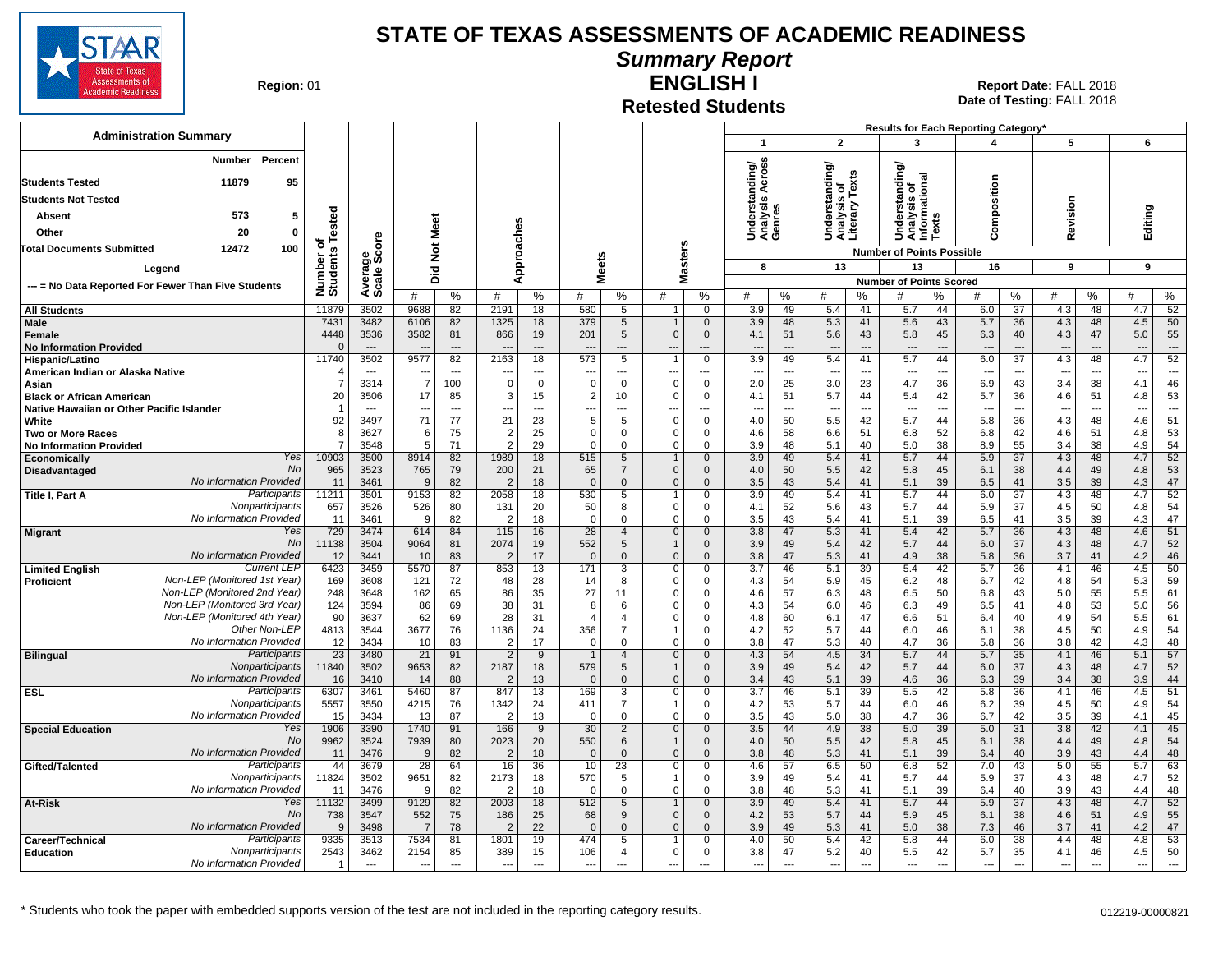

**Constructed Responses Summary Report**

**Region: 01** 

**Retested Students ENGLISH I**

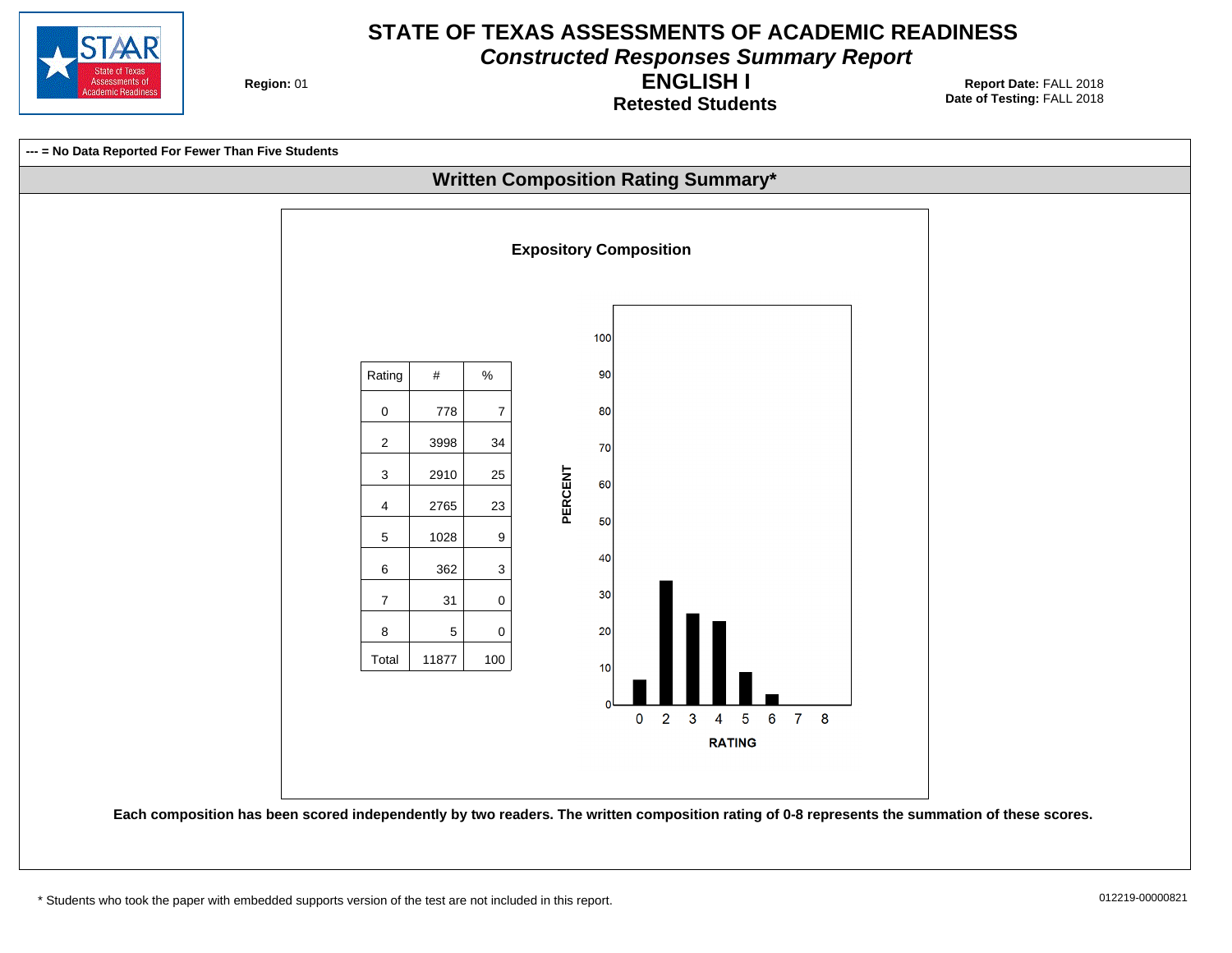

# **Summary Report**

**Region: 01** 

#### **All Students ENGLISH II**

| <b>Administration Summary</b>                                |                              |                        |                       |                          |                                  |                |                                  |                          |                       |                                  |                               |                          |                                          |                      |                                                          |                                | Results for Each Reporting Category' |                          |                                 |                      |            |                                |
|--------------------------------------------------------------|------------------------------|------------------------|-----------------------|--------------------------|----------------------------------|----------------|----------------------------------|--------------------------|-----------------------|----------------------------------|-------------------------------|--------------------------|------------------------------------------|----------------------|----------------------------------------------------------|--------------------------------|--------------------------------------|--------------------------|---------------------------------|----------------------|------------|--------------------------------|
|                                                              |                              |                        |                       |                          |                                  |                |                                  |                          |                       |                                  | $\mathbf{1}$                  |                          | $\overline{2}$                           |                      | 3                                                        |                                | 4                                    |                          | 5                               |                      | 6          |                                |
| Percent<br>Number                                            |                              |                        |                       |                          |                                  |                |                                  |                          |                       |                                  | iding/<br>\cross              |                          |                                          |                      | ৯                                                        |                                |                                      |                          |                                 |                      |            |                                |
| <b>Students Tested</b><br>14812<br>96                        |                              |                        |                       |                          |                                  |                |                                  |                          |                       |                                  |                               |                          | nding/                                   | Texts                | tanding<br>Understanding<br>Analysis of<br>Informational |                                |                                      |                          |                                 |                      |            |                                |
| <b>Students Not Tested</b>                                   |                              |                        |                       |                          |                                  |                |                                  |                          |                       |                                  | ⋖<br>es<br>S                  |                          | Understand<br>Analysis of<br>Literary Te |                      |                                                          |                                | Composition                          |                          |                                 |                      |            |                                |
| 645<br>Absent<br>4                                           |                              |                        |                       |                          |                                  |                |                                  |                          |                       |                                  | Underst<br>Analysis<br>Genres |                          |                                          |                      |                                                          | n                              |                                      |                          | Revision                        |                      | Editing    |                                |
| 35<br>Other<br>0                                             |                              |                        | Meet                  |                          |                                  |                |                                  |                          |                       |                                  |                               |                          |                                          |                      |                                                          | ä                              |                                      |                          |                                 |                      |            |                                |
| 15492<br>100<br><b>Total Documents Submitted</b>             |                              |                        |                       |                          |                                  |                |                                  |                          |                       |                                  |                               |                          | $\Rightarrow$                            |                      |                                                          |                                |                                      |                          |                                 |                      |            |                                |
|                                                              |                              |                        | $\breve{\mathbf{z}}$  |                          | Approaches                       |                | <b>Meets</b>                     |                          |                       | <b>Masters</b>                   |                               |                          |                                          |                      | <b>Number of Points Possible</b>                         |                                |                                      |                          |                                 |                      |            |                                |
| Legend                                                       |                              |                        | $\overline{2}$<br>ه   |                          |                                  |                |                                  |                          |                       |                                  | 8                             |                          | 13                                       |                      | 13                                                       |                                | 16                                   |                          | 9                               |                      | 9          |                                |
| --- = No Data Reported For Fewer Than Five Students          | Number of<br>Students Tested | Average<br>Scale Score | #                     | %                        | #                                | %              | #                                | %                        | #                     | %                                | #                             | %                        | #                                        | %                    | <b>Number of Points Scored</b>                           | ℅                              | #                                    | %                        | #                               | %                    | #          | ℅                              |
| <b>All Students</b>                                          | 14812                        | 3630                   | 9914                  | 67                       | 4898                             | 33             | 2654                             | 18                       | 177                   | $\overline{1}$                   | 4.7                           | 58                       | 7.0                                      | 54                   | 7.3                                                      | 56                             | 7.5                                  | 47                       | 5.2                             | 58                   | 5.1        | 56                             |
| <b>Male</b>                                                  | 8427                         | 3577                   | 5936                  | 70                       | 2491                             | 30             | 1255                             | 15                       | 75                    | $\overline{1}$                   | 4.4                           | 55                       | 6.8                                      | 52                   | 7.1                                                      | 54                             | 7.0                                  | 44                       | 5.1                             | 57                   | 4.9        | 54                             |
| Female                                                       | 6384                         | 3700                   | 3978                  | 62                       | 2406                             | 38             | 1398                             | 22                       | 102                   | $\overline{2}$                   | 5.0                           | 62                       | 7.3                                      | 56                   | 7.6                                                      | 58                             | 8.0                                  | 50                       | 5.3                             | 59                   | 5.4        | 60                             |
| <b>No Information Provided</b><br>Hispanic/Latino            | 14608                        | $---$<br>3628          | 9804                  | $\overline{a}$<br>67     | $\overline{\phantom{a}}$<br>4804 | $---$<br>33    | $\overline{\phantom{a}}$<br>2588 | $---$<br>18              | $---$<br>164          | ---<br>$\overline{1}$            | $---$<br>4.7                  | $---$<br>58              | $\overline{\phantom{a}}$<br>7.0          | $\overline{a}$<br>54 | $\overline{\phantom{a}}$<br>7.3                          | $\overline{\phantom{a}}$<br>56 | $\overline{\phantom{a}}$<br>7.4      | $---$<br>47              | $\overline{\phantom{a}}$<br>5.2 | $\overline{a}$<br>58 | ---<br>5.1 | $\overline{a}$<br>56           |
| American Indian or Alaska Native                             |                              | ---                    |                       | $\overline{\phantom{a}}$ |                                  | ---            |                                  | $\overline{\phantom{a}}$ | ---                   | $\overline{\phantom{a}}$         |                               | $\overline{\phantom{a}}$ | ---                                      | ---                  |                                                          | $\overline{\phantom{a}}$       |                                      | $\overline{\phantom{a}}$ | $\overline{\phantom{a}}$        | ---                  | ---        | $\overline{a}$                 |
| Asian                                                        | 30                           | 4129                   | 9                     | 30                       | 21                               | 70             | 18                               | 60                       | 3                     | 10                               | 5.6                           | 70                       | 8.8                                      | 68                   | 8.9                                                      | 69                             | 11.1                                 | 69                       | 6.7                             | 74                   | 6.9        | 76                             |
| <b>Black or African American</b>                             | 19                           | 3463                   | 15                    | 79                       |                                  | 21             | $\overline{2}$                   | 11                       | $\Omega$              | $\mathbf 0$                      | 4.0                           | 50                       | 7.2                                      | 55                   | 6.0                                                      | 46                             | 6.3                                  | 39                       | 4.1                             | 46                   | 4.6        | 51                             |
| Native Hawaiian or Other Pacific Islander<br>White           | $\Omega$                     | $\sim$                 | $\overline{a}$<br>72  | $\overline{a}$<br>53     | ---<br>64                        | $---$<br>47    | ---<br>45                        | $\overline{a}$           | ---<br>10             | $\overline{a}$<br>$\overline{7}$ | $\overline{a}$<br>5.0         | $\sim$                   | $\overline{\phantom{a}}$<br>7.8          | $\overline{a}$<br>60 | ---<br>8.0                                               | $\overline{\phantom{a}}$<br>61 | $\sim$                               | $---$<br>54              | $\overline{\phantom{a}}$        | $\overline{a}$<br>63 | ---<br>5.7 | $\overline{\phantom{a}}$<br>63 |
| <b>Two or More Races</b>                                     | 136<br>10                    | 3817<br>3681           | 8                     | 80                       | $\overline{2}$                   | 20             | 1                                | 33<br>10                 | $\Omega$              | $\mathbf 0$                      | 4.9                           | 62<br>61                 | 7.2                                      | 55                   | 7.1                                                      | 55                             | 8.6<br>8.2                           | 51                       | 5.7<br>5.8                      | 64                   | 5.4        | 60                             |
| <b>No Information Provided</b>                               | -6                           | 3531                   | $\overline{4}$        | 67                       | $\overline{2}$                   | 33             | $\Omega$                         | $\Omega$                 | $\Omega$              | $\mathbf 0$                      | 3.5                           | 44                       | 6.3                                      | 49                   | 7.0                                                      | 54                             | 6.3                                  | 40                       | 5.5                             | 61                   | 5.5        | 61                             |
| Yes<br>Economically                                          | 12918                        | 3599                   | 9006                  | 70                       | 3912                             | 30             | 1948                             | 15                       | 89                    | $\overline{1}$                   | 4.6                           | 57                       | 6.9                                      | 53                   | 7.1                                                      | 55                             | 7.3                                  | 45                       | 5.1                             | 56                   | 5.0        | 55                             |
| No<br>Disadvantaged                                          | 1886                         | 3842                   | 902                   | 48                       | 984                              | 52             | 706                              | 37                       | 88                    | 5                                | 5.2                           | 65                       | 7.9                                      | 61                   | 8.3                                                      | 64                             | 8.7                                  | 54                       | 5.9                             | 66                   | 5.7        | 64                             |
| No Information Provided<br>Participants<br>Title I, Part A   | 8<br>13940                   | 3410<br>3626           | 6<br>9395             | 75<br>67                 | $\overline{2}$<br>4545           | 25<br>33       | $\overline{0}$<br>2456           | $\mathbf 0$<br>18        | $\overline{0}$<br>169 | $\mathbf 0$                      | 3.1<br>4.7                    | 39<br>58                 | 6.0<br>7.0                               | 46<br>54             | 6.5<br>7.3                                               | 50<br>56                       | 5.3<br>7.4                           | 33<br>47                 | 4.8<br>5.2                      | 53<br>57             | 4.8<br>5.0 | 53<br>56                       |
| Nonparticipants                                              | 864                          | 3693                   | 513                   | 59                       | 351                              | 41             | 198                              | 23                       | 8                     | $\mathbf{1}$                     | 4.8                           | 61                       | 7.3                                      | 56                   | 7.6                                                      | 58                             | 7.8                                  | 49                       | 5.5                             | 61                   | 5.4        | 61                             |
| No Information Provided                                      | 8                            | 3410                   | 6                     | 75                       |                                  | 25             | $\mathbf 0$                      | $\Omega$                 | $\mathbf 0$           | $\mathbf 0$                      | 3.1                           | 39                       | 6.0                                      | 46                   | 6.5                                                      | 50                             | 5.3                                  | 33                       | 4.8                             | 53                   | 4.8        | 53                             |
| Yes<br><b>Migrant</b>                                        | 694                          | 3499                   | 553                   | 80                       | 141                              | 20             | 44                               | 6                        | 3                     | $\mathsf{O}\xspace$              | 4.3                           | 54                       | 6.4                                      | 49                   | 6.5                                                      | 50                             | 6.6                                  | 42                       | 4.7                             | 53                   | 4.6        | 52                             |
| No<br>No Information Provided                                | 14109<br>-9                  | 3637<br>3440           | 9354<br>7             | 66<br>78                 | 4755<br>$\overline{2}$           | 34<br>22       | 2610<br>$\Omega$                 | 18<br>$\mathbf{0}$       | 174<br>$\mathbf 0$    | $\mathbf{1}$<br>$\mathbf{0}$     | 4.7<br>3.3                    | 59<br>42                 | 7.0<br>6.3                               | 54<br>49             | 7.3<br>6.9                                               | 56<br>53                       | 7.5<br>5.3                           | 47<br>33                 | 5.2<br>4.7                      | 58<br>52             | 5.1<br>4.8 | 57<br>53                       |
| <b>Current LEP</b><br><b>Limited English</b>                 | 6349                         | 3439                   | 5448                  | 86                       | 901                              | 14             | 247                              | $\overline{4}$           | $\overline{2}$        | $\mathbf 0$                      | 4.1                           | 51                       | 6.1                                      | 47                   | 6.2                                                      | 48                             | 6.3                                  | 39                       | 4.3                             | 48                   | 4.4        | 49                             |
| Non-LEP (Monitored 1st Year)<br>Proficient                   | 240                          | 3702                   | 141                   | 59                       | 99                               | 41             | 44                               | 18                       | $\mathbf 0$           | $\mathbf 0$                      | 5.1                           | 64                       | 7.3                                      | 56                   | 7.8                                                      | 60                             | 8.0                                  | 50                       | 5.5                             | 61                   | 5.5        | 62                             |
| Non-LEP (Monitored 2nd Year)                                 | 473                          | 3793                   | 217                   | 46                       | 256                              | 54             | 121                              | 26                       | 0                     | 0                                | 5.2                           | 65                       | 7.9                                      | 61                   | 8.6                                                      | 66                             | 8.5                                  | 53                       | 5.9                             | 66                   | 5.6        | 62                             |
| Non-LEP (Monitored 3rd Year)<br>Non-LEP (Monitored 4th Year) | 289                          | 3751                   | 150                   | 52                       | 139                              | 48             | 65                               | 22                       | $\Omega$              | $\Omega$                         | 5.3                           | 66                       | 7.4                                      | 57                   | 8.2                                                      | 63                             | 8.2                                  | 51                       | 5.7                             | 63                   | 5.6        | 62                             |
| Other Non-LEP                                                | 308<br>7142                  | 3905<br>3770           | 104<br>3845           | 34<br>54                 | 204<br>3297                      | 66<br>46       | 120<br>2057                      | 39<br>29                 | 4<br>171              | $\overline{1}$<br>2              | 5.6<br>5.0                    | 70<br>63                 | 8.5<br>7.6                               | 66<br>59             | 9.0<br>8.0                                               | 70<br>62                       | 8.9<br>8.3                           | 56<br>52                 | 6.4<br>5.8                      | 71<br>65             | 5.8<br>5.5 | 65<br>62                       |
| No Information Provided                                      | 11                           | 3443                   | 9                     | 82                       | $\overline{2}$                   | 18             | $\Omega$                         | $\mathbf 0$              | $\mathbf 0$           | $\mathbf 0$                      | 3.5                           | 43                       | 6.6                                      | 51                   | 6.7                                                      | 52                             | 5.5                                  | 34                       | 4.5                             | 51                   | 4.6        | 52                             |
| Participants<br><b>Bilingual</b>                             | 69                           | 4043                   | 20                    | 29                       | 49                               | 71             | 35                               | 51                       | $\overline{7}$        | 10 <sup>1</sup>                  | 5.7                           | 71                       | 8.9                                      | 69                   | 9.5                                                      | 73                             | 9.5                                  | 59                       | 6.5                             | 72                   | 6.4        | 72                             |
| Nonparticipants                                              | 14732                        | 3628                   | 9886                  | 67                       | 4846                             | 33             | 2619                             | 18                       | 170                   | $\overline{1}$                   | 4.7                           | 58                       | 7.0                                      | 54                   | 7.3                                                      | 56                             | 7.5                                  | 47                       | 5.2                             | 58                   | 5.1        | 56                             |
| No Information Provided<br>Participants<br><b>ESL</b>        | 11<br>6243                   | 3438<br>3440           | 8<br>5356             | 73<br>86                 | 3<br>887                         | 27<br>14       | $\Omega$<br>241                  | $\Omega$<br>4            | 0<br>$\overline{2}$   | $\mathbf{0}$<br>0                | 3.4<br>4.1                    | 42<br>51                 | 6.2<br>6.1                               | 48<br>47             | 6.5<br>6.2                                               | 50<br>48                       | 5.6<br>6.3                           | 35<br>40                 | 4.9<br>4.3                      | 55<br>48             | 4.7<br>4.4 | 53<br>49                       |
| Nonparticipants                                              | 8557                         | 3769                   | 4549                  | 53                       | 4008                             | 47             | 2413                             | 28                       | 175                   | 2                                | 5.1                           | 63                       | 7.6                                      | 59                   | 8.0                                                      | 62                             | 8.3                                  | 52                       | 5.8                             | 65                   | 5.5        | 61                             |
| No Information Provided                                      | 12                           | 3458                   | q                     | 75                       | 3                                | 25             | $\mathbf 0$                      | $\Omega$                 | $\Omega$              | $\Omega$                         | 3.5                           | 44                       | 6.4                                      | 49                   | 6.8                                                      | 53                             | 5.7                                  | 35                       | 4.8                             | 54                   | 4.8        | 53                             |
| Yes<br><b>Special Education</b>                              | 1411                         | 3369                   | 1263                  | 90                       | 148                              | 10             | 35                               | $\overline{2}$           | 3                     | $\mathbf 0$                      | 3.8                           | 47                       | 5.9                                      | 45                   | 5.9                                                      | 45                             | 5.5                                  | 35                       | 4.2                             | 47                   | 4.1        | 46                             |
| <b>No</b>                                                    | 13392                        | 3658                   | 8645                  | 65                       | 4747                             | 35             | 2619                             | 20                       | 174                   | $\mathbf{1}$                     | 4.8                           | 59                       | 7.1                                      | 55                   | 7.4                                                      | 57                             | 7.7                                  | 48                       | 5.3                             | 59                   | 5.2        | 57                             |
| No Information Provided<br>Participants<br>Gifted/Talented   | 9<br>633                     | 3459<br>4367           | 6<br>56               | 67<br>9                  | 3<br>577                         | 33<br>91       | $\Omega$<br>527                  | $\Omega$<br>83           | $\overline{0}$<br>110 | $\mathbf{0}$<br>17               | 3.4<br>6.5                    | 43<br>82                 | 6.3<br>9.9                               | 49<br>76             | 6.8<br>10.7                                              | 52<br>82                       | 5.6<br>11.6                          | 35<br>73                 | 4.8<br>7.6                      | 53<br>85             | 5.0<br>7.4 | 56<br>82                       |
| Nonparticipants                                              | 14169                        | 3597                   | 9851                  | 70                       | 4318                             | 30             | 2127                             | 15                       | 67                    | $\mathbf 0$                      | 4.6                           | 57                       | 6.9                                      | 53                   | 7.1                                                      | 55                             | 7.3                                  | 45                       | 5.1                             | 56                   | 5.0        | 55                             |
| No Information Provided                                      | 10                           | 3480                   | $\overline{7}$        | 70                       | 3                                | 30             | $\Omega$                         | $\Omega$                 | $\mathbf{0}$          | $\mathbf 0$                      | 3.6                           | 45                       | 6.6                                      | 51                   | 7.1                                                      | 55                             | 5.6                                  | 35                       | 4.7                             | 52                   | 5.0        | 56                             |
| Yes<br><b>At-Risk</b>                                        | 11905                        | 3523                   | 9222                  | 77                       | 2683                             | 23             | 956                              | 8                        | 6                     | $\mathbf 0$                      | 4.4                           | 54                       | 6.5                                      | 50                   | 6.7                                                      | 52                             | 6.8                                  | 43                       | 4.8                             | 53                   | 4.7        | 53                             |
| <b>No</b><br>No Information Provided                         | 2898<br>$\mathbf{Q}$         | 4071<br>3440           | 685<br>$\overline{7}$ | 24<br>78                 | 2213                             | 76<br>22       | 1698<br>$\Omega$                 | 59<br>$\Omega$           | 171<br>$\Omega$       | 6<br>$\Omega$                    | 5.9<br>3.3                    | 74<br>42                 | 8.9<br>6.3                               | 69<br>49             | 9.6<br>6.9                                               | 74<br>53                       | 10.0<br>5.3                          | 63<br>33                 | 6.8<br>4.7                      | 76<br>52             | 6.5<br>4.8 | 72<br>53                       |
| <b>Participants</b><br>Career/Technical                      | 12868                        | 3648                   | 8414                  | 65                       | 4454                             | 35             | 2439                             | 19                       | 168                   | $\mathbf 1$                      | 4.7                           | 59                       | 7.1                                      | 54                   | 7.4                                                      | 57                             | 7.6                                  | 47                       | 5.3                             | 58                   | 5.1        | 57                             |
| Nonparticipants<br><b>Education</b>                          | 1943                         | 3509                   | 1499                  | 77                       | 444                              | 23             | 215                              | 11                       | g                     | $\mathbf 0$                      | 4.2                           | 52                       | 6.5                                      | 50                   | 6.5                                                      | 50                             | 6.8                                  | 42                       | 4.8                             | 53                   | 4.7        | 52                             |
| No Information Provided                                      | $\overline{\mathbf{1}}$      | $-$                    | $\overline{a}$        | $\sim$                   | $\overline{a}$                   | $\overline{a}$ | $\sim$                           | $\overline{a}$           | ---                   | $\sim$                           | $\overline{a}$                | $\overline{a}$           | $\overline{\phantom{a}}$                 | $\overline{a}$       | $\overline{a}$                                           | $\sim$                         | $\overline{\phantom{a}}$             | $\overline{\phantom{a}}$ | $\overline{\phantom{a}}$        | $\overline{a}$       | ---        | $\overline{\phantom{a}}$       |
|                                                              |                              |                        |                       |                          |                                  |                |                                  |                          |                       |                                  |                               |                          |                                          |                      |                                                          |                                |                                      |                          |                                 |                      |            |                                |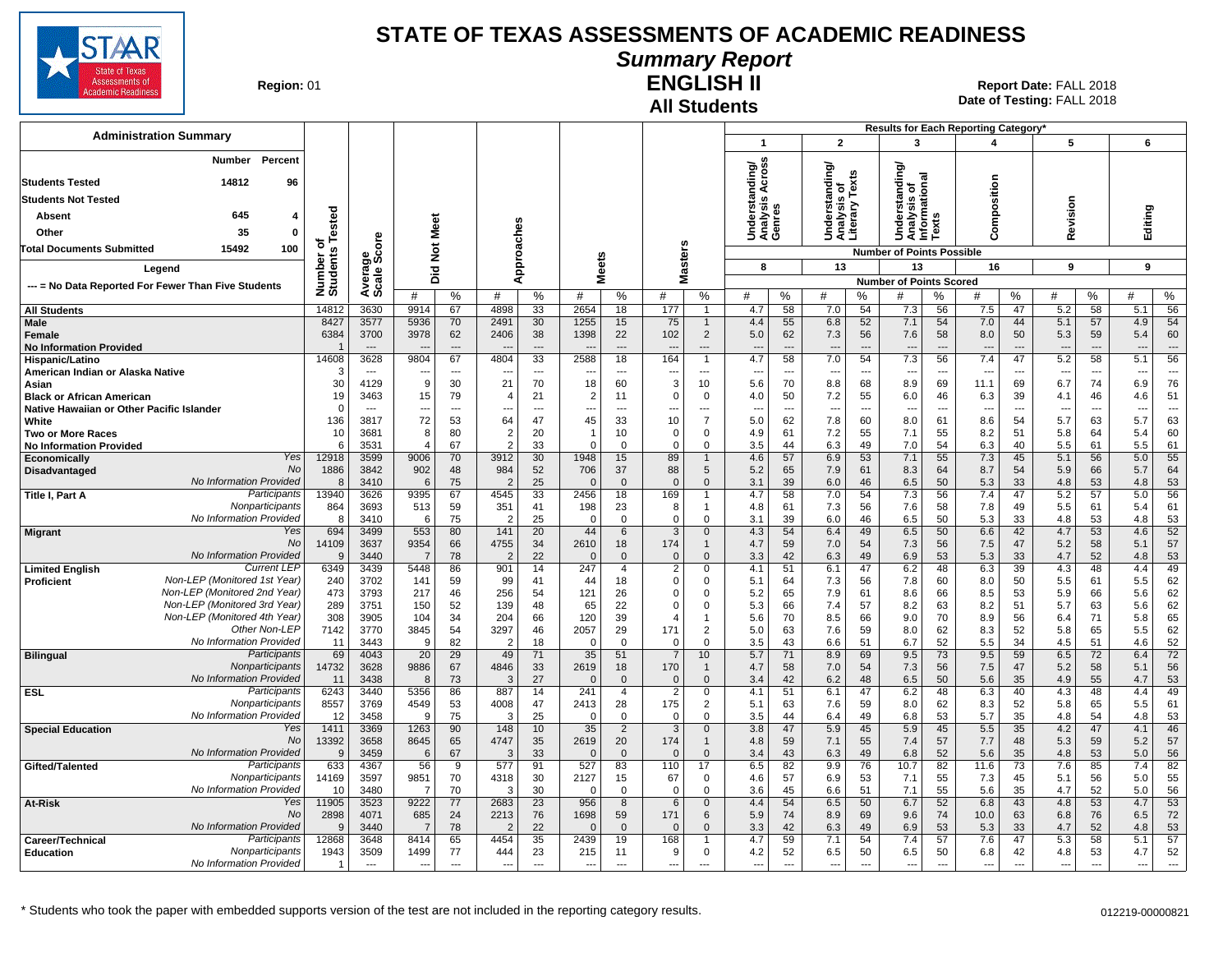

**Constructed Responses Summary Report**

**Region: 01** 

**All Students ENGLISH II**

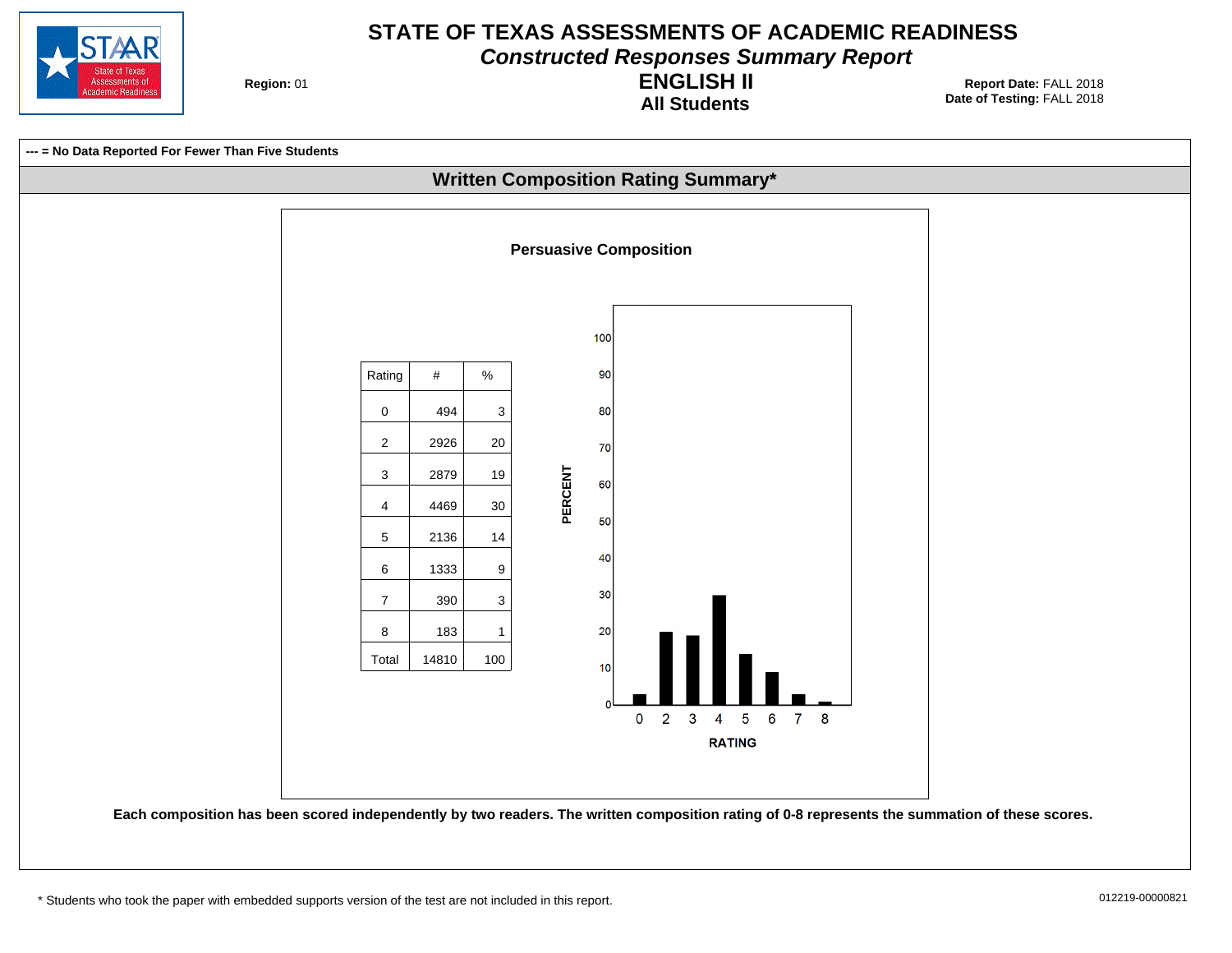

**Summary Report**

**Region: 01** 

#### **First-Time Tested Students ENGLISH II**

| <b>Administration Summary</b>                                                 |                         |                                  |                                  |                       |                     |                                |                          |                                |                      |                            |                                                       |                                |                                                 |                      |                                        |                                | <b>Results for Each Reporting Category</b> |                |                                 |                                |                                 |                                |
|-------------------------------------------------------------------------------|-------------------------|----------------------------------|----------------------------------|-----------------------|---------------------|--------------------------------|--------------------------|--------------------------------|----------------------|----------------------------|-------------------------------------------------------|--------------------------------|-------------------------------------------------|----------------------|----------------------------------------|--------------------------------|--------------------------------------------|----------------|---------------------------------|--------------------------------|---------------------------------|--------------------------------|
|                                                                               |                         |                                  |                                  |                       |                     |                                |                          |                                |                      |                            | $\mathbf 1$                                           |                                | $\overline{2}$                                  |                      | 3                                      |                                | 4                                          |                | 5                               |                                | 6                               |                                |
| Percent<br>Number                                                             |                         |                                  |                                  |                       |                     |                                |                          |                                |                      |                            | Across<br>Jnderstanding/<br>\nalysis Across<br>cenres |                                | Understanding/<br>Analysis of<br>Literary Texts |                      |                                        |                                |                                            |                |                                 |                                |                                 |                                |
| 5330<br><b>Students Tested</b><br>98                                          |                         |                                  |                                  |                       |                     |                                |                          |                                |                      |                            |                                                       |                                |                                                 |                      | tanding<br>চ<br>ত<br>ত                 |                                | omposition                                 |                |                                 |                                |                                 |                                |
| <b>Students Not Tested</b>                                                    |                         |                                  |                                  |                       |                     |                                |                          |                                |                      |                            |                                                       |                                |                                                 |                      | Unders<br>  Analysis c<br>  Informatic |                                |                                            |                |                                 |                                |                                 |                                |
| 109<br>$\mathbf{2}$<br>Absent                                                 | <b>Tested</b>           |                                  |                                  |                       |                     |                                |                          |                                |                      |                            |                                                       |                                |                                                 |                      |                                        |                                |                                            |                | evision                         |                                | Editing                         |                                |
| Other<br>$\mathbf{0}$<br>2                                                    |                         |                                  | Meet                             |                       |                     |                                |                          |                                |                      |                            |                                                       |                                |                                                 |                      |                                        |                                |                                            |                |                                 |                                |                                 |                                |
| 100<br><b>Total Documents Submitted</b><br>5441                               | ठ                       |                                  |                                  |                       |                     |                                |                          |                                |                      |                            | ⊃ ⋖ ७                                                 |                                |                                                 |                      |                                        |                                | $\epsilon$                                 |                | ∝                               |                                |                                 |                                |
|                                                                               |                         | ige<br>Score                     | $\check{\mathbf{z}}$             |                       |                     |                                |                          |                                |                      |                            | 8                                                     |                                | 13                                              |                      | <b>Number of Points Possible</b><br>13 |                                | 16                                         |                | 9                               |                                | 9                               |                                |
| Legend                                                                        | Number o<br>Students    | Averag<br>Scale                  | Did                              |                       |                     | Approaches                     | <b>Meets</b>             |                                |                      | Masters                    |                                                       |                                |                                                 |                      | <b>Number of Points Scored</b>         |                                |                                            |                |                                 |                                |                                 |                                |
| --- = No Data Reported For Fewer Than Five Students                           |                         |                                  | #                                | %                     | #                   | %                              | #                        | %                              | #                    | %                          | #                                                     | %                              | #                                               | %                    | #                                      | %                              | #                                          | %              | #                               | %                              | #                               | %                              |
| <b>All Students</b>                                                           | 5330                    | 3892                             | 2069                             | 39                    | 3261                | 61                             | 2276                     | 43                             | 177                  | 3                          | 5.5                                                   | 68                             | 8.2                                             | 63                   | 8.7                                    | 67                             | 8.9                                        | 56             | 6.2                             | 69                             | 5.9                             | 66                             |
| <b>Male</b><br>Female                                                         | 2781<br>2548            | 3824<br>3966                     | 1212<br>857                      | 44<br>34              | 1569<br>1691        | 56<br>66                       | 1043<br>1232             | 38<br>48                       | 75<br>102            | 3<br>$\overline{4}$        | 5.3<br>5.7                                            | 66<br>71                       | 7.8<br>8.5                                      | 60<br>66             | 8.5<br>9.0                             | 65<br>69                       | 8.3<br>9.5                                 | 52<br>60       | 6.1<br>6.3                      | 68<br>70                       | 5.7<br>6.2                      | 63<br>69                       |
| <b>No Information Provided</b>                                                |                         | $\overline{\phantom{a}}$         |                                  | $\overline{a}$        |                     |                                |                          |                                |                      | ---                        | $\sim$                                                |                                |                                                 | $---$                |                                        |                                |                                            | ---            |                                 |                                |                                 | $---$                          |
| Hispanic/Latino                                                               | 5218                    | 3888                             | 2034                             | 39                    | 3184                | 61                             | 2214                     | 42                             | 164                  | 3                          | 5.5                                                   | 68                             | 8.2                                             | 63                   | 8.7                                    | 67                             | 8.9                                        | 55             | 6.2                             | 69                             | 5.9                             | 66                             |
| American Indian or Alaska Native                                              | 2                       | $-$                              | ---                              | $---$                 | $\sim$              | $---$                          | $- - -$                  | $---$                          | ---                  | ---                        | $\sim$                                                | $\sim$                         | $\sim$                                          | $---$                | $\overline{a}$                         | $---$                          | $---$                                      | $---$          | $\sim$                          | $\sim$                         | $\sim$                          | $---$                          |
| Asian                                                                         | 19                      | 4448                             | $\overline{2}$                   | 11                    | 17                  | 89                             | 17                       | 89                             | 3                    | 16                         | 6.3                                                   | 78                             | 10.0                                            | 77                   | 10.4                                   | 80                             | 13.1                                       | 82             | 7.5                             | 84                             | 7.8                             | 87                             |
| <b>Black or African American</b><br>Native Hawaiian or Other Pacific Islander | <b>c</b><br>$\Omega$    | 3463<br>$\overline{a}$           | 6<br>---                         | 67<br>$\overline{a}$  | 3<br>$\overline{a}$ | 33<br>$\overline{a}$           | 2<br>---                 | 22<br>$\overline{a}$           | $\Omega$<br>---      | $\Omega$<br>$\overline{a}$ | 3.9<br>$\overline{a}$                                 | 49<br>$\overline{\phantom{a}}$ | 7.0<br>$\overline{\phantom{a}}$                 | 54<br>$\overline{a}$ | 6.3<br>$\overline{a}$                  | 49<br>$\overline{a}$           | 6.7<br>$\overline{\phantom{a}}$            | 42<br>---      | 3.9<br>$\overline{\phantom{a}}$ | 43<br>$\overline{\phantom{a}}$ | 4.3<br>$\overline{\phantom{a}}$ | 48<br>$\overline{\phantom{a}}$ |
| White                                                                         | 75                      | 4079                             | 22                               | 29                    | 53                  | 71                             | 42                       | 56                             | 10                   | 13                         | 5.6                                                   | 70                             | 9.0                                             | 69                   | 9.4                                    | 72                             | 9.9                                        | 62             | 6.8                             | 75                             | 6.5                             | 73                             |
| <b>Two or More Races</b>                                                      | $\overline{4}$          | ---                              | ---                              | $\overline{a}$        | $\overline{a}$      | ---                            |                          | $\overline{\phantom{a}}$       | ---                  | ---                        | ---                                                   | $\overline{\phantom{a}}$       | $\overline{\phantom{a}}$                        | $\overline{a}$       | $\overline{a}$                         | $\overline{a}$                 | ---                                        | $\overline{a}$ | ---                             | $\overline{a}$                 |                                 | $\overline{\phantom{a}}$       |
| <b>No Information Provided</b>                                                |                         | ---                              |                                  | ---                   |                     | $\overline{a}$                 |                          | $\overline{a}$                 |                      | ---                        | $\overline{a}$                                        | ---                            | $\overline{\phantom{a}}$                        | $\overline{a}$       | $\overline{a}$                         | ---                            |                                            | ---            | ---                             | $\overline{a}$                 |                                 | $\overline{a}$                 |
| <b>Yes</b><br><b>Economically</b><br><b>No</b>                                | 4297                    | 3836                             | 1851                             | 43                    | 2446                | 57                             | 1612                     | 38                             | 89                   | $\overline{2}$             | 5.3                                                   | 67                             | 7.9                                             | 61                   | 8.5                                    | 65                             | 8.6                                        | 53             | 6.0                             | 67                             | 5.8                             | 64                             |
| Disadvantaged<br>No Information Provided                                      | 1030<br>3               | 4127<br>$---$                    | 216                              | 21<br>$\overline{a}$  | 814                 | 79<br>$---$                    | 664                      | 64<br>$\overline{\phantom{a}}$ | 88<br>$\overline{a}$ | 9<br>$\overline{a}$        | 6.0<br>$\overline{\phantom{a}}$                       | 75<br>$\overline{a}$           | 9.1<br>---                                      | 70<br>$---$          | 9.7<br>$\overline{\phantom{a}}$        | 75<br>$- - -$                  | 10.4<br>$---$                              | 65<br>$---$    | 6.9<br>$\overline{\phantom{a}}$ | 77<br>$\overline{a}$           | 6.6<br>$\overline{\phantom{a}}$ | 74<br>$---$                    |
| Participants<br>Title I, Part A                                               | 4835                    | 3899                             | 1852                             | 38                    | 2983                | 62                             | 2099                     | 43                             | 169                  | $\overline{3}$             | 5.5                                                   | 68                             | 8.2                                             | 63                   | 8.8                                    | 67                             | 8.9                                        | 56             | 6.2                             | 69                             | 5.9                             | 66                             |
| Nonparticipants                                                               | 492                     | 3825                             | 215                              | 44                    | 277                 | 56                             | 177                      | 36                             | 8                    | $\overline{2}$             | 5.3                                                   | 66                             | 7.8                                             | 60                   | 8.3                                    | 64                             | 8.5                                        | 53             | 6.0                             | 67                             | 5.9                             | 66                             |
| No Information Provided                                                       | $\cdot$                 | $\sim$                           | ---                              | $\overline{a}$        | $\overline{a}$      | $\overline{a}$                 | --                       | $\overline{a}$                 | ---                  | ---                        | $\overline{a}$                                        | ---                            | $\overline{\phantom{a}}$                        | $\overline{a}$       | $\overline{a}$                         | $\overline{a}$                 | $\overline{a}$                             | ---            | $\overline{\phantom{a}}$        |                                | $\overline{\phantom{a}}$        | $\overline{a}$                 |
| Yes<br><b>Migrant</b><br>No                                                   | 122                     | 3673                             | 65                               | 53                    | 57                  | 47                             | 30                       | 25                             | 3                    | $\overline{2}$             | 4.8                                                   | 61                             | 7.2                                             | 56                   | 7.6                                    | 58                             | 7.7                                        | 48             | 5.3                             | 59                             | 5.1                             | 57                             |
| No Information Provided                                                       | 5204<br>$\overline{4}$  | 3897<br>$---$                    | 2001                             | 38<br>$\overline{a}$  | 3203                | 62<br>$\overline{\phantom{a}}$ | 2246                     | 43<br>$\overline{\phantom{a}}$ | 174                  | 3<br>---                   | 5.5<br>$\sim$                                         | 68<br>$\overline{\phantom{a}}$ | 8.2<br>$\overline{\phantom{a}}$                 | 63<br>$\overline{a}$ | 8.8<br>$\overline{\phantom{a}}$        | 67<br>$\overline{\phantom{a}}$ | 8.9                                        | 56<br>---      | 6.2                             | 69<br>$\overline{\phantom{a}}$ | 5.9                             | 66<br>$\overline{\phantom{a}}$ |
| <b>Current LEP</b><br><b>Limited English</b>                                  | 1218                    | 3512                             | 936                              | 77                    | 282                 | $\overline{23}$                | 129                      | 11                             | $\overline{2}$       | $\mathbf 0$                | 4.4                                                   | 55                             | 6.4                                             | 49                   | 6.7                                    | 52                             | 6.7                                        | 42             | 4.7                             | 52                             | 4.7                             | 52                             |
| Non-LEP (Monitored 1st Year)<br><b>Proficient</b>                             | 158                     | 3786                             | 76                               | 48                    | 82                  | 52                             | 39                       | 25                             | $\mathbf 0$          | $\Omega$                   | 5.5                                                   | 69                             | 7.7                                             | 59                   | 8.3                                    | 64                             | 8.4                                        | 53             | 5.8                             | 65                             | 5.8                             | 65                             |
| Non-LEP (Monitored 2nd Year)                                                  | 352                     | 3845                             | 139                              | 39                    | 213                 | 61                             | 111                      | 32                             | $\Omega$             | $\Omega$                   | 5.4                                                   | 67                             | 8.1                                             | 62                   | 8.9                                    | 68                             | 8.7                                        | 54             | 6.2                             | 69                             | 5.8                             | 64                             |
| Non-LEP (Monitored 3rd Year)<br>Non-LEP (Monitored 4th Year)                  | 118                     | 3944                             | 32                               | 27                    | 86                  | 73                             | 54                       | 46                             | $\Omega$             | $\Omega$                   | 5.9                                                   | 73                             | 8.2                                             | 63                   | 9.2                                    | 71                             | 9.5                                        | 59             | 6.2                             | 69                             | 6.3                             | 70                             |
| Other Non-LEP                                                                 | 241<br>3237             | 3967<br>4038                     | 61<br>820                        | 25<br>25              | 180<br>2417         | 75<br>75                       | 113<br>1830              | 47<br>57                       | 171                  | 2<br>5                     | 5.8<br>5.8                                            | 73<br>73                       | 8.8<br>8.8                                      | 67<br>68             | 9.4<br>9.4                             | 72<br>72                       | 9.2<br>9.7                                 | 58<br>61       | 6.6<br>6.8                      | 74<br>75                       | 6.0<br>6.4                      | 67<br>71                       |
| No Information Provided                                                       | 6                       | 3611                             | .5                               | 83                    | $\overline{1}$      | 17                             | $\Omega$                 | $\mathbf 0$                    | $\Omega$             | $\Omega$                   | 4.3                                                   | 54                             | 7.8                                             | 60                   | 7.8                                    | 60                             | 6.7                                        | 42             | 5.0                             | 56                             | 5.2                             | 57                             |
| Participants<br><b>Bilingual</b>                                              | 52                      | 4215                             | $\overline{7}$                   | 13                    | 45                  | 87                             | 35                       | 67                             | $\overline{7}$       | 13                         | 6.1                                                   | 76                             | 9.4                                             | 72                   | 10.5                                   | 81                             | 10.7                                       | 67             | 7.0                             | 78                             | 6.9                             | 77                             |
| Nonparticipants                                                               | 5274                    | 3889                             | 2060                             | 39                    | 3214                | 61                             | 2241                     | 42                             | 170                  | 3                          | 5.5                                                   | 68                             | 8.2                                             | 63                   | 8.7                                    | 67                             | 8.9                                        | 56             | 6.2                             | 69                             | 5.9                             | 66                             |
| No Information Provided<br>Participants<br><b>ESL</b>                         | $\overline{4}$<br>1188  | $\overline{\phantom{a}}$<br>3511 | 917                              | 77                    | 271                 | 23                             | 122                      | 10                             | $\overline{2}$       | $\mathbf 0$                | 4.4                                                   | 55                             | $\overline{\phantom{a}}$<br>6.4                 | $\overline{a}$<br>49 | 6.7                                    | $\overline{a}$<br>52           | 6.7                                        | ---<br>42      | $\overline{\phantom{a}}$<br>4.7 | 52                             | 4.7                             | $\overline{a}$<br>52           |
| Nonparticipants                                                               | 4137                    | 4001                             | 1149                             | 28                    | 2988                | 72                             | 2154                     | 52                             | 175                  | 4                          | 5.8                                                   | 72                             | 8.7                                             | 67                   | 9.3                                    | 72                             | 9.5                                        | 60             | 6.6                             | 74                             | 6.3                             | 70                             |
| No Information Provided                                                       | -5                      | 3719                             | З                                | 60                    | $\overline{2}$      | 40                             | $\mathbf 0$              | $\mathbf 0$                    | $\Omega$             | $\Omega$                   | 4.8                                                   | 60                             | 8.0                                             | 62                   | 8.8                                    | 68                             | 7.2                                        | 45             | 5.4                             | 60                             | 6.0                             | 67                             |
| Yes<br><b>Special Education</b>                                               | 416                     | 3339                             | 364                              | 88                    | 52                  | 13                             | 22                       | $\sqrt{5}$                     | 3                    | 1                          | 3.6                                                   | 45                             | 5.7                                             | 44                   | 5.8                                    | 44                             | 5.1                                        | 32             | 4.2                             | 46                             | 4.1                             | 45                             |
| No                                                                            | 4910                    | 3939                             | 1703                             | 35                    | 3207                | 65                             | 2254                     | 46                             | 174                  | $\overline{4}$             | 5.6                                                   | 70                             | 8.4                                             | 64                   | 9.0                                    | 69                             | 9.2                                        | 58             | 6.4                             | 71                             | 6.1                             | 68                             |
| No Information Provided<br>Participants                                       | $\overline{4}$<br>577   | $\overline{\phantom{a}}$<br>4434 | $\overline{24}$                  | ---<br>$\overline{4}$ | 553                 | $\overline{a}$<br>96           | 516                      | 89                             | 110                  | ---<br>19                  | 6.7                                                   | $\overline{a}$<br>83           | $\overline{\phantom{a}}$<br>10.2                | $\overline{a}$<br>78 | $\overline{a}$<br>11.0                 | $\overline{\phantom{a}}$<br>85 |                                            | ---<br>75      | 7.8                             | 87                             | 7.6                             | $\overline{a}$<br>84           |
| Gifted/Talented<br>Nonparticipants                                            | 4748                    | 3826                             | 2042                             | 43                    | 2706                | 57                             | 1760                     | 37                             | 67                   | $\mathbf{1}$               | 5.3                                                   | 66                             | 7.9                                             | 61                   | 8.5                                    | 65                             | 12.0<br>8.5                                | 53             | 6.0                             | 67                             | 5.7                             | 64                             |
| No Information Provided                                                       | 5                       | 3719                             | З                                | 60                    |                     | 40                             | $\Omega$                 | $\mathbf 0$                    | $\Omega$             | $\mathbf 0$                | 4.8                                                   | 60                             | 8.0                                             | 62                   | 8.8                                    | 68                             | 7.2                                        | 45             | 5.4                             | 60                             | 6.0                             | 67                             |
| Yes<br>At-Risk                                                                | 2935                    | 3665                             | 1734                             | 59                    | 1201                | 41                             | 629                      | 21                             | 6                    | 0                          | 4.9                                                   | 61                             | 7.2                                             | 55                   | 7.6                                    | 59                             | 7.6                                        | 47             | 5.4                             | 60                             | 5.2                             | 58                             |
| <b>No</b>                                                                     | 2391                    | 4171                             | 332                              | 14                    | 2059                | 86                             | 1647                     | 69                             | 171                  | $\overline{7}$             | 6.2                                                   | 78                             | 9.4                                             | 72                   | 10.1                                   | 78                             | 10.6                                       | 66             | 7.2                             | 80                             | 6.8                             | 76                             |
| No Information Provided<br>Participants                                       | $\overline{4}$<br>4853  | $---$<br>3905                    | $\overline{\phantom{a}}$<br>1830 | $\overline{a}$<br>38  | 3023                | $---$<br>62                    | 2103                     | $---$<br>43                    | $-$<br>168           | ---<br>3                   | $\overline{a}$<br>5.5                                 | $\overline{a}$<br>69           | ---<br>8.2                                      | $---$<br>63          | $\overline{\phantom{a}}$<br>8.8        | $\overline{\phantom{a}}$<br>68 | $\overline{a}$<br>9.0                      | ---<br>56      | $\overline{\phantom{a}}$<br>6.3 | $\overline{a}$<br>70           | 6.0                             | $---$<br>66                    |
| Career/Technical<br>Nonparticipants<br><b>Education</b>                       | 476                     | 3760                             | 238                              | 50                    | 238                 | 50                             | 173                      | 36                             | 9                    | 2                          | 4.9                                                   | 61                             | 7.6                                             | 58                   | 7.9                                    | 61                             | 8.3                                        | 52             | 5.6                             | 63                             | 5.5                             | 62                             |
| No Information Provided                                                       | $\overline{\mathbf{1}}$ | $\overline{a}$                   | $\overline{\phantom{a}}$         | $\overline{a}$        | $\overline{a}$      | $\overline{a}$                 | $\overline{\phantom{a}}$ | $\overline{a}$                 | ---                  | ---                        | $\overline{a}$                                        | ---                            | $\overline{\phantom{a}}$                        | $\overline{a}$       | $\overline{a}$                         | $\overline{a}$                 | $\overline{a}$                             | ---            | $\overline{\phantom{a}}$        | $\overline{a}$                 | $\sim$                          | $\overline{a}$                 |
|                                                                               |                         |                                  |                                  |                       |                     |                                |                          |                                |                      |                            |                                                       |                                |                                                 |                      |                                        |                                |                                            |                |                                 |                                |                                 |                                |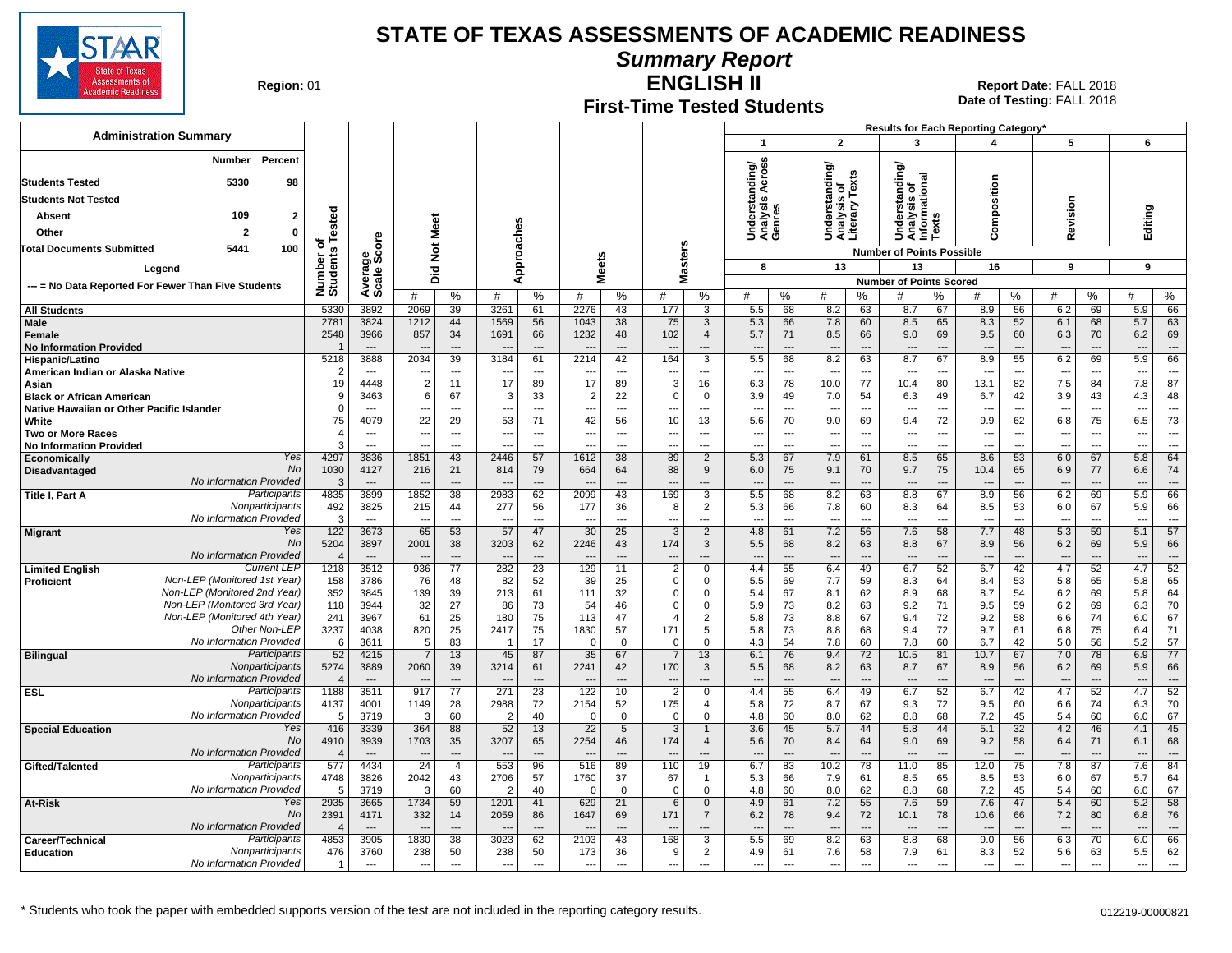

**Constructed Responses Summary Report**

**Region: 01** 

**First-Time Tested Students ENGLISH II**

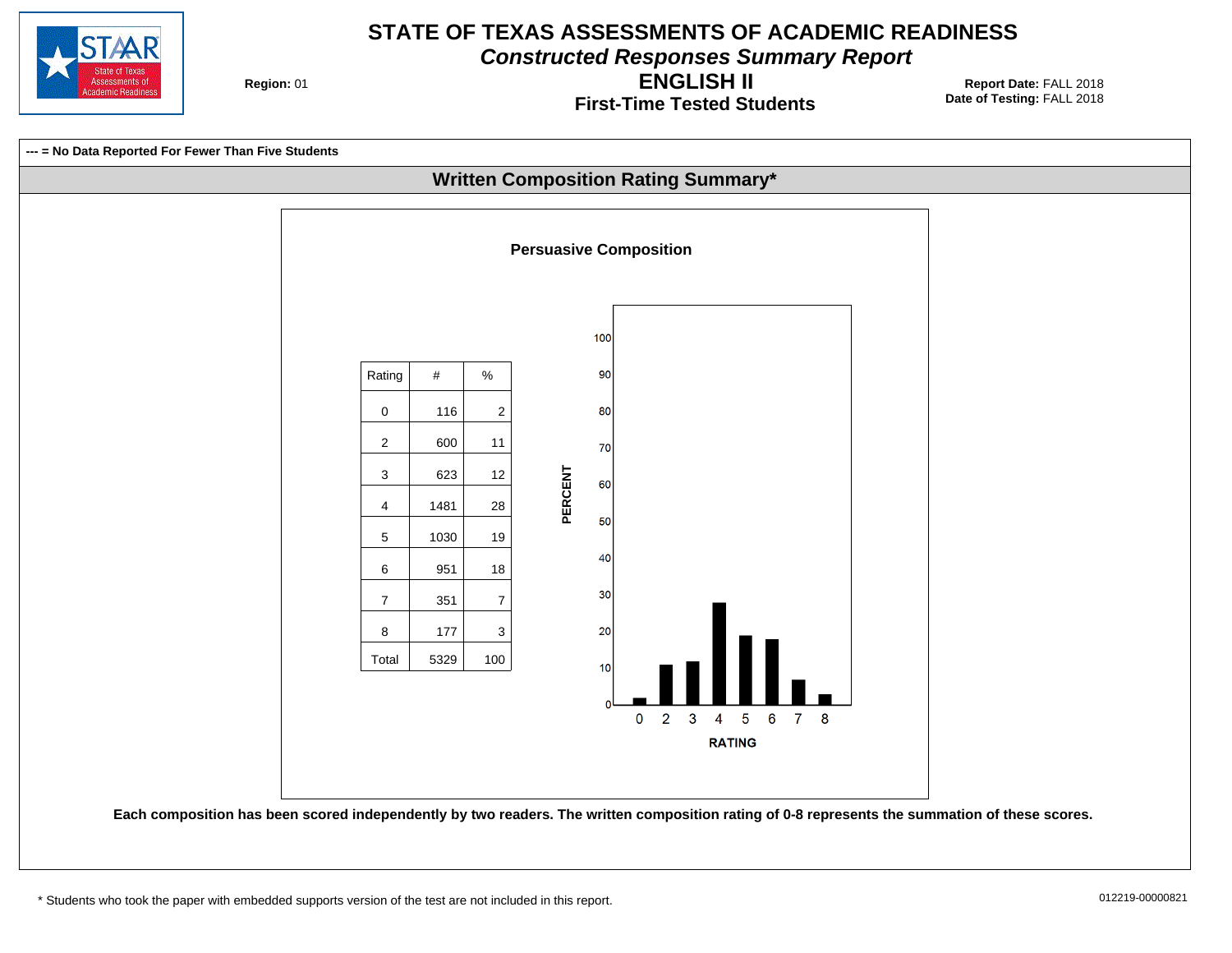

#### **Summary Report**

**Region: 01** 

#### **Retested Students ENGLISH II**

| <b>Administration Summary</b>                                |                        |                                  |                                  |                |                                 |                                |                          |                                |                              |                              |                                 |                                |                                  |                          |                                     |                          | Results for Each Reporting Category' |                                |                          |                |                  |                          |
|--------------------------------------------------------------|------------------------|----------------------------------|----------------------------------|----------------|---------------------------------|--------------------------------|--------------------------|--------------------------------|------------------------------|------------------------------|---------------------------------|--------------------------------|----------------------------------|--------------------------|-------------------------------------|--------------------------|--------------------------------------|--------------------------------|--------------------------|----------------|------------------|--------------------------|
|                                                              |                        |                                  |                                  |                |                                 |                                |                          |                                |                              |                              | $\overline{1}$                  |                                | $\overline{2}$                   |                          | 3                                   |                          | 4                                    |                                | 5                        |                | 6                |                          |
| Percent<br>Number                                            |                        |                                  |                                  |                |                                 |                                |                          |                                |                              |                              | ding/<br>\cross                 |                                | tanding/<br>is of                |                          | tanding                             |                          |                                      |                                |                          |                |                  |                          |
| 9482<br><b>Students Tested</b><br>94                         |                        |                                  |                                  |                |                                 |                                |                          |                                |                              |                              | ∢                               |                                |                                  | Texts                    | ত<br>ত<br>ত                         |                          | Composition                          |                                |                          |                |                  |                          |
| <b>Students Not Tested</b>                                   |                        |                                  |                                  |                |                                 |                                |                          |                                |                              |                              | S                               |                                |                                  |                          |                                     |                          |                                      |                                |                          |                |                  |                          |
| 536<br>5<br>Absent                                           |                        |                                  |                                  |                |                                 |                                |                          |                                |                              |                              |                                 |                                |                                  |                          |                                     | $\boldsymbol{a}$         |                                      |                                |                          |                |                  |                          |
| 33<br>$\mathbf{0}$<br>Other                                  | of<br>s Tested         |                                  | Meet                             |                |                                 |                                |                          |                                |                              |                              | Underst<br>Analysis<br>Genres   |                                | Understa<br>Analysis<br>Literary |                          | Understar<br>Analysis<br>Informatic | š                        |                                      |                                | Revision                 |                | Editing          |                          |
| 10051<br>100<br>Total Documents Submitted                    |                        | aae<br>Score                     | $\frac{5}{2}$                    |                |                                 | Approaches                     |                          |                                |                              | <b>Masters</b>               |                                 |                                |                                  |                          | <b>Number of Points Possible</b>    |                          |                                      |                                |                          |                |                  |                          |
| Legend                                                       |                        |                                  | 고                                |                |                                 |                                | <b>Meets</b>             |                                |                              |                              | 8                               |                                | 13                               |                          | 13                                  |                          | 16                                   |                                | 9                        |                | 9                |                          |
| --- = No Data Reported For Fewer Than Five Students          | Number of<br>Students  | Averag<br>Scale                  | ۵                                |                |                                 |                                |                          |                                |                              |                              |                                 |                                |                                  |                          | <b>Number of Points Scored</b>      |                          |                                      |                                |                          |                |                  |                          |
|                                                              |                        |                                  | #                                | ℅              | #                               | %                              | #                        | %                              | #                            | %                            | #                               | %                              | #                                | %                        | #                                   | ℅                        | #                                    | %                              | #                        | %              | #                | ℅                        |
| <b>All Students</b>                                          | 9482                   | 3483                             | 7845                             | 83             | 1637                            | 17                             | 378                      | $\overline{4}$                 | $\Omega$                     | $\overline{0}$               | 4.2                             | 53                             | 6.3                              | 49                       | 6.5                                 | 50                       | 6.6                                  | 42                             | 4.6                      | 51             | 4.6              | 51                       |
| <b>Male</b>                                                  | 5646                   | 3455                             | 4724                             | 84             | 922                             | 16                             | 212                      | $\overline{4}$                 | $\mathbf{0}$                 | $\mathbf 0$                  | 4.0                             | 50                             | 6.2                              | 48                       | 6.4                                 | 49                       | 6.4                                  | 40                             | 4.6                      | 51             | 4.4              | 49                       |
| Female<br><b>No Information Provided</b>                     | 3836<br>$\mathsf{C}$   | 3524<br>$\overline{\phantom{a}}$ | 3121<br>$\overline{\phantom{a}}$ | 81<br>---      | 715<br>$\overline{\phantom{a}}$ | 19<br>$\overline{\phantom{a}}$ | 166                      | $\overline{4}$<br>---          | $\mathbf{0}$<br>---          | $\overline{0}$<br>$\cdots$   | 4.5<br>$---$                    | 56<br>$\overline{\phantom{a}}$ | 6.5<br>$\overline{\phantom{a}}$  | 50<br>---                | 6.6<br>$\overline{\phantom{a}}$     | 51<br>$---$              | 7.1<br>$\overline{\phantom{a}}$      | 44<br>$---$                    | 4.6<br>---               | 51<br>---      | 4.8<br>---       | 53<br>$\overline{a}$     |
| Hispanic/Latino                                              | 9390                   | 3483                             | 7770                             | 83             | 1620                            | 17                             | 374                      | $\overline{4}$                 | $\Omega$                     | $\mathbf 0$                  | 4.2                             | 53                             | 6.3                              | 49                       | 6.5                                 | 50                       | 6.6                                  | 42                             | 4.6                      | 51             | 4.6              | 51                       |
| American Indian or Alaska Native                             |                        | ---                              | $\overline{\phantom{a}}$         | ---            | $\overline{\phantom{a}}$        | $\overline{\phantom{a}}$       | ---                      | $\overline{a}$                 | ---                          | $\cdots$                     | $\overline{a}$                  | $\overline{\phantom{a}}$       | $\overline{\phantom{a}}$         | $\overline{\phantom{a}}$ | $\overline{\phantom{a}}$            | $\overline{\phantom{a}}$ | $\overline{\phantom{a}}$             | $\overline{\phantom{a}}$       | ---                      | ---            | ---              | $\overline{a}$           |
| Asian                                                        | 11                     | 3579                             | $\overline{7}$                   | 64             | $\overline{4}$                  | 36                             | $\mathbf 1$              | 9                              | $\mathbf 0$                  | $\mathbf 0$                  | 4.5                             | 56                             | 6.7                              | 52                       | 6.5                                 | 50                       | 7.6                                  | 48                             | 5.3                      | 59             | 5.2              | 58                       |
| <b>Black or African American</b>                             | 10                     | 3462                             | 9                                | 90             | $\overline{1}$                  | 10                             | $\mathbf 0$              | $\mathbf 0$                    | $\Omega$                     | $\overline{0}$               | 4.1                             | 51                             | 7.4                              | 57                       | 5.7                                 | 44                       | 6.0                                  | 38                             | 4.3                      | 48             | 4.8              | 53                       |
| Native Hawaiian or Other Pacific Islander<br>White           | $\Omega$<br>61         | 3493                             | $\overline{\phantom{a}}$<br>50   | ---<br>82      | ---<br>11                       | $---$<br>18                    | 3                        | $\overline{a}$<br>5            | ---<br>$\mathbf 0$           | ---<br>$\mathbf 0$           | $\overline{\phantom{a}}$<br>4.2 | $\overline{a}$<br>53           | $\overline{\phantom{a}}$<br>6.4  | ---<br>49                | $\overline{a}$<br>6.3               | $\overline{a}$<br>48     | $\overline{a}$<br>7.1                | $\overline{\phantom{a}}$<br>44 | ---<br>4.4               | ---<br>49      | ---<br>4.7       | $\ddotsc$<br>52          |
| <b>Two or More Races</b>                                     | 6                      | 3561                             | 6                                | 100            | $\Omega$                        | $\Omega$                       | $\mathbf{0}$             | $\Omega$                       | $\Omega$                     | $\overline{0}$               | 4.2                             | 52                             | 7.0                              | 54                       | 6.3                                 | 49                       | 8.0                                  | 50                             | 5.2                      | 57             | 4.7              | 52                       |
| <b>No Information Provided</b>                               | 3                      | $\overline{a}$                   | $\overline{\phantom{a}}$         | $\overline{a}$ |                                 | $\overline{a}$                 |                          | $\overline{a}$                 | ---                          | ---                          | $\sim$                          | $\overline{\phantom{a}}$       | $\overline{\phantom{a}}$         | $\overline{a}$           | ---                                 | $\overline{a}$           | $---$                                | $---$                          | $\overline{\phantom{a}}$ | $\overline{a}$ | ---              | $\overline{\phantom{a}}$ |
| Yes<br>Economically                                          | 8621                   | 3481                             | 7155                             | 83             | 1466                            | 17                             | 336                      | $\overline{4}$                 | $\mathbf{0}$                 | $\mathbf{0}$                 | 4.2                             | 53                             | 6.3                              | 49                       | 6.5                                 | 50                       | 6.6                                  | 42                             | 4.6                      | 51             | 4.6              | 51                       |
| No<br><b>Disadvantaged</b><br>No Information Provided        | 856<br>5               | 3499<br>3241                     | 686<br>$\overline{4}$            | 80<br>80       | 170                             | 20<br>20                       | 42<br>$\Omega$           | 5<br>$\mathbf{0}$              | $\Omega$<br>$\Omega$         | $\mathbf{0}$<br>$\mathbf{0}$ | 4.3<br>2.4                      | 54<br>30                       | 6.5<br>5.2                       | 50<br>40                 | 6.5<br>5.4                          | 50<br>42                 | 6.7<br>4.0                           | 42<br>25                       | 4.7<br>4.0               | 52<br>44       | 4.6<br>4.0       | 51<br>44                 |
| Participants<br>Title I, Part A                              | 9105                   | 3482                             | 7543                             | 83             | 1562                            | 17                             | 357                      | $\overline{4}$                 | $\mathbf 0$                  | $\overline{0}$               | 4.2                             | 53                             | 6.3                              | 49                       | 6.5                                 | 50                       | 6.6                                  | 42                             | 4.6                      | 51             | $\overline{4.6}$ | 51                       |
| Nonparticipants                                              | 372                    | 3519                             | 298                              | 80             | 74                              | 20                             | 21                       | 6                              | $\mathbf 0$                  | $\mathbf 0$                  | 4.2                             | 53                             | 6.6                              | 51                       | 6.6                                 | 50                       | 6.8                                  | 43                             | 4.9                      | 54             | 4.8              | 53                       |
| No Information Provided                                      | 5                      | 3241                             | $\overline{4}$                   | 80             | $\overline{1}$                  | 20                             | $\Omega$                 | $\Omega$                       | $\Omega$                     | $\mathbf 0$                  | 2.4                             | 30                             | 5.2                              | 40                       | 5.4                                 | 42                       | 4.0                                  | 25                             | 4.0                      | 44             | 4.0              | 44                       |
| Yes<br><b>Migrant</b><br>No                                  | 572                    | 3461                             | 488                              | 85             | 84                              | 15                             | 14                       | $\overline{2}$                 | $\mathbf{0}$                 | $\mathbf 0$                  | 4.2                             | 52                             | 6.3                              | 48                       | 6.3                                 | 48                       | 6.4                                  | 40                             | 4.6                      | 51             | 4.5              | 50                       |
| No Information Provided                                      | 8905<br>5              | 3484<br>3241                     | 7353<br>$\overline{4}$           | 83<br>80       | 1552<br>$\overline{1}$          | 17<br>20                       | 364<br>$\Omega$          | $\overline{4}$<br>$\mathbf{0}$ | $\mathbf{0}$<br>$\mathbf{0}$ | $\mathbf 0$<br>$\mathbf{0}$  | 4.2<br>2.4                      | 53<br>30                       | 6.3<br>5.2                       | 49<br>40                 | 6.5<br>5.4                          | 50<br>42                 | 6.7<br>4.0                           | 42<br>25                       | 4.6<br>4.0               | 51<br>44       | 4.6<br>4.0       | 51<br>44                 |
| <b>Current LEF</b><br><b>Limited English</b>                 | 5131                   | 3422                             | 4512                             | 88             | 619                             | 12                             | 118                      | $\overline{2}$                 | $\Omega$                     | $\mathbf 0$                  | 4.0                             | 50                             | 6.1                              | 47                       | 6.1                                 | 47                       | 6.2                                  | 39                             | 4.2                      | 47             | 4.4              | 49                       |
| Non-LEP (Monitored 1st Year)<br><b>Proficient</b>            | 82                     | 3539                             | 65                               | 79             | 17                              | 21                             | -5                       | 6                              | $\Omega$                     | $\mathbf 0$                  | 4.4                             | 55                             | 6.5                              | 50                       | 6.8                                 | 52                       | 7.2                                  | 45                             | 4.7                      | 53             | 5.0              | 56                       |
| Non-LEP (Monitored 2nd Year)                                 | 121                    | 3643                             | 78                               | 64             | 43                              | 36                             | 10                       | 8                              | $\Omega$                     | $\mathbf 0$                  | 4.7                             | 59                             | 7.3                              | 56                       | 7.7                                 | 59                       | 7.8                                  | 49                             | 5.2                      | 57             | 5.0              | 55                       |
| Non-LEP (Monitored 3rd Year)<br>Non-LEP (Monitored 4th Year) | 171<br>67              | 3618<br>3680                     | 118<br>43                        | 69<br>64       | 53<br>24                        | 31<br>36                       | 11<br>$\overline{7}$     | 6<br>10                        | $\Omega$<br>$\Omega$         | $\mathbf 0$<br>$\mathbf 0$   | 4.9<br>4.8                      | 61<br>60                       | 6.8<br>7.7                       | 52<br>60                 | 7.4<br>7.8                          | 57<br>60                 | 7.3<br>7.7                           | 46<br>48                       | 5.3                      | 59<br>62       | 5.2<br>5.0       | 57<br>56                 |
| Other Non-LEP                                                | 3905                   | 3548                             | 3025                             | 77             | 880                             | 23                             | 227                      | 6                              | $\Omega$                     | $\mathbf 0$                  | 4.4                             | 55                             | 6.6                              | 51                       | 6.8                                 | 53                       | 7.1                                  | 44                             | 5.5<br>5.0               | 56             | 4.8              | 54                       |
| No Information Provided                                      | 5                      | 3241                             | $\overline{4}$                   | 80             | $\overline{1}$                  | 20                             | $\mathbf 0$              | $\Omega$                       | $\Omega$                     | $\mathbf 0$                  | 2.4                             | 30                             | 5.2                              | 40                       | 5.4                                 | 42                       | 4.0                                  | 25                             | 4.0                      | 44             | 4.0              | 44                       |
| Participants<br><b>Bilingual</b>                             | 17                     | 3518                             | 13                               | 76             | $\overline{4}$                  | 24                             | $\mathbf{0}$             | $\Omega$                       | $\Omega$                     | $\mathbf{0}$                 | 4.6                             | 57                             | 7.5                              | 57                       | 6.4                                 | 49                       | 5.8                                  | 36                             | 4.9                      | 55             | 4.9              | 55                       |
| Nonparticipants                                              | 9458                   | 3483                             | 7826                             | 83             | 1632                            | 17                             | 378                      | $\overline{4}$                 | $\mathbf 0$                  | $\mathbf 0$                  | 4.2                             | 53                             | 6.3                              | 49                       | 6.5                                 | 50                       | 6.7                                  | 42                             | 4.6                      | 51             | 4.6              | 51                       |
| No Information Provided<br>Participants<br><b>ESL</b>        | $\overline{7}$<br>5055 | 3272<br>3423                     | 6<br>4439                        | 86<br>88       | 616                             | 14<br>12                       | $\Omega$<br>119          | $\Omega$<br>2                  | $\Omega$<br>$\mathbf 0$      | $\mathbf{0}$<br>$\mathbf 0$  | 2.6<br>4.0                      | 32<br>50                       | 5.3<br>6.1                       | 41<br>47                 | 5.4<br>6.1                          | 42<br>47                 | 4.6<br>6.2                           | 29<br>39                       | 4.4<br>4.2               | 49<br>47       | 3.9<br>4.4       | 43<br>49                 |
| Nonparticipants                                              | 4420                   | 3552                             | 3400                             | 77             | 1020                            | 23                             | 259                      | 6                              | 0                            | $\mathbf 0$                  | 4.4                             | 55                             | 6.7                              | 51                       | 6.9                                 | 53                       | 7.1                                  | 45                             | 5.0                      | 56             | 4.8              | 54                       |
| No Information Provided                                      | $\overline{7}$         | 3272                             | 6                                | 86             | $\overline{1}$                  | 14                             | $\Omega$                 | $\Omega$                       | $\Omega$                     | $\Omega$                     | 2.6                             | 32                             | 5.3                              | 41                       | 5.4                                 | 42                       | 4.6                                  | 29                             | 4.4                      | 49             | 3.9              | 43                       |
| <b>Special Education</b><br>Yes                              | 995                    | 3382                             | 899                              | 90             | 96                              | 10                             | 13                       | $\overline{1}$                 | $\Omega$                     | $\mathbf 0$                  | 3.8                             | 48                             | 6.0                              | 46                       | 5.9                                 | 46                       | 5.7                                  | 36                             | 4.3                      | 47             | 4.1              | 46                       |
| No<br>No Information Provided                                | 8482<br>5              | 3495<br>3241                     | 6942<br>$\overline{4}$           | 82<br>80       | 1540<br>$\overline{1}$          | 18<br>20                       | 365<br>$\Omega$          | $\overline{4}$<br>$\Omega$     | $\Omega$<br>$\mathbf{0}$     | $\mathbf 0$<br>$\mathbf{0}$  | 4.3<br>2.4                      | 53<br>30                       | 6.4<br>5.2                       | 49<br>40                 | 6.5<br>5.4                          | 50<br>42                 | 6.8<br>4.0                           | 42<br>25                       | 4.7<br>4.0               | 52<br>44       | 4.6<br>4.0       | 52<br>44                 |
| Participants<br>Gifted/Talented                              | 56                     | 3686                             | 32                               | 57             | $\overline{24}$                 | 43                             | 11                       | 20                             | $\Omega$                     | $\mathbf 0$                  | 5.2                             | 65                             | 7.1                              | 55                       | 7.8                                 | 60                       | 7.8                                  | 49                             | 5.5                      | 61             | 5.3              | 59                       |
| Nonparticipants                                              | 9421                   | 3482                             | 7809                             | 83             | 1612                            | 17                             | 367                      | $\Delta$                       | 0                            | $\mathsf 0$                  | 4.2                             | 53                             | 6.3                              | 49                       | 6.5                                 | 50                       | 6.6                                  | 42                             | 4.6                      | 51             | 4.6              | 51                       |
| No Information Provided                                      | 5                      | 3241                             | $\overline{4}$                   | 80             | $\overline{\mathbf{1}}$         | 20                             | $\overline{0}$           | $\mathbf 0$                    | $\Omega$                     | $\mathbf 0$                  | 2.4                             | 30                             | 5.2                              | 40                       | 5.4                                 | 42                       | 4.0                                  | 25                             | 4.0                      | 44             | 4.0              | 44                       |
| Yes<br>At-Risk                                               | 8970                   | 3477                             | 7488                             | 83             | 1482                            | 17                             | 327                      | $\overline{4}$                 | $\Omega$                     | $\mathbf 0$                  | 4.2                             | 52                             | 6.3                              | 49                       | 6.4                                 | 49                       | 6.6                                  | 41                             | 4.6                      | 51             | 4.6              | 51                       |
| <b>No</b><br>No Information Provided                         | 507<br>$5\frac{1}{2}$  | 3597<br>3241                     | 353<br>$\Delta$                  | 70<br>80       | 154                             | 30<br>20                       | 51<br>$\Omega$           | 10 <sup>°</sup><br>$\Omega$    | $\mathbf 0$<br>$\Omega$      | $\overline{0}$<br>$\Omega$   | 4.6<br>2.4                      | 57<br>30                       | 6.8<br>5.2                       | 53<br>40                 | 7.3<br>5.4                          | 56<br>42                 | 7.6<br>4.0                           | 47<br>25                       | 5.1<br>4.0               | 57<br>44       | 4.9<br>4.0       | 54<br>44                 |
| Participants<br>Career/Technical                             | 8015                   | 3493                             | 6584                             | 82             | 1431                            | 18                             | 336                      | $\overline{4}$                 | $\Omega$                     | 0                            | 4.3                             | 53                             | 6.4                              | 49                       | 6.6                                 | 50                       | 6.7                                  | 42                             | 4.6                      | 52             | 4.6              | 51                       |
| Nonparticipants<br><b>Education</b>                          | 1467                   | 3427                             | 1261                             | 86             | 206                             | 14                             | 42                       | 3                              | 0                            | $\mathbf 0$                  | 3.9                             | 49                             | 6.1                              | 47                       | 6.0                                 | 46                       | 6.3                                  | 39                             | 4.5                      | 50             | 4.4              | 49                       |
| No Information Provided                                      | $\mathbf 0$            | $\overline{\phantom{a}}$         | $\overline{\phantom{a}}$         | $\overline{a}$ | $\overline{\phantom{a}}$        | $\overline{a}$                 | $\overline{\phantom{a}}$ | $\overline{a}$                 | ---                          | ---                          | $\overline{a}$                  | $\overline{a}$                 | $\overline{\phantom{a}}$         | ---                      | $\overline{\phantom{a}}$            | $\overline{a}$           | $\overline{a}$                       | $\overline{\phantom{a}}$       | $\overline{a}$           | $\overline{a}$ | ---              | $\sim$                   |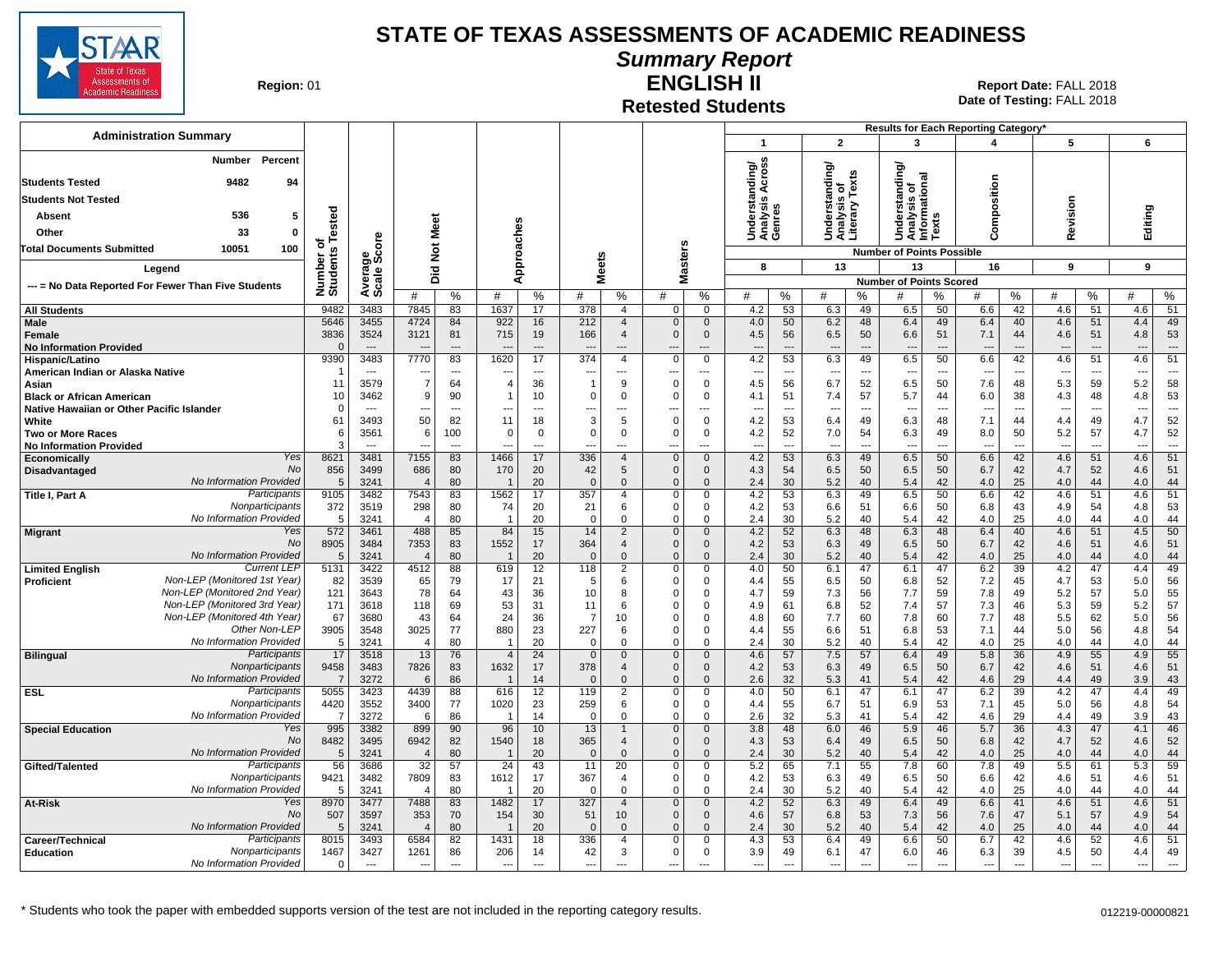

**Constructed Responses Summary Report**

**Region: 01** 

**Retested Students ENGLISH II**

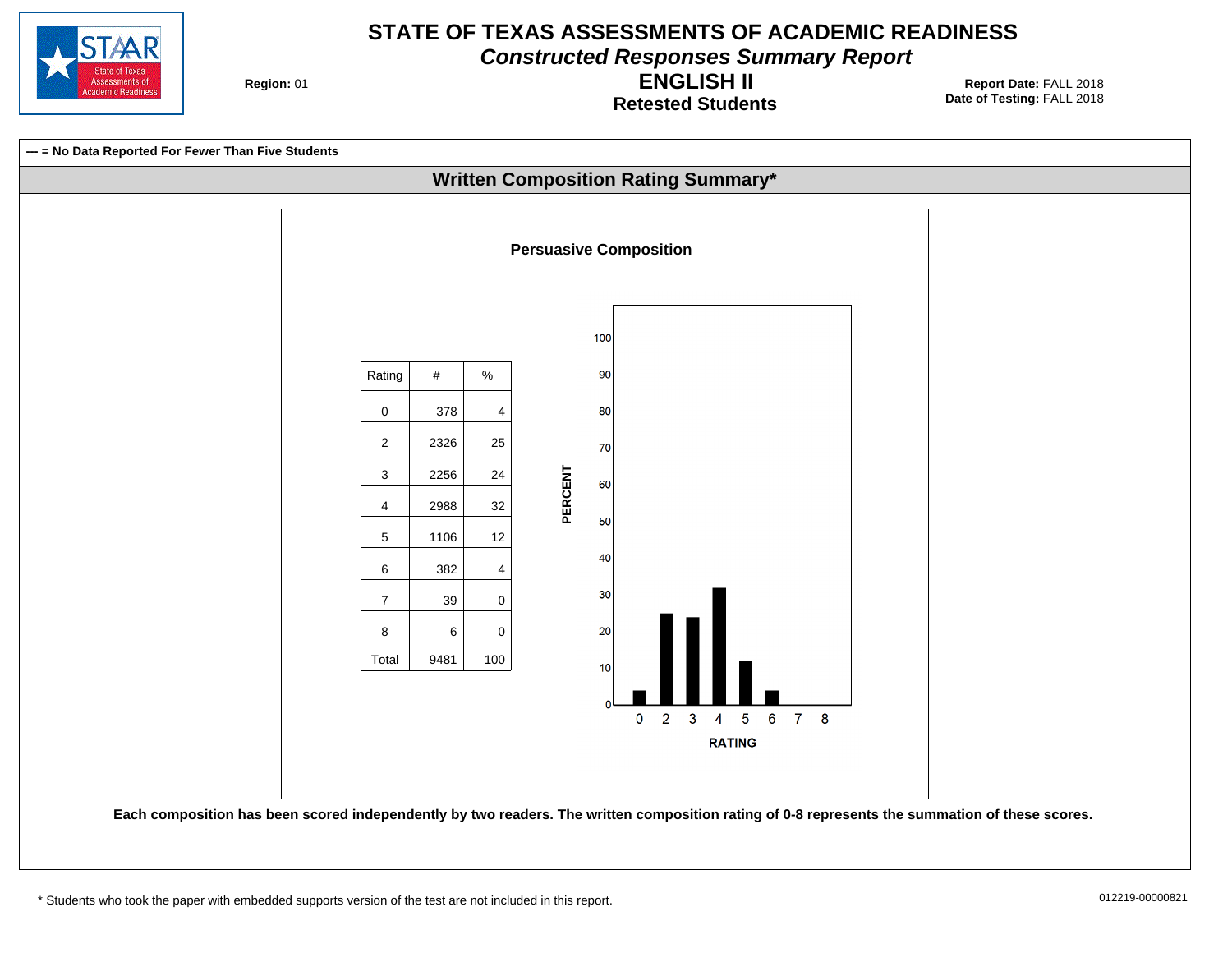

# **Summary Report**

**Region: 01** 

# **All Students**

**U.S. HISTORY** 01 **Report Date:** FALL 2018 **Date of Testing:**  FALL 2018

|                                                                                                   |                                |                          |                              |                               |                |                |                                      |                    |                     |                      |                |                | <b>Results for Each Reporting Category</b> |                             |                                 |                    |                                                      |                       |
|---------------------------------------------------------------------------------------------------|--------------------------------|--------------------------|------------------------------|-------------------------------|----------------|----------------|--------------------------------------|--------------------|---------------------|----------------------|----------------|----------------|--------------------------------------------|-----------------------------|---------------------------------|--------------------|------------------------------------------------------|-----------------------|
| <b>Administration Summary</b>                                                                     |                                |                          |                              |                               |                |                |                                      |                    |                     |                      | $\mathbf{1}$   |                | $\mathbf{2}$                               |                             | 3                               |                    | $\boldsymbol{4}$                                     |                       |
| <b>Number</b><br>Percent                                                                          |                                |                          |                              |                               |                |                |                                      |                    |                     |                      |                |                |                                            |                             |                                 |                    |                                                      |                       |
| 6636<br>97<br><b>Students Tested</b>                                                              |                                |                          |                              |                               |                |                |                                      |                    |                     |                      |                |                | nd<br>and                                  |                             |                                 |                    |                                                      |                       |
| <b>Students Not Tested</b>                                                                        |                                |                          |                              |                               |                |                |                                      |                    |                     |                      |                |                | Geography<br>Culture                       |                             | Government                      | and<br>Citizenship | Economics,<br>Science,<br>Technology,<br>and Society | hnology,<br>I Society |
| 210<br>3                                                                                          |                                |                          |                              |                               |                |                |                                      |                    |                     |                      |                |                |                                            |                             |                                 |                    |                                                      |                       |
| Absent                                                                                            | Tested                         |                          |                              |                               |                |                |                                      |                    |                     |                      | History        |                |                                            |                             |                                 |                    |                                                      |                       |
| $\overline{7}$<br>0<br>Other                                                                      | ৳                              | ő                        |                              |                               |                |                |                                      |                    |                     |                      |                |                |                                            |                             |                                 |                    |                                                      |                       |
| 6853<br>100<br>Total Documents Submitted                                                          | Number o<br>Students           | န္တပ္ကိ                  | Not Meet                     |                               | Approaches     |                |                                      |                    | Masters             |                      |                |                |                                            |                             | <b>Number of Items Tested</b>   |                    |                                                      |                       |
| Legend                                                                                            |                                |                          | Did                          |                               |                |                | <b>Meets</b>                         |                    |                     |                      | 30             |                | 12                                         |                             | 10                              |                    | 16                                                   |                       |
| --- = No Data Reported For Fewer Than Five Students                                               |                                | Avera<br>Scale           |                              |                               |                |                |                                      |                    |                     |                      |                |                |                                            | Avg. # of Items / % Correct |                                 |                    |                                                      |                       |
|                                                                                                   |                                |                          | #                            | $\%$                          | #              | %              | #                                    | %                  | #                   | %                    | #              | %              | #                                          | $\%$                        | #                               | %                  | #                                                    | %                     |
| <b>All Students</b><br>Male                                                                       | 6636<br>3359                   | 3983<br>4003             | 1310<br>655                  | 20<br>19                      | 5326<br>2704   | 80<br>81       | 3153<br>1646                         | 48<br>49           | 1305<br>730         | 20<br>22             | 17.8<br>18.1   | 59<br>60       | 7.6<br>7.6                                 | 63<br>64                    | 5.9<br>5.9                      | 59<br>59           | 10.3<br>10.4                                         | 65<br>65              |
| Female                                                                                            | 3277                           | 3962                     | 655                          | 20                            | 2622           | 80             | 1507                                 | 46                 | 575                 | 18                   | 17.5           | 58             | 7.5                                        | 63                          | 5.8                             | 58                 | 10.3                                                 | 64                    |
| <b>No Information Provided</b>                                                                    | $\Omega$                       | ---                      | $\sim$                       | $\overline{a}$                | $\overline{a}$ | ---            |                                      | $\overline{a}$     |                     | $\overline{a}$       | $\overline{a}$ | $\overline{a}$ | $\overline{a}$                             | ---                         | $\overline{\phantom{a}}$        | $\overline{a}$     | $\overline{\phantom{a}}$                             | $\overline{a}$        |
| Hispanic/Latino                                                                                   | 6553                           | 3981                     | 1293                         | 20                            | 5260           | 80             | 3107                                 | 47                 | 1276                | 19                   | 17.8           | 59             | 7.6                                        | 63                          | 5.9                             | 59                 | 10.3                                                 | 65                    |
| American Indian or Alaska Native                                                                  | -1<br>15                       | $\overline{a}$<br>4619   | $- - -$<br>$\mathbf 0$       | $\overline{a}$<br>$\mathbf 0$ | --<br>15       | $---$<br>100   | $\overline{a}$<br>15                 | $---$<br>100       | $\sim$<br>10        | $\overline{a}$<br>67 | $---$<br>25.3  | $---$<br>84    | $\sim$<br>10.2                             | $\overline{a}$<br>85        | $\overline{\phantom{a}}$<br>8.1 | $---$<br>81        | $\overline{a}$<br>13.5                               | $\overline{a}$<br>85  |
| Asian<br><b>Black or African American</b>                                                         | 11                             | 4114                     |                              | 9                             | 10             | 91             | 6                                    | 55                 | $\overline{2}$      | 18                   | 18.3           | 61             | 8.0                                        | 67                          | 6.0                             | 60                 | 11.4                                                 | 71                    |
| Native Hawaiian or Other Pacific Islander                                                         | -1                             | $---$                    | ---                          | ---                           | --             | $\overline{a}$ | ---                                  | $\overline{a}$     |                     | ---                  | $\overline{a}$ | $\sim$         | $\overline{a}$                             |                             | ---                             | $\overline{a}$     |                                                      | $\overline{a}$        |
| White                                                                                             | 44                             | 4141                     | 10                           | 23                            | 34             | 77             | 25                                   | 57                 | 17                  | 39                   | 19.4           | 65             | 8.1                                        | 68                          | 6.2                             | 62                 | 11.0                                                 | 68                    |
| <b>Two or More Races</b>                                                                          | $\overline{2}$<br>$\mathbf{q}$ | $\overline{\phantom{a}}$ | $\overline{a}$               | ---                           | −−             | ---            | $\overline{\phantom{a}}$<br>$\Omega$ | ---                | ---<br>$\Omega$     | ---                  | --             | $\overline{a}$ | $\overline{\phantom{a}}$                   | ---                         | $\overline{\phantom{a}}$        | ---                | $\overline{\phantom{a}}$                             | $\overline{a}$        |
| <b>No Information Provided</b><br>Yes<br>Economically                                             | 5540                           | 3370<br>3940             | 6<br>1198                    | 67<br>22                      | 3<br>4342      | 33<br>78       | 2416                                 | $\mathbf 0$<br>44  | 936                 | $\mathbf 0$<br>17    | 10.3<br>17.3   | 34<br>58       | 5.4<br>7.4                                 | 45<br>62                    | 3.3<br>5.7                      | 33<br>57           | 5.4<br>10.1                                          | 34<br>63              |
| No<br>Disadvantaged                                                                               | 1086                           | 4208                     | 105                          | 10                            | 981            | 90             | 737                                  | 68                 | 369                 | 34                   | 20.5           | 68             | 8.6                                        | 71                          | 6.8                             | 68                 | 11.5                                                 | 72                    |
| No Information Provided                                                                           | 10                             | 3367                     | $\overline{7}$               | 70                            | 3              | 30             | $\Omega$                             | $\Omega$           | $\Omega$            | $\Omega$             | 10.3           | 34             | 5.6                                        | 47                          | 3.2                             | 32                 | 5.3                                                  | 33                    |
| Participants<br>Title I, Part A                                                                   | 6525                           | 3987                     | 1271                         | 19                            | 5254           | 81             | 3131                                 | 48                 | 1296                | 20                   | 17.8           | 59             | 7.6                                        | 63                          | 5.9                             | 59                 | 10.4                                                 | 65                    |
| Nonparticipants<br>No Information Provided                                                        | 103<br>8                       | 3739<br>3387             | 34<br>5                      | 33<br>63                      | 69<br>3        | 67<br>38       | 22<br>$\Omega$                       | 21<br>$\mathbf 0$  | 9<br>$\mathbf 0$    | 9<br>$\Omega$        | 14.8<br>10.8   | 49<br>36       | 6.3<br>5.8                                 | 53<br>48                    | 5.1<br>3.1                      | 51<br>31           | 8.7<br>5.5                                           | 55<br>34              |
| Yes<br><b>Migrant</b>                                                                             | 204                            | 3693                     | 74                           | 36                            | 130            | 64             | 47                                   | 23                 | 9                   | $\overline{4}$       | 14.4           | 48             | 6.3                                        | 52                          | 4.7                             | 47                 | 8.5                                                  | 53                    |
| No                                                                                                | 6424                           | 3993                     | 1231                         | 19                            | 5193           | 81             | 3106                                 | 48                 | 1296                | 20                   | 17.9           | 60             | 7.6                                        | 64                          | 5.9                             | 59                 | 10.4                                                 | 65                    |
| No Information Provided                                                                           | 8                              | 3387                     | $\sqrt{5}$                   | 63                            | $\mathbf{3}$   | 38             | $\Omega$                             | $\mathbf 0$        | $\mathbf 0$         | $\mathbf 0$          | 10.8           | 36             | 5.8                                        | 48                          | 3.1                             | 31                 | 5.5                                                  | 34                    |
| <b>Current LEP</b><br><b>Limited English</b><br>Non-LEP (Monitored 1st Year)<br><b>Proficient</b> | 1924<br>131                    | 3639<br>3936             | 797<br>19                    | 41<br>15                      | 1127<br>112    | 59<br>85       | 319<br>57                            | 17<br>44           | 57<br>10            | 3<br>8               | 13.7<br>17.5   | 46<br>58       | 6.0<br>7.7                                 | 50<br>64                    | 4.5<br>5.6                      | 45<br>56           | 8.1<br>10.3                                          | 50<br>64              |
| Non-LEP (Monitored 2nd Year)                                                                      | 124                            | 4078                     | 9                            | $\overline{7}$                | 115            | 93             | 75                                   | 60                 | 21                  | 17                   | 19.1           | 64             | 8.3                                        | 69                          | 6.1                             | 61                 | 11.3                                                 | 71                    |
| Non-LEP (Monitored 3rd Year)                                                                      | 206                            | 4034                     | 13                           | 6                             | 193            | 94             | 108                                  | 52                 | 35                  | 17                   | 18.8           | 63             | 7.9                                        | 66                          | 6.1                             | 61                 | 10.9                                                 | 68                    |
| Non-LEP (Monitored 4th Year)                                                                      | 95                             | 4195                     | $\overline{7}$               | $\overline{7}$                | 88             | 93             | 65                                   | 68                 | 31                  | 33                   | 20.6           | 69             | 8.5                                        | 71                          | 6.7                             | 67                 | 11.7                                                 | 73                    |
| Other Non-LEP<br>No Information Provided                                                          | 4148<br>8                      | 4135<br>3387             | 460<br>5                     | 11<br>63                      | 3688<br>3      | 89<br>38       | 2529<br>$\Omega$                     | 61<br>$\mathbf 0$  | 1151<br>$\mathbf 0$ | 28<br>$\Omega$       | 19.6<br>10.8   | 65<br>36       | 8.3<br>5.8                                 | 69<br>48                    | 6.5<br>3.1                      | 65<br>31           | 11.3<br>5.5                                          | 71<br>34              |
| Participants<br><b>Bilingual</b>                                                                  | 80                             | 4267                     | 3                            | $\overline{4}$                | 77             | 96             | 61                                   | 76                 | 27                  | 34                   | 21.2           | 71             | 9.0                                        | 75                          | 6.8                             | 68                 | 12.2                                                 | 76                    |
| Nonparticipants                                                                                   | 6547                           | 3980                     | 1301                         | 20                            | 5246           | 80             | 3092                                 | 47                 | 1278                | 20                   | 17.8           | 59             | 7.6                                        | 63                          | 5.9                             | 59                 | 10.3                                                 | 64                    |
| No Information Provided                                                                           | 9                              | 3382                     | 6                            | 67                            | 3              | 33             | $\Omega$                             | $\mathbf{0}$       | $\mathbf{0}$        | $\mathbf{0}$         | 10.8           | 36             | 5.6                                        | 46                          | 3.0                             | 30                 | 5.6                                                  | 35                    |
| Participants<br><b>ESL</b><br>Nonparticipants                                                     | 1890<br>4736                   | 3638<br>4122             | 783<br>520                   | 41<br>11                      | 1107<br>4216   | 59<br>89       | 311<br>2842                          | 16<br>60           | 55<br>1250          | 3<br>26              | 13.7<br>19.5   | 46<br>65       | 6.0<br>8.2                                 | 50<br>69                    | 4.5<br>6.4                      | 45<br>64           | 8.1                                                  | 50<br>70              |
| No Information Provided                                                                           | 10                             | 3367                     | $\overline{7}$               | 70                            | 3              | 30             | $\Omega$                             | $\mathbf 0$        | $\Omega$            | $\mathbf 0$          | 10.4           | 35             | 5.3                                        | 44                          | 3.2                             | 32                 | 11.2<br>5.5                                          | 34                    |
| <b>Special Education</b><br>Yes                                                                   | 548                            | 3569                     | 285                          | 52                            | 263            | 48             | 90                                   | 16                 | 17                  | 3                    | 12.9           | 43             | 5.4                                        | 45                          | 4.1                             | 41                 | 7.6                                                  | 48                    |
| No                                                                                                | 6080                           | 4021                     | 1020                         | 17                            | 5060           | 83             | 3063                                 | 50                 | 1288                | 21                   | 18.2           | 61             | 7.8                                        | 65                          | 6.0                             | 60                 | 10.6                                                 | 66                    |
| No Information Provided<br>Participants                                                           | 8<br>591                       | 3387<br>4523             | $\sqrt{5}$<br>$\overline{4}$ | 63<br>-1                      | 3<br>587       | 38<br>99       | $\Omega$<br>554                      | $\mathbf{0}$<br>94 | $\Omega$<br>343     | $\mathbf{0}$<br>58   | 10.8<br>23.7   | 36<br>79       | 5.8<br>9.9                                 | 48<br>82                    | 3.1                             | 31<br>79           | 5.5                                                  | 34<br>84              |
| Gifted/Talented<br>Nonparticipants                                                                | 6037                           | 3931                     | 1301                         | 22                            | 4736           | 78             | 2599                                 | 43                 | 962                 | 16                   | 17.2           | 57             | 7.4                                        | 61                          | 7.9<br>5.7                      | 57                 | 13.4<br>10.0                                         | 63                    |
| No Information Provided                                                                           | 8                              | 3387                     | 5                            | 63                            | 3              | 38             | $\Omega$                             | $\mathbf 0$        | $\mathbf 0$         | $\mathbf 0$          | 10.8           | 36             | 5.8                                        | 48                          | 3.1                             | 31                 | 5.5                                                  | 34                    |
| Yes<br>At-Risk                                                                                    | 4319                           | 3777                     | 1250                         | 29                            | 3069           | 71             | 1256                                 | 29                 | 296                 | $\overline{7}$       | 15.4           | 51             | 6.7                                        | 56                          | 5.1                             | 51                 | 9.1                                                  | 57                    |
| No<br>No Information Provided                                                                     | 2309                           | 4369                     | 55                           | 2                             | 2254           | 98             | 1897                                 | 82                 | 1009                | 44                   | 22.2           | 74             | 9.3                                        | 77                          | 7.4                             | 74                 | 12.7                                                 | 79                    |
| Participants<br>Career/Technical                                                                  | 8<br>5897                      | 3387<br>4003             | 5<br>1065                    | 63<br>18                      | 3<br>4832      | 38<br>82       | $\Omega$<br>2929                     | $\mathbf{0}$<br>50 | $\Omega$<br>1184    | $\Omega$<br>20       | 10.8<br>18.1   | 36<br>60       | 5.8<br>7.7                                 | 48<br>64                    | 3.1<br>6.0                      | 31<br>60           | 5.5<br>10.5                                          | 34<br>65              |
| Nonparticipants<br><b>Education</b>                                                               | 734                            | 3825                     | 242                          | 33                            | 492            | 67             | 224                                  | 31                 | 121                 | 16                   | 15.7           | 52             | 6.8                                        | 56                          | 5.2                             | 52                 | 9.2                                                  | 58                    |
| No Information Provided                                                                           | 5                              | 3477                     | 3                            | 60                            | $\overline{2}$ | 40             | $\mathbf 0$                          | $\mathbf 0$        | $\mathbf 0$         | $\Omega$             | 12.8           | 43             | 5.2                                        | 43                          | 3.4                             | 34                 | 6.4                                                  | 40                    |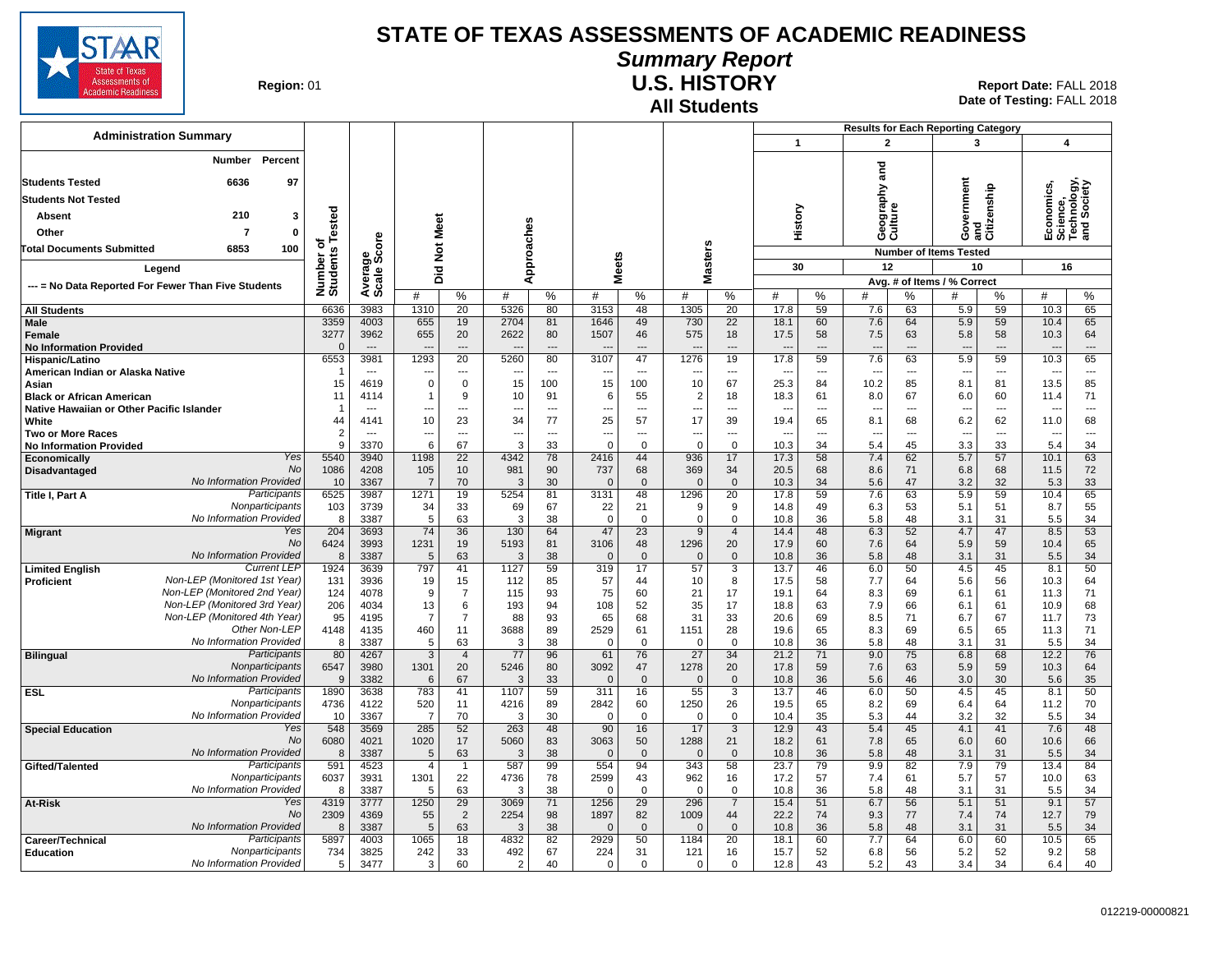

**Summary Report**

**Region: 01** 

#### **First-Time Tested Students U.S. HISTORY** 01 **Report Date:** FALL 2018

**Date of Testing:**  FALL 2018

|                                                 |                                                              |                                 |                      |                |                |                            |                |                                |                      |                      |                      |                                |                                  | <b>Results for Each Reporting Category</b> |                                 |                             |                                     |                |                                  |                          |
|-------------------------------------------------|--------------------------------------------------------------|---------------------------------|----------------------|----------------|----------------|----------------------------|----------------|--------------------------------|----------------------|----------------------|----------------------|--------------------------------|----------------------------------|--------------------------------------------|---------------------------------|-----------------------------|-------------------------------------|----------------|----------------------------------|--------------------------|
| <b>Administration Summary</b>                   |                                                              |                                 |                      |                |                |                            |                |                                |                      |                      |                      |                                | $\mathbf{1}$                     |                                            | $\mathbf{2}$                    |                             | 3                                   |                | $\overline{4}$                   |                          |
|                                                 | <b>Number</b><br>Percent                                     |                                 |                      |                |                |                            |                |                                |                      |                      |                      |                                |                                  |                                            |                                 |                             |                                     |                |                                  |                          |
| <b>Students Tested</b>                          | 5287<br>98                                                   |                                 |                      |                |                |                            |                |                                |                      |                      |                      |                                |                                  |                                            | and                             |                             |                                     |                |                                  |                          |
| <b>Students Not Tested</b>                      |                                                              |                                 |                      |                |                |                            |                |                                |                      |                      |                      |                                |                                  |                                            | Geography<br>Culture            |                             | Government                          | enship         | conomics                         | hnology,<br>Society      |
| <b>Absent</b>                                   | 116                                                          | $\mathbf{2}$                    |                      |                |                |                            |                |                                |                      |                      |                      |                                |                                  |                                            |                                 |                             |                                     |                | es                               |                          |
| Other                                           | $\mathbf{2}$                                                 | $\mathbf 0$                     | Tested               |                |                |                            |                |                                |                      |                      |                      |                                | History                          |                                            |                                 |                             |                                     | Ě<br>នីកី      | 흥<br>ទី ទី ខ្លី<br>ក្នុង ក្នុង   |                          |
| <b>Total Documents Submitted</b>                | 100<br>5405                                                  |                                 | ठ                    | ige<br>Score   | Did Not Meet   |                            | Approaches     |                                |                      |                      |                      |                                |                                  |                                            |                                 |                             |                                     |                |                                  |                          |
|                                                 |                                                              |                                 | Number o<br>Students |                |                |                            |                |                                | <b>Meets</b>         |                      | <b>Masters</b>       |                                | 30                               |                                            | 12                              |                             | <b>Number of Items Tested</b><br>10 |                | 16                               |                          |
| Legend                                          |                                                              |                                 | Averar<br>Scale      |                |                |                            |                |                                |                      |                      |                      |                                |                                  |                                            |                                 | Avg. # of Items / % Correct |                                     |                |                                  |                          |
|                                                 | --- = No Data Reported For Fewer Than Five Students          |                                 |                      |                | #              | %                          | #              | $\%$                           | #                    | %                    | #                    | %                              | #                                | %                                          | #                               | ℅                           | #                                   | %              | #                                | %                        |
| <b>All Students</b>                             |                                                              |                                 | 5287                 | 4102           | 602            | 11                         | 4685           | 89                             | 3096                 | 59                   | 1300                 | $\overline{25}$                | 19.3                             | 64                                         | 8.2                             | 68                          | 6.3                                 | 63             | 11.1                             | 69                       |
| Male                                            |                                                              |                                 | 2677<br>2610         | 4128           | 289            | 11<br>12                   | 2388<br>2297   | 89                             | 1612                 | 60                   | 727<br>573           | 27<br>22                       | 19.7                             | 66                                         | 8.2                             | 68                          | 6.4                                 | 64<br>63       | 11.2                             | 70<br>69                 |
| <b>Female</b><br><b>No Information Provided</b> |                                                              |                                 | $\Omega$             | 4075           | 313            | $\overline{a}$             |                | 88                             | 1484                 | 57<br>$\overline{a}$ |                      | $\overline{a}$                 | 18.9<br>$\overline{\phantom{a}}$ | 63                                         | 8.1<br>$\overline{\phantom{a}}$ | 67                          | 6.3<br>$\overline{\phantom{a}}$     | $\overline{a}$ | 11.0<br>$\overline{\phantom{a}}$ | $---$                    |
| Hispanic/Latino                                 |                                                              |                                 | 5218                 | 4100           | 593            | 11                         | 4625           | 89                             | 3050                 | 58                   | 1271                 | 24                             | 19.3                             | 64                                         | 8.1                             | 68                          | 6.3                                 | 63             | 11.1                             | 69                       |
| American Indian or Alaska Native                |                                                              |                                 |                      | $\overline{a}$ |                | ---                        |                | $\sim$                         |                      | $\overline{a}$       |                      | $\overline{a}$                 | $\overline{\phantom{a}}$         | $\overline{a}$                             | $\overline{\phantom{a}}$        | $\overline{a}$              | $\overline{\phantom{a}}$            | $\overline{a}$ |                                  | $\cdots$                 |
| Asian<br><b>Black or African American</b>       |                                                              |                                 | 15<br>8              | 4619<br>4349   | 0<br>0         | $\mathbf 0$<br>$\mathbf 0$ | 15<br>8        | 100<br>100                     | 15<br>6              | 100<br>75            | 10<br>$\overline{2}$ | 67<br>25                       | 25.3<br>20.9                     | 84<br>70                                   | 10.2<br>8.6                     | 85<br>72                    | 8.1<br>7.4                          | 81<br>74       | 13.5<br>12.8                     | 85<br>80                 |
| Native Hawaiian or Other Pacific Islander       |                                                              |                                 | $\Omega$             | $\overline{a}$ | ---            | $\overline{a}$             | ---            | $\sim$                         | ---                  | $\sim$               | $\overline{a}$       | $\overline{a}$                 | $-$                              | $\overline{a}$                             | ---                             | ---                         | $\sim$                              | $\overline{a}$ | $\overline{a}$                   | $\sim$                   |
| White                                           |                                                              |                                 | 35                   | 4330           | 3              | 9                          | 32             | 91                             | 25                   | 71                   | 17                   | 49                             | 21.6                             | 72                                         | 9.0                             | 75                          | 7.0                                 | 70             | 12.2                             | 76                       |
| Two or More Races                               |                                                              |                                 | <sub>9</sub>         | $-$            | ---            | ---<br>67                  | ---<br>3       | $\overline{\phantom{a}}$<br>33 | ---<br>$\mathbf 0$   | ---                  | ---                  | $\overline{\phantom{a}}$       | $\overline{a}$                   | $\overline{\phantom{a}}$                   | ---                             | ---                         | $\overline{\phantom{a}}$            | $\overline{a}$ | $\overline{\phantom{a}}$         | $\hspace{0.05cm} \ldots$ |
| <b>No Information Provided</b><br>Economically  |                                                              | Yes                             | 4297                 | 3370<br>4061   | 6<br>546       | 13                         | 3751           | 87                             | 2360                 | $\mathbf 0$<br>55    | $\mathbf 0$<br>931   | $\mathbf 0$<br>$\overline{22}$ | 10.3<br>18.8                     | 34<br>63                                   | 5.4<br>8.0                      | 45<br>66                    | 3.3<br>6.2                          | 33<br>62       | 5.4<br>10.9                      | 34<br>68                 |
| <b>Disadvantaged</b>                            |                                                              | No                              | 980                  | 4285           | 49             | 5                          | 931            | 95                             | 736                  | 75                   | 369                  | 38                             | 21.4                             | 71                                         | 8.9                             | 75                          | 7.1                                 | 71             | 12.0                             | 75                       |
|                                                 | No Information Provided                                      |                                 | 10                   | 3367           | $\overline{7}$ | 70                         | 3              | 30                             | $\mathbf 0$          | $\mathbf 0$          | $\mathbf 0$          | $\mathbf 0$                    | 10.3                             | 34                                         | 5.6                             | 47                          | 3.2                                 | 32             | 5.3                              | 33                       |
| Title I, Part A                                 |                                                              | Participants<br>Nonparticipants | 5237<br>42           | 4104<br>3999   | 593<br>4       | 11<br>10                   | 4644<br>38     | 89<br>90                       | 3076<br>20           | 59<br>48             | 1291<br>9            | 25<br>21                       | 19.3<br>17.7                     | 64<br>59                                   | 8.2<br>7.8                      | 68<br>65                    | 6.3<br>5.8                          | 63<br>58       | 11.1<br>10.9                     | 69<br>68                 |
|                                                 | No Information Provided                                      |                                 | 8                    | 3387           | 5              | 63                         | 3              | 38                             | $\mathbf 0$          | $\mathbf 0$          | $\mathbf 0$          | $\Omega$                       | 10.8                             | 36                                         | 5.8                             | 48                          | 3.1                                 | 31             | 5.5                              | 34                       |
| <b>Migrant</b>                                  |                                                              | Yes                             | 127                  | 3803           | 32             | 25                         | 95             | 75                             | 45                   | 35                   | 9                    | $\overline{7}$                 | 15.9                             | 53                                         | 7.0                             | 58                          | 5.1                                 | 51             | 9.2                              | 58                       |
|                                                 | No Information Provided                                      | No                              | 5152<br>8            | 4110           | 565<br>5       | 11<br>63                   | 4587<br>3      | 89<br>38                       | 3051<br>$\mathbf{0}$ | 59<br>$\mathbf 0$    | 1291<br>$\mathbf{0}$ | 25<br>$\mathbf 0$              | 19.4<br>10.8                     | 65<br>36                                   | 8.2<br>5.8                      | 68<br>48                    | 6.4                                 | 64<br>31       | 11.2<br>5.5                      | 70<br>34                 |
| <b>Limited English</b>                          |                                                              | <b>Current LEP</b>              | 1167                 | 3387<br>3736   | 355            | $\overline{30}$            | 812            | 70                             | 289                  | 25                   | 52                   | $\overline{4}$                 | 15.0                             | 50                                         | 6.5                             | 54                          | 3.1<br>4.8                          | 48             | 8.8                              | 55                       |
| <b>Proficient</b>                               | Non-LEP (Monitored 1st Year)                                 |                                 | 111                  | 4007           | 6              | 5                          | 105            | 95                             | 54                   | 49                   | 10                   | 9                              | 18.4                             | 61                                         | 8.1                             | 67                          | 5.9                                 | 59             | 10.8                             | 68                       |
|                                                 | Non-LEP (Monitored 2nd Year)                                 |                                 | 115                  | 4120           | 5              | $\overline{4}$             | 110            | 96                             | 75                   | 65                   | 21                   | 18                             | 19.7                             | 66                                         | 8.5                             | 70                          | 6.3                                 | 63             | 11.6                             | 73                       |
|                                                 | Non-LEP (Monitored 3rd Year)<br>Non-LEP (Monitored 4th Year) |                                 | 200<br>86            | 4049<br>4258   | 11<br>3        | 6<br>3                     | 189<br>83      | 95<br>97                       | 108<br>65            | 54<br>76             | 35<br>31             | 18<br>36                       | 19.0<br>21.4                     | 63<br>71                                   | 8.0<br>8.7                      | 66<br>72                    | 6.2<br>7.0                          | 62<br>70       | 11.1<br>12.1                     | 69<br>76                 |
|                                                 |                                                              | Other Non-LEP                   | 3600                 | 4223           | 217            | 6                          | 3383           | 94                             | 2505                 | 70                   | 1151                 | 32                             | 20.7                             | 69                                         | 8.7                             | 72                          | 6.8                                 | 68             | 11.8                             | 74                       |
|                                                 | No Information Provided                                      |                                 | 8                    | 3387           | 5              | 63                         | 3              | 38                             | $\mathbf 0$          | $\mathbf 0$          | $\Omega$             | $\mathbf 0$                    | 10.8                             | 36                                         | 5.8                             | 48                          | 3.1                                 | 31             | 5.5                              | 34                       |
| <b>Bilingual</b>                                |                                                              | Participants                    | 78                   | 4280           | 3              | $\overline{4}$             | 75             | 96                             | 61                   | 78                   | 27                   | 35                             | 21.3                             | 71                                         | 9.0                             | 75                          | 6.9                                 | 69             | 12.3                             | 77                       |
|                                                 | No Information Provided                                      | Nonparticipants                 | 5201<br>8            | 4100<br>3387   | 594<br>5       | 11<br>63                   | 4607<br>3      | 89<br>38                       | 3035<br>$\mathbf{0}$ | 58<br>$\mathbf{0}$   | 1273<br>$\Omega$     | 24<br>$\mathbf{0}$             | 19.3<br>10.8                     | 64<br>36                                   | 8.1<br>5.8                      | 68<br>48                    | 6.3<br>3.1                          | 63<br>31       | 11.1<br>5.5                      | 69<br>34                 |
| <b>ESL</b>                                      |                                                              | Participants                    | 1150                 | 3735           | 351            | 31                         | 799            | 69                             | 280                  | $\overline{24}$      | 50                   | $\overline{4}$                 | 15.0                             | 50                                         | 6.5                             | 54                          | 4.8                                 | 48             | 8.8                              | 55                       |
|                                                 |                                                              | Nonparticipants                 | 4128                 | 4205           | 245            | 6                          | 3883           | 94                             | 2816                 | 68                   | 1250                 | 30                             | 20.5                             | 68                                         | 8.6                             | 72                          | 6.8                                 | 68             | 11.8                             | 74                       |
| <b>Special Education</b>                        | No Information Provided                                      | Yes                             | 9<br>406             | 3370<br>3614   | 6<br>194       | 67<br>48                   | 3<br>212       | 33<br>52                       | $\mathbf 0$<br>84    | $\mathbf 0$<br>21    | $\Omega$<br>17       | $\mathbf 0$<br>$\overline{4}$  | 10.3<br>13.6                     | 34<br>45                                   | 5.4<br>5.6                      | 45<br>47                    | 3.3<br>4.3                          | 33<br>43       | 5.4<br>8.0                       | 34<br>50                 |
|                                                 |                                                              | No                              | 4873                 | 4143           | 403            | 8                          | 4470           | 92                             | 3012                 | 62                   | 1283                 | 26                             | 19.8                             | 66                                         | 8.4                             | 70                          | 6.5                                 | 65             | 11.4                             | 71                       |
|                                                 | No Information Provided                                      |                                 | 8                    | 3387           | 5              | 63                         | 3              | 38                             | $\mathbf 0$          | $\mathbf 0$          | $\mathbf 0$          | $\mathbf 0$                    | 10.8                             | 36                                         | 5.8                             | 48                          | 3.1                                 | 31             | 5.5                              | 34                       |
| Gifted/Talented                                 |                                                              | Participants                    | 586                  | 4531           | $\mathbf{1}$   | $\mathbf 0$                | 585            | 100                            | 553                  | 94                   | 343                  | 59                             | 23.8                             | 79                                         | 9.9                             | 83                          | 8.0                                 | 80             | 13.5                             | 84                       |
|                                                 | No Information Provided                                      | Nonparticipants                 | 4693<br>8            | 4049<br>3387   | 596<br>5       | 13<br>63                   | 4097<br>3      | 87<br>38                       | 2543<br>$\Omega$     | 54<br>$\Omega$       | 957<br>$\Omega$      | 20<br>$\Omega$                 | 18.7<br>10.8                     | 62<br>36                                   | 7.9<br>5.8                      | 66<br>48                    | 6.1<br>3.1                          | 61<br>31       | 10.8<br>5.5                      | 68<br>34                 |
| At-Risk                                         |                                                              | Yes                             | 3032                 | 3889           | 574            | 19                         | 2458           | 81                             | 1202                 | 40                   | 291                  | 10                             | 16.9                             | 56                                         | 7.3                             | 60                          | 5.5                                 | 55             | 9.9                              | 62                       |
|                                                 |                                                              | <b>No</b>                       | 2247                 | 4391           | 23             | $\overline{1}$             | 2224           | 99                             | 1894                 | 84                   | 1009                 | 45                             | 22.5                             | 75                                         | 9.4                             | 78                          | 7.5                                 | 75             | 12.8                             | 80                       |
|                                                 | No Information Provided                                      |                                 | 8                    | 3387           | 5              | 63                         | 3              | 38                             | $\mathbf{0}$         | $\mathbf{0}$         | $\Omega$             | $\mathbf{0}$                   | 10.8                             | 36                                         | 5.8                             | 48                          | 3.1                                 | 31             | 5.5                              | 34                       |
| Career/Technical<br><b>Education</b>            |                                                              | Participants<br>Nonparticipants | 4830<br>452          | 4110<br>4016   | 504<br>95      | 10<br>21                   | 4326<br>357    | 90<br>79                       | 2885<br>211          | 60<br>47             | 1182<br>118          | 24<br>26                       | 19.4<br>18.0                     | 65<br>60                                   | 8.2<br>7.7                      | 68<br>64                    | 6.4<br>5.9                          | 64<br>59       | 11.2<br>10.5                     | 70<br>65                 |
|                                                 | No Information Provided                                      |                                 | 5                    | 3477           | 3              | 60                         | $\overline{2}$ | 40                             | $\mathbf 0$          | $\Omega$             | $\Omega$             | $\Omega$                       | 12.8                             | 43                                         | 5.2                             | 43                          | 3.4                                 | 34             | 6.4                              | 40                       |